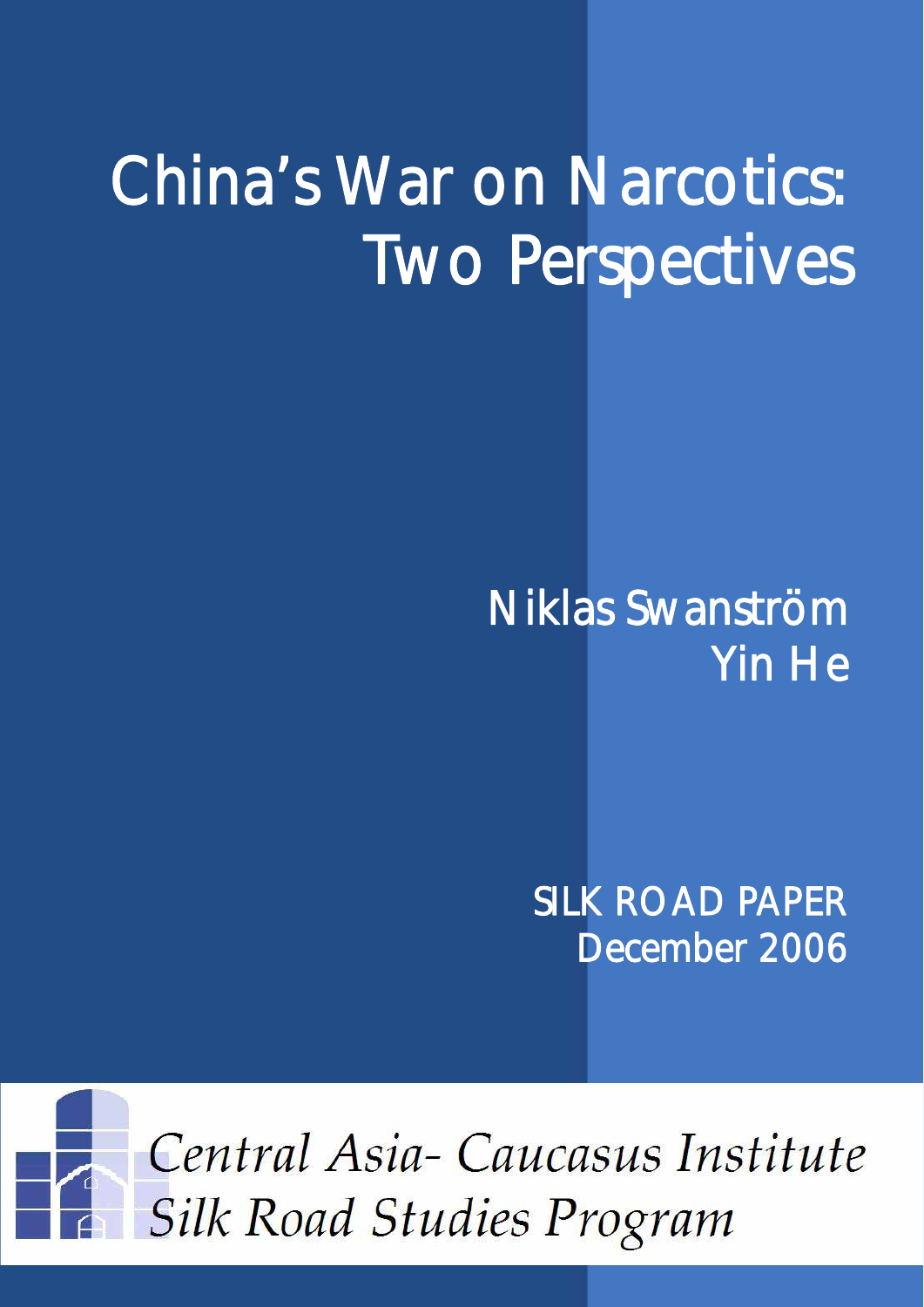# China's War on Narcotics: Two Perspectives

Niklas Swanström Yin He

© Central Asia-Caucasus Institute & Silk Road Studies Program – A Joint Transatlantic Research and Policy Center

Johns Hopkins University-SAIS, 1619 Massachusetts Ave. NW, Washington, D.C. 20036 Uppsala University, Box 514, 75120 Uppsala, Sweden www.silkroadstudies.org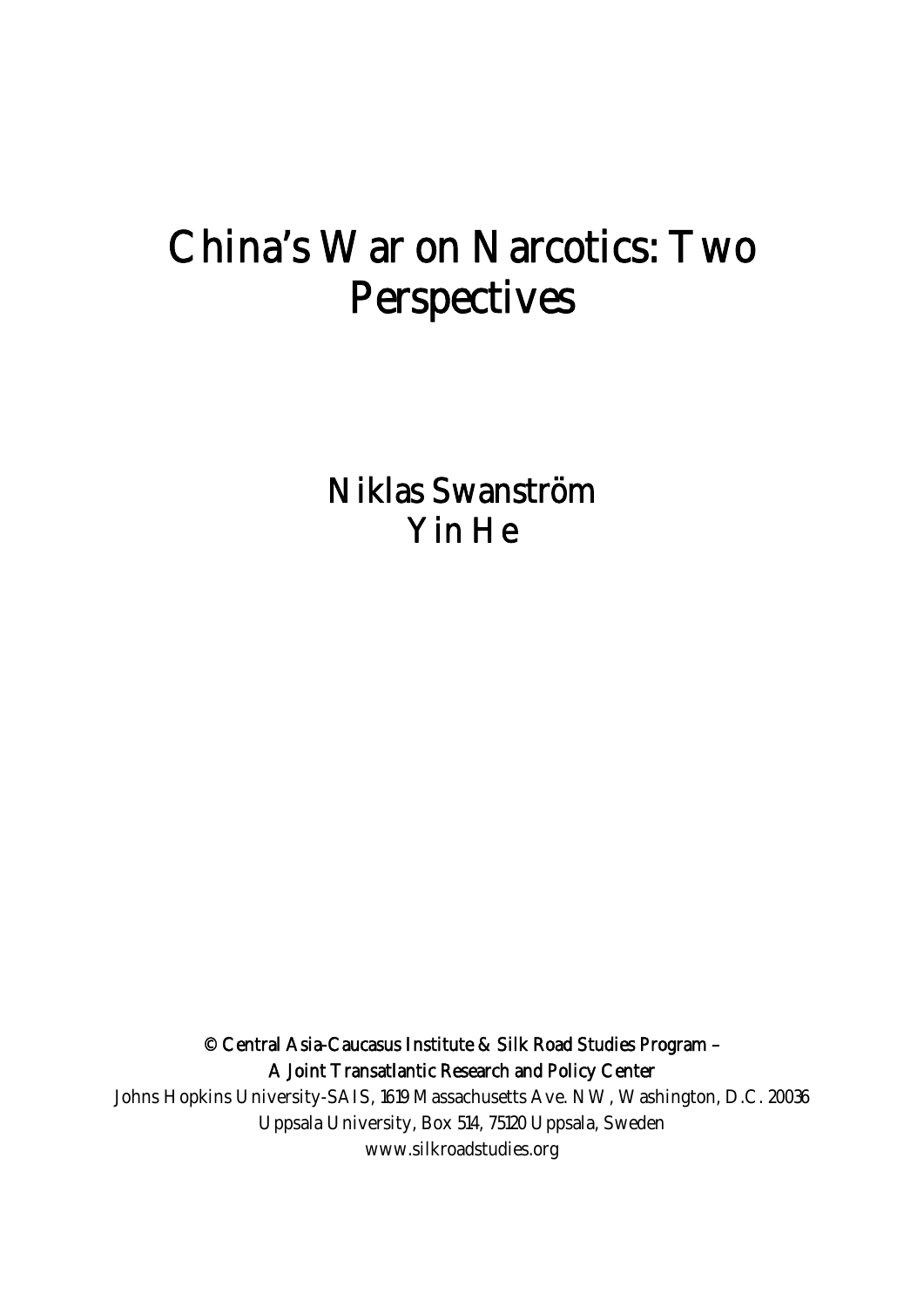"China's War on Narcotics: Two Perspectives" is a *Silk Road Paper* produced by the Central Asia-Caucasus Institute & Silk Road Studies Program. The *Silk Road Papers* series is the Occasional Papers series of the Joint Center, published jointly on topical and timely subjects. It is edited by Svante E. Cornell, Research and Publications Director of the Joint Center.

The Central Asia-Caucasus Institute and Silk Road Studies Program is a joint transatlantic independent and externally funded research and policy center. The Joint Center has offices in Washington and Uppsala, and is affiliated with the Paul H. Nitze School of Advanced International Studies of Johns Hopkins University and the Department of Eurasian Studies of Uppsala University. The Joint Center is the first of its kind and is today firmly established as a leading focus of research and policy worldwide, serving a large and diverse community of analysts, scholars, policy-watchers, business leaders and journalists. The Joint Center aims to be at the forefront of research on issues of conflict, security and development in the region; and to function as a focal point for academic, policy, and public discussion of the region through its applied research, its publications, teaching, research cooperation, public lectures and seminars.

© Central Asia-Caucasus Institute and Silk Road Studies Program, 2006

ISBN: 91-85473-29-4

Printed in Sweden

Distributed in North America by:

The Central Asia-Caucasus Institute Paul H. Nitze School of Advanced International Studies 1619 Massachusetts Ave. NW, Washington, D.C. 20036 Tel. +1-202-663-7723; Fax. +1-202-663-7785 E-mail: caci2@jhuadig.admin.jhu.edu

Distributed in Europe by:

The Silk Road Studies Program Department of Eurasian Studies Uppsala University Box 514, SE-75120 Uppsala Sweden Tel. +46-18-471-2217; Fax. +46-18-106397 E-mail: info@silkroadstudies.org

Editorial correspondence should be addressed to Svante E. Cornell, Research and Publications

Director, at either of the addresses above. (preferably by e-mail)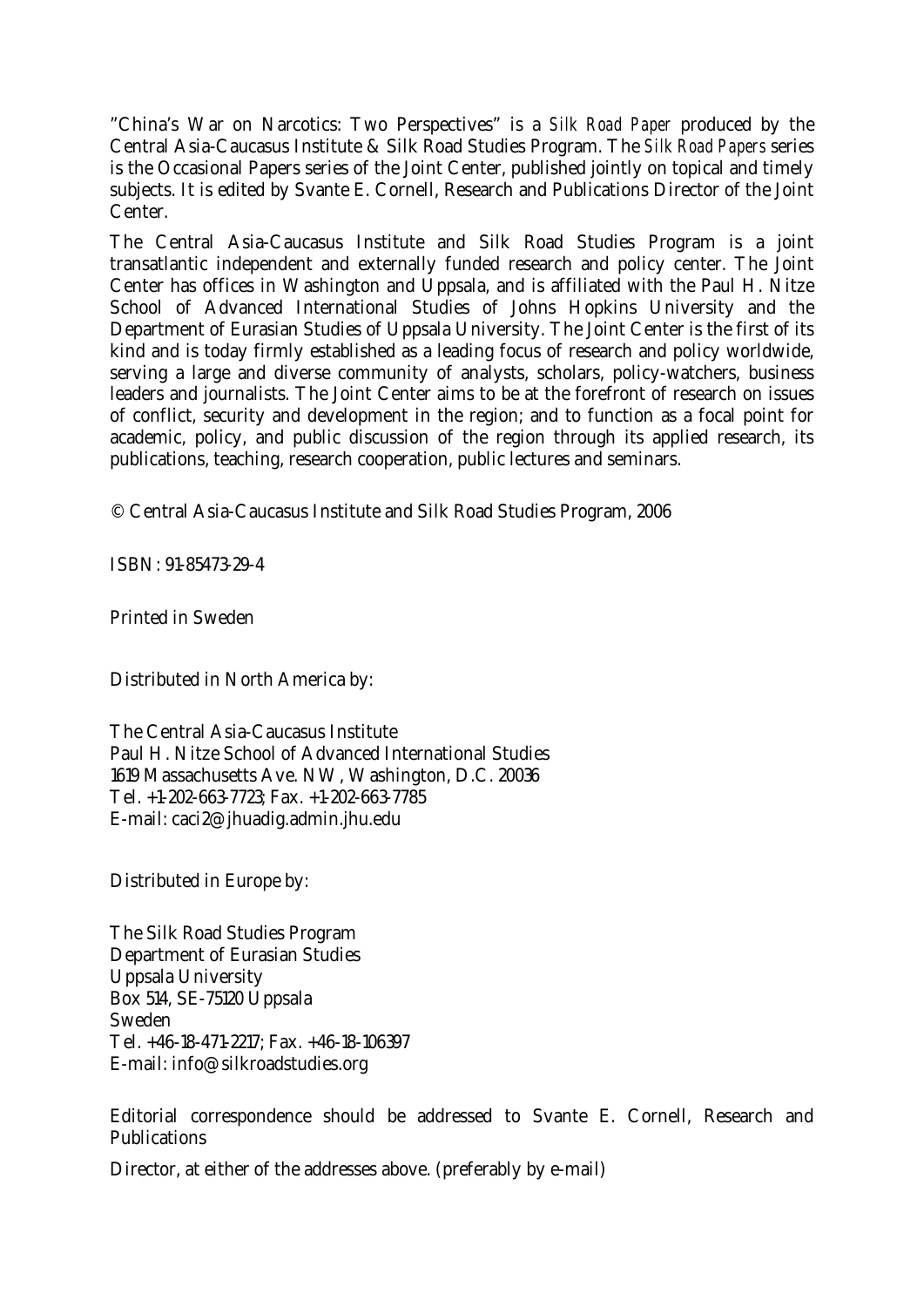# **Table of Contents**

| The New Opium War in China: New Threats, New Actors and New Implications  13 |  |
|------------------------------------------------------------------------------|--|
|                                                                              |  |
|                                                                              |  |
|                                                                              |  |
|                                                                              |  |
|                                                                              |  |
|                                                                              |  |
|                                                                              |  |
|                                                                              |  |
|                                                                              |  |
|                                                                              |  |
|                                                                              |  |
|                                                                              |  |
|                                                                              |  |
|                                                                              |  |
|                                                                              |  |
|                                                                              |  |
|                                                                              |  |
|                                                                              |  |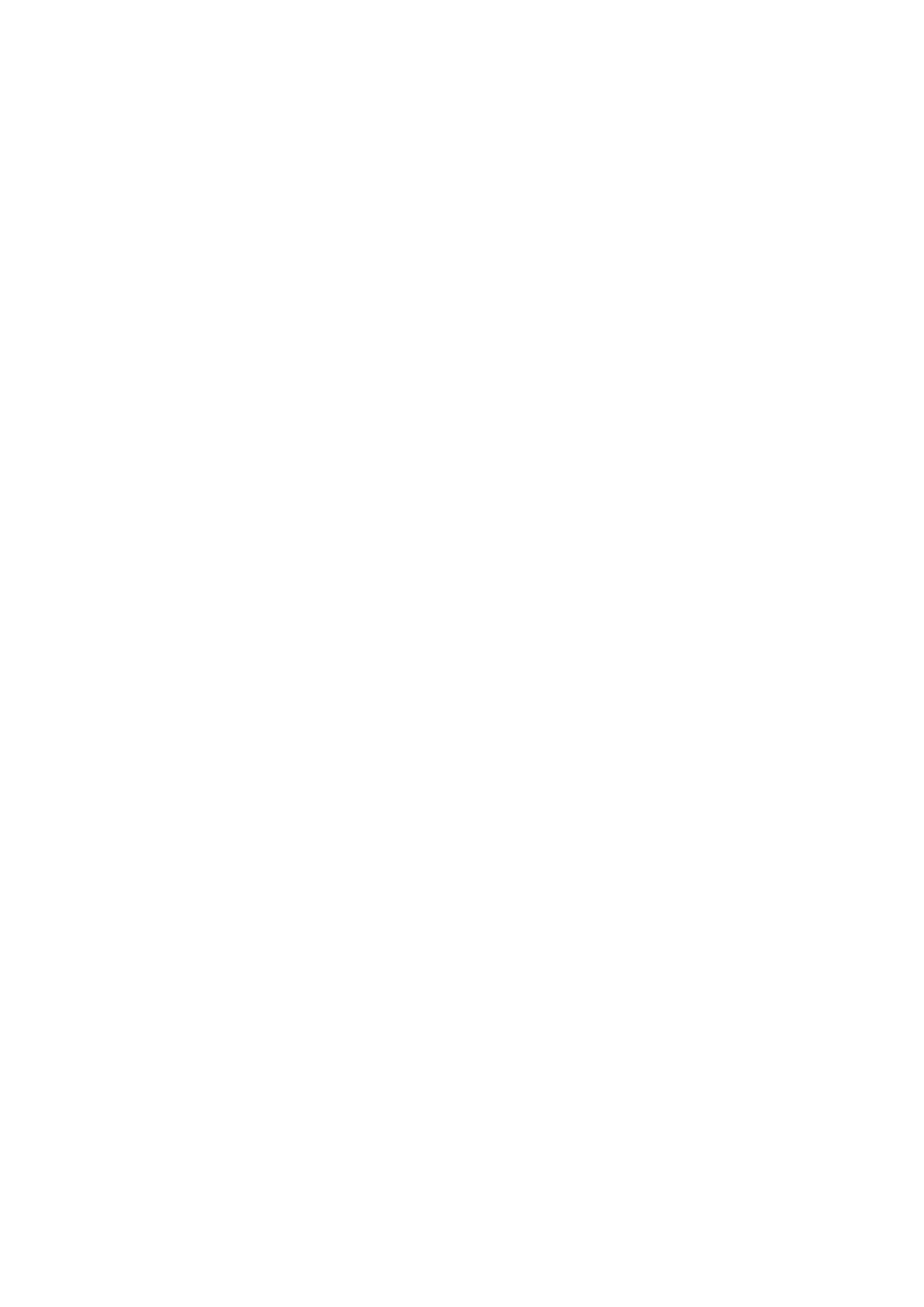#### Executive Summary

China has been relatively unaffected by international drug networks since the People's Republic of China was founded in 1949. This is partly due to a limited consumer market in mainland China combined with repressive sanctions on narcotics abuse, but also because other regions of production and transit have been considered more attractive. This situation has changed since then as an impressive economic development in China has raised demand, and China is today considered a lucrative market by transnational criminal networks implicated in the drug trade. China's increasing involvement in the international drug trade is primarily seen in the number of drug-seizures made by the Chinese. China is today the largest seizure state of heroin in the world, the 9th largest of opium, the 7th largest of ecstasy, and the 2nd largest of amphetamines. The number of addicts registered at the public security organs have increased dramatically to more than a million registered users in 2003, where heroin is consumed by around 88 percent of the registered addicts. This also has a direct impact on the HIV/AIDS problem since over 70 percent of the registered carriers of HIV/AIDS in China are/or have been intravenous drug-users (figures from 1999). An even more worrying development is that drug abuse is becoming increasingly frequent among the younger segments of society, where roughly 80 percent of the registered addicts are less than 35 years of age today.

Most of the narcotics trafficking into China transit remote areas bordering Burma, the Central Asian nations including Afghanistan and North Korea. Indeed, these countries are some of the largest narcotics producers in the world, particularly in the heroin trade. As all three share borders with China it makes the mainland Chinese market relatively easy to penetrate. Burma's border has been in a state of flux and geographically easy to penetrate, and with well established criminal organizations handling the trade. Afghanistan, being the world's largest producer of opiates, benefits from the increasing transit trade in Central Asia and the rampant corruption and weak governance in the region. All of this has made China an important nexus in the narcotics trade, both as a consumer, as a transit route, and a source for the export of precursor chemicals.

The major influx of narcotics is believed to come from the Golden Triangle (Myanmar, Laos, Thailand) which is the world's second largest producer of heroin and opium accounting for 7,8 percent of total world production. Burma alone exports some 80 percent of its production inland through southern China (Yunnan) destined for the rest of China, the US, and other markets. Afghanistan's 88, 7 percent share of the world's opium production has however today made Burma less important, and the inflow of trafficked narcotics has increasingly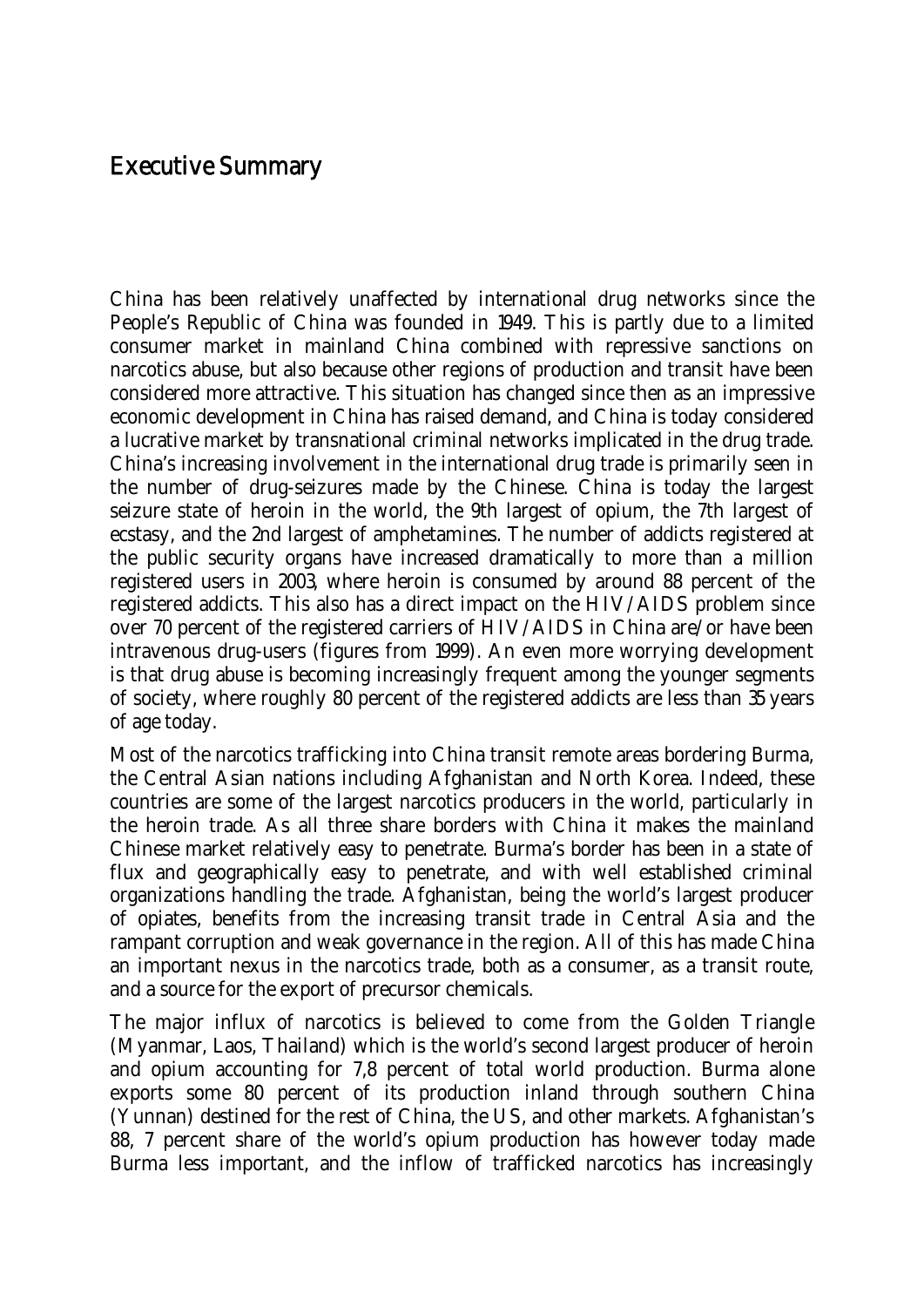shifted to China's west and its far-western Xinjiang region adjacent to Afghanistan. This emerging shift from Burmese to Afghani heroin is partly due to the Chinese and Burmese counter offensives against trafficking from Burma, as well as the relatively cheap heroin from Afghanistan. As the Chinese have stepped up their counter-narcotics efforts against the heroin trade in Burma, transaction costs in crossing the Sino-Burmese border have increased. This, in turn, has coincided with the turbulent political situation in Afghanistan and the lack of a strong central government able to prevent the proliferation of the narcotics industry. The production of opium and heroin refinement has also diversified in Afghanistan with a stronger production being located to the North which has a direct impact on the Chinese market and transit routes through Central Asia. The international forces operating in Afghanistan have not been able, or assigned to, deal with the narcotics problem, and the production of opiates has witnessed a steep rise since the launch of Operation Enduring Freedom in 2001.

China's large production of precursor chemicals has lately made it an important node in the international heroin industry and a major producer of synthetic drugs such as Crystal Meth and Ecstasy. While much of the precursor chemicals are exported and a trade in precursors with Afghani heroin labs has been documented, the new synthetic drugs are primarily consumed domestically, and especially in the urban parts on China's east-coast. An additional side-effect of China's trade in precursor chemicals is the attraction of transnational criminal networks to China. This, in turn, has led to an overall criminalization of Chinese society and engagement of these networks in related illicit activities such as money laundering.

The Chinese government has also tried to establish links between separatist groups such as the East Turkistan Liberation organization and the drug trade, but evidence of such involvement has so far been weak. Considering the close ethnic ties between the people in China's Muslim west and Central Asia, such links may however be developed if Islamic radical and criminal groups in the latter forge deeper ties with its ethnic kin in Xinjiang. This pertains particularly to such groups as the Islamic Movement of Uzbekistan (IMU). Although IMU's existence today remains uncertain following the U.S.' Afghanistan operation, it has a well documented record of involvement in the drug trade from Afghanistan through Central Asia, and signs have also emerged lately that the movement is resurrecting.

China has today realized the magnitude of the problem of being located in between some of the major narcotics producing states, and has in recent years invested substantial efforts to enhance the efficiency of its drug control program. A fourpronged approach has been pursued: Counter-narcotics legislation and law enforcement have been improved; a treatment and rehabilitation approach to addressing addicts' problems has been developed; a "People's War on Drugs" has been launched to promote the public's participation in fighting drugs; and international cooperation has been strengthened.

Despite these efforts, there is a need to take additional steps. Three measures seem most urgent today: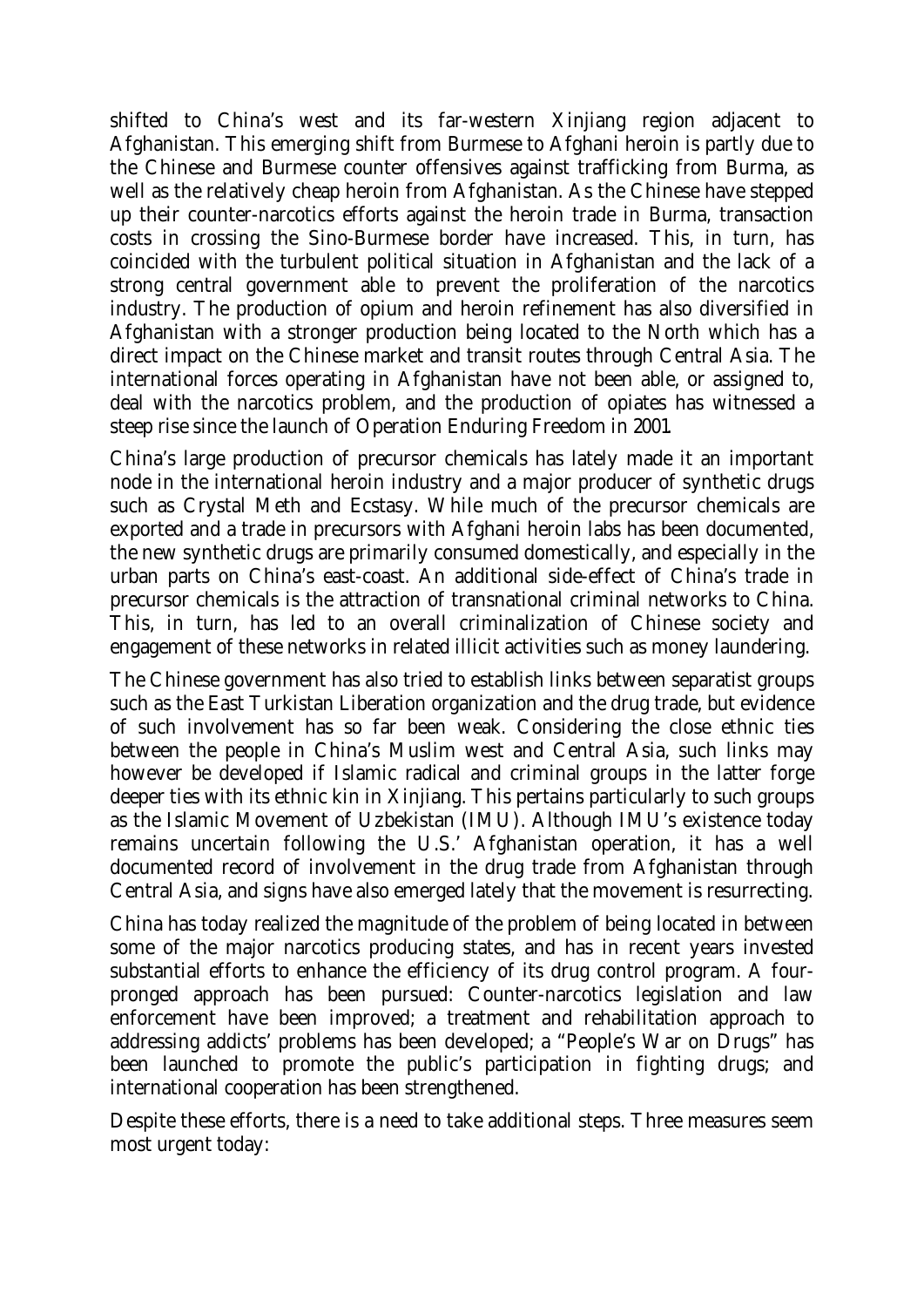- There is need for a more strategic approach in countering the drug trade through international cooperation. China should spend more money and diplomatic efforts to consolidate the replacement plantation in the Golden Triangle and prevent it from becoming an "ice" empire, while due attention should be paid to Central Asia, in particular, Afghanistan, whose drugs are likely to flood the Chinese market. To step up the fight against the narcotics industry China, and many other states, will need to equip the producing and transit states with tools to fight the illegal narcotics-industry. This was done relatively successfully by China in Burma, but much remains to be done to effectively control the problem, especially so in Central Asia.
- Simultaneous efforts are required to counter demand and the comparative advantage that the criminals have. This problem is further exacerbated by the demonstrated resilience of the drug trade. If the heroin trade is controlled, designer drugs (such as Ecstasy, MDMA) may act as a substitute, and if Afghanistan manages to decrease production the heroin trade is highly likely to move to another state. Thus, the focus has to be on decreasing and controlling the demand and transit of narcotics in order to increase transaction costs and prevent a criminalization of the society. This is best done through additional efforts in increasing economic redistribution, and improve rehabilitation services and reintegration strategies.
- The counter-narcotics legislation should be strengthened as existing counternarcotics laws can be made more effective in tackling the drug problem. There have been discussions about a systematic counter-narcotics law, which can integrate the current counter-narcotics articles in the criminal laws, regulations, decisions and judicial explanations. The integrated counter-narcotics law should be able to resolve the existing controversial problems regarding law enforcement, proportionality and justice. This relates to finding a balance in sanctions imposed and range of punishments set.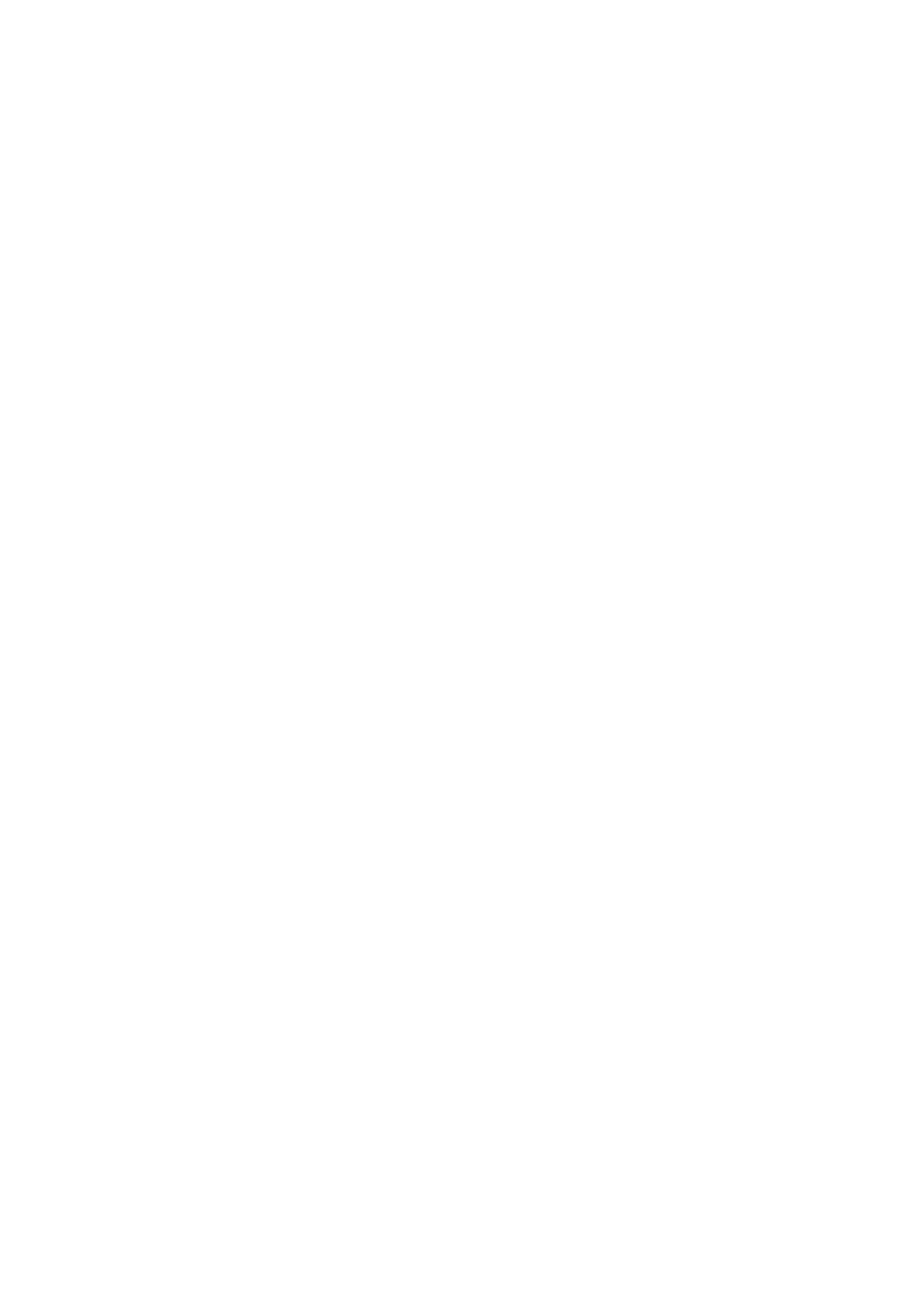## Introduction

#### Niklas Swanström, Nicklas Norling, and Yin He

In the last decade or so, more and more attention has been devoted to other security threats than internal conflicts and external military threats. "Soft" security threats such as drug-trafficking, environmental degradation, natural resource scarcity, epidemics, and organized crime have increasingly appeared on decision-makers' agenda as vital national interests as well. Yet changes in the security discourse have not only transformed threats from those in the military sector to threats of economic, environmental and societal security; it has also been appreciated that security threats also transgress borders and interrelate to a great extent. The narcotics industry is no exception to this. Due to the integrated nature of the international drug trade with other security threats, it is safe to assume that counter-narcotics is a key component in the fight against organized crime, terrorism, extremism, and epidemics as well.

While the connection between the drug trade and the spread of HIV/AIDS has been appreciated for a long time, it was not until the late 1990s that the interrelations between the drug trade, organized crime, and radicalism became fully recognized. It is today clear that these do not operate in isolation but nurture on each other, threatening the very fabric of societies. Not only do they undermine the rule of law, but they also pull the rug out from under the entire state apparatus by corrupting state officials. Nowhere has this been more clearly seen than in Afghanistan. Apart from providing a sanctuary for al-Qaeda during the Taleban, Afghanistan has today emerged as the world's opiate and heroin center producing roughly 90 percent of the world's total supply. Neighboring transit countries have suffered accordingly, where HIV/AIDS, state infiltration, and criminalization of societies have followed the tracks of the drug trade and drug routes. Following Operation Enduring Freedom, Afghanistan has re-emerged as the world's leading producer of opiates and the importance of the Golden Triangle of Burma, Thailand, and Laos has diminished, even though this region still supplies an approximate 8 percent share of the world's opiate production. Meanwhile, countries such as North Korea are today believed to be deeply implicated in the production of synthetic drugs, hosting both drug-factories and criminal networks profiting from this lucrative industry. Russian criminal syndicates have been particularly active in the transit trade from both Afghanistan through Central Asia and from North Korea to the markets of Northeast Asia.

China is in the center of this Eurasian narcotics-nexus with North Korea in the Northeast, the Golden Triangle in the south, the Golden Crescent of Afghanistan, Pakistan and Iran in its East, and Central Asia in the Northwest. Considering this geographical location, it is somewhat surprising that China has not been more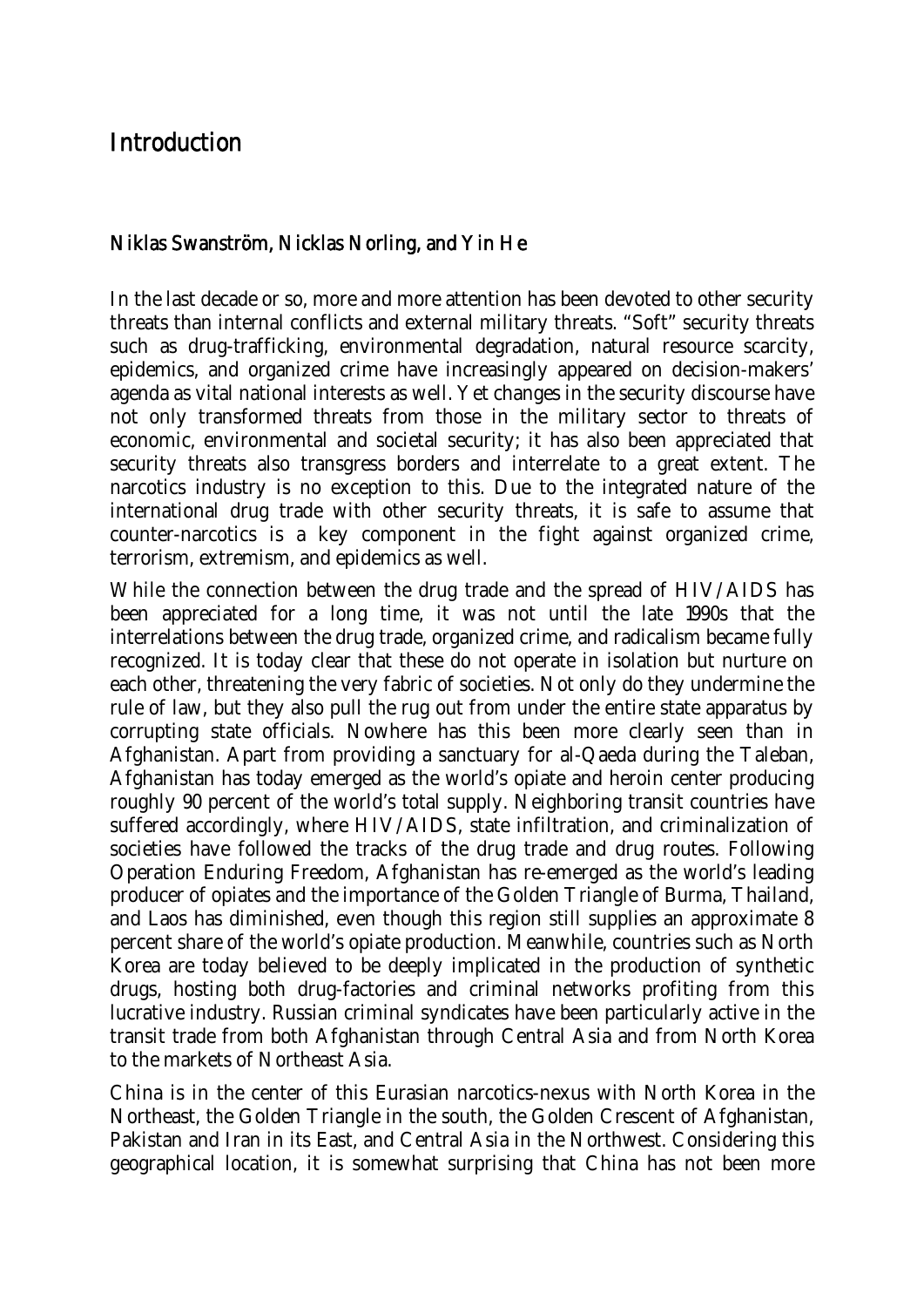victimized by the continental flow of narcotics than it has. Although statistics should be treated with caution considering the use of different national standards, censorship, efficiency of law enforcement, rehabilitation and visiting work, and types of drugs used, it is clear that China's rate of addiction is lower than the world average, or at least not worse. This has a number of explanations. The most important include the comparatively low level of corruption in China, efficient border-controls, and a low demand. The low demand is due to several factors but the primary reason relate to low economic development and low purchasing power parity. The potential financial returns in the markets of Europe and the US also work as a disincentive in disposing drugs in China (and other developing countries) where revenues have been comparatively miniscule.

This is however approaching a turning point. China's rapid economic growth, a growing demand for narcotics, its rising attraction from transnational criminal networks, while routes enter the country omni-directionally, promises to put China to similar challenges as those confronted by Iran, Russia, Southeast Asia, and the five Central Asian republics in the past decades. Beginning with China's adoption of its opening up policy in the late 1970s under Deng Xiaoping, it has gradually become more and more vulnerable to drug-trafficking and the narcotics industry as both licit and illicit goods have started flow across the borders in an unprecedented pace. This liberalization-wave also coincided with more effective counter-narcotics efforts in Thailand and Burma/Myanmar which inadvertently increased the number of drug routes transiting China. As seen in other transit states, most notably Iran and Russia, growing transit traffic has spill-over effects on domestic abuse and large amounts of the narcotics smuggled tend to be consumed en route. China is no exception to this, even though the low purchasing power of the Chinese population has somewhat reduced the negative effects up until today.

The Golden Triangle in Southeast Asia has been, and still is, China's major source of narcotics supplies, even though Afghanistan in the near future may take over this position. As production has declined in Southeast Asia, prices of opiates have increased to around US\$218-234 per kilo compared to the bargain-price of US\$92 per kilo in Afghanistan.<sup>1</sup> Since 2003 alone, Burmese prices have been raised by 80 percent while Afghan prices have registered a corresponding drop by 69 percent due to excess supply. This is perhaps the primary factor accounting for China's predicted shift to Afghan opiates. The major transit routes from the south run from Burma and Laos into Yunnan and Guangxi, while the bulk of Afghan opiates transits Central Asia and enter China from its far-western Xinjiang region. Some are also smuggled through the Vakhan corridor on the Sino-Afghan border or via Pakistan.

<sup>1</sup> United Nations Office of Drugs and Crime, *2005 World Drug Report* (New York: UNODC), p 10.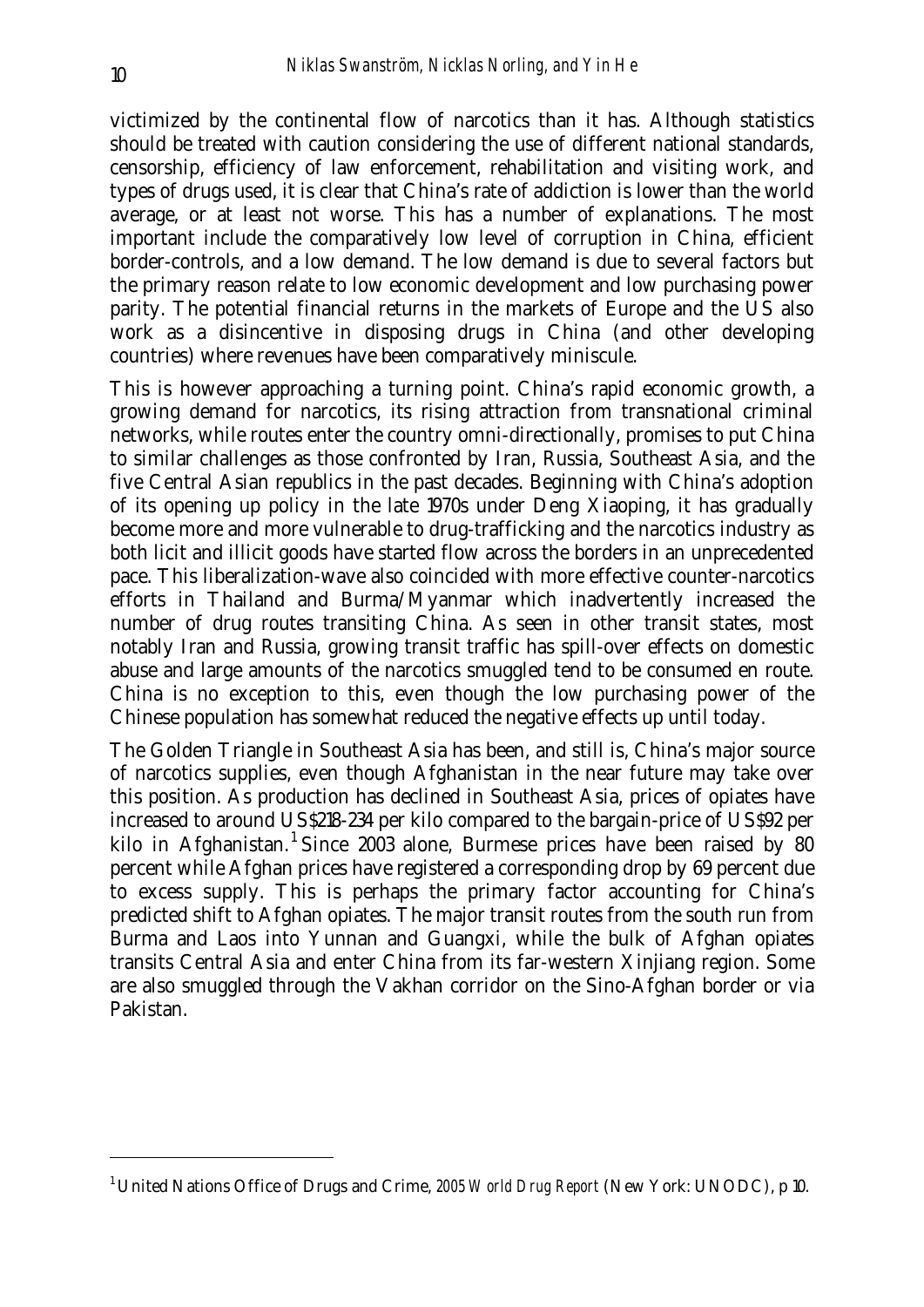However, China does not only act as an emerging consumer and transit state but also as a producer. China's large production of precursor chemicals has lately made it an important node in the international heroin industry and a major producer of synthetic drugs such as Crystal Meth and Ecstasy. While much of the precursor chemicals are exported and a trade in precursors with Afghani heroin labs has been documented, the new synthetic drugs are primarily consumed domestically, and especially in the urban parts on China's east-coast. An additional side-effect of China's trade in precursor chemicals is the attraction of transnational criminal networks to China. This, in turn, has contributed to an overall criminalization of Chinese society and engagement of these networks in related illicit activities such as money laundering.

Moreover, the Chinese government has tried to establish links between separatist groups such as the East Turkistan Liberation organization and the drug trade, but evidence of such involvement has so far been weak. Considering the close ethnic ties between the people in China's Muslim west and Central Asia, such links may however be developed if Islamic radical and criminal groups in the latter forge deeper ties with its ethnic kin in Xinjiang. This pertains particularly to such groups as the Islamic Movement of Uzbekistan (IMU). Although IMU's existence today remains uncertain following the U.S.' Afghanistan operation, it has a well documented record of involvement in the drug trade from Afghanistan through Central Asia, and signs have also emerged lately that the movement is resurrecting.

China has realized the magnitude of the threat that it faces, or could potentially face, from the narcotics industry. A number of laws have been passed in the past 25 years and China has lately launched a "People's War on Drugs". In 2004 alone, some 273,000 drug users were arrested through the enlistment of 17,000 counternarcotics police officers. If tested positive, these persons were locked up in rehabilitation-through-labor centers for up to three years.<sup>2</sup> As such, most efforts have been directed to law-enforcement where China has adopted a sanctionsoriented approach to counter-narcotics with strict legal sanctions on narcotics consumption and production. Nevertheless, some measures have also been directed to demand reduction, harm reduction, and rehabilitation, and most notably so with the adoption of a Methadone Maintenance Therapy Program and a Needle Exchange Program in 2003.

There should be no doubt that the narcotics industry poses a significant threat to China's security considering all the above-mentioned factors. Although China so far have been relatively spared of the effects of the drug-trade and especially its links with terrorism and state infiltration, the booming poppy cultivation in Afghanistan combined with a rapidly rising demand in China promise to have adverse effects on the rule of law, public health, and internal stability. Judging by the experiences of other modernizing countries at the crossroads of drug-trafficking

<sup>&</sup>lt;sup>2</sup> Kasia Malinowska-Sempruch and Nick Bartlett, "Who Needs Protecting? Rethinking HIV, Drugs, and Security in the China context," *China and Eurasia Forum Quarterly* 4, 1 (2006): 26.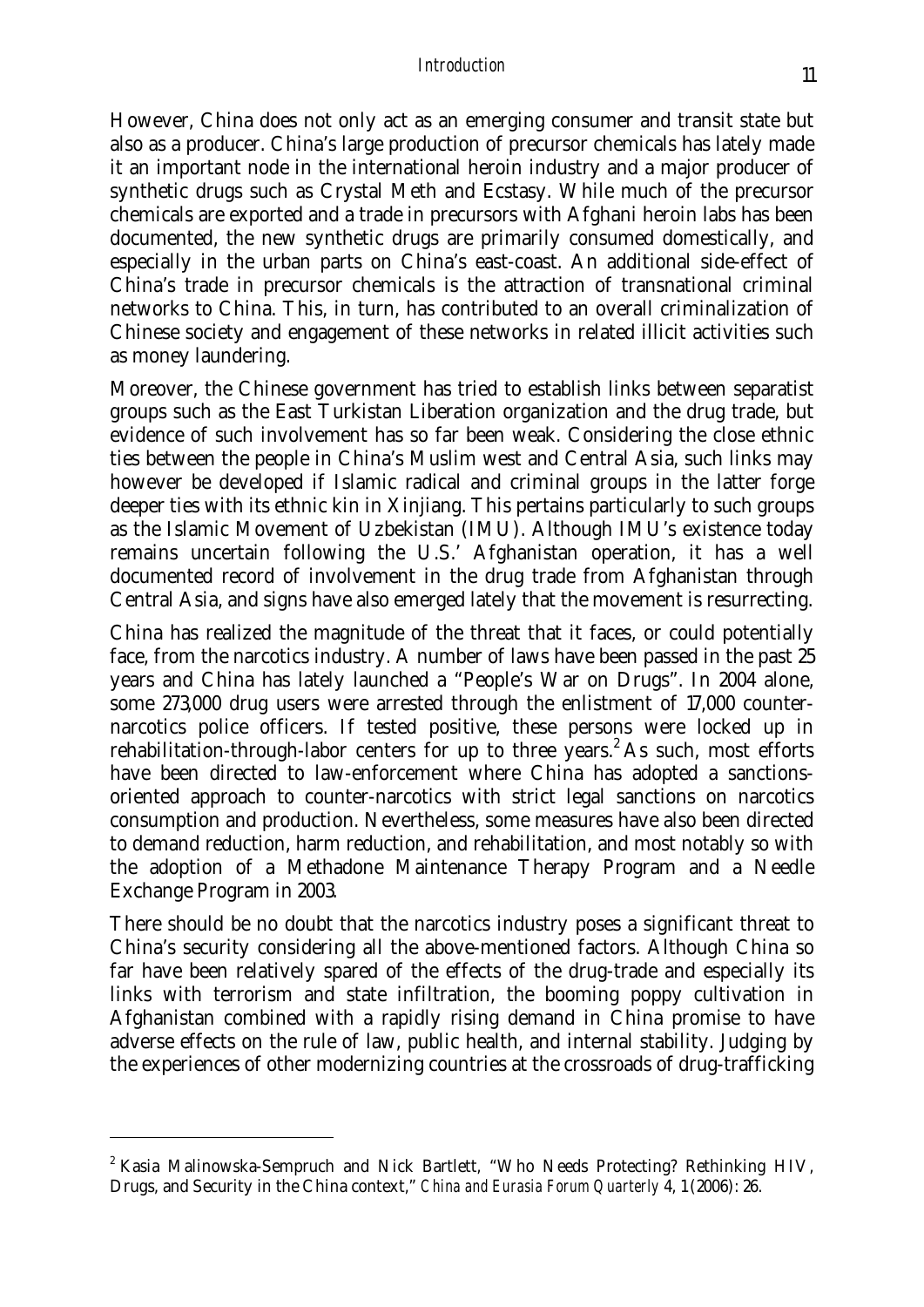routes, countermeasures are urgent to prevent criminalization, corruption, state infiltration, and radicalism in China.

This is why a study on China's role in the transnational narcotics industry is particularly timely, and two perspectives on this will be given here. The first chapter focuses mainly on China's role as a producer, consumer, and transit state while the subsequent chapter gives an account on China's drug control strategy.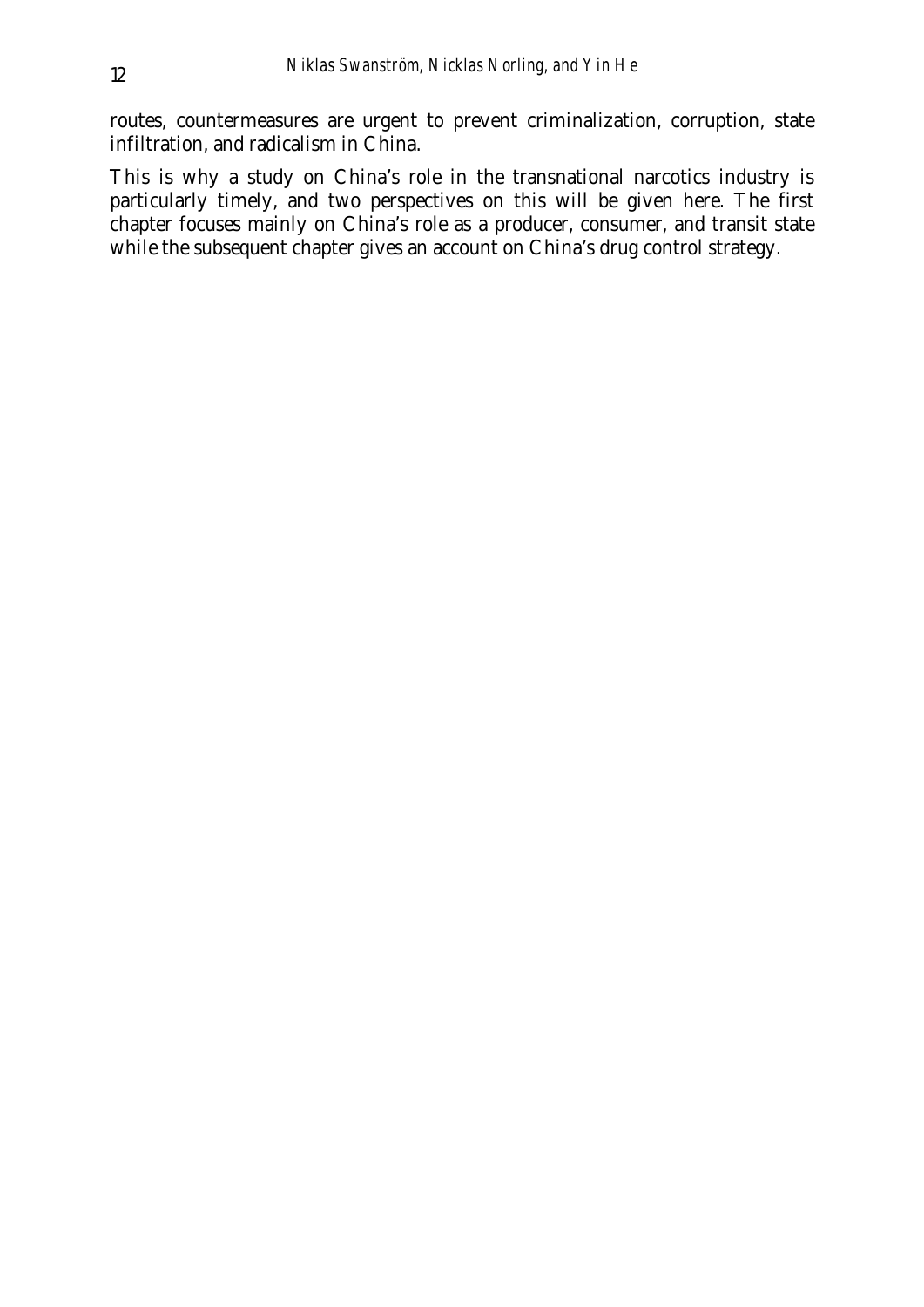### The New Opium War in China: New Threats, New Actors and New Implications

#### Niklas Swanström\*

-

The Northeast Asian region is once again infested with opium (heroin) and other illegal narcotics. China in particular has been a main actor, partially as a producer but more importantly as consumer and as an important transit country. During the mid 1800s, China fought a war against Great Britain for the right to defend its people against the import of narcotics, or at least to gain from the sales in China. The effects of opium sales in China at that time was devastating and it is estimated that by 1931, 20 percent of the Chinese population was hooked on opiates with 90 percent of such addicts (72 million) using opium and the rest (10 million) using morphine or heroin.<sup>1</sup> Today, China is once more facing a war against drugs; however, unlike before, the main adversary is not Great Britain. The latest drug threat emanates from multiple sources ranging from states in its periphery, regional criminal networks as well as domestic actors, such as local triads, which accounts for the bulk of the production and sale of narcotics in China.

As China gradually opens up, the drug problem is becoming increasingly serious and threatens China's progress, especially in the field of health, economy, as well as public security. This development is primarily driven by its rapid economic growth and the creation of a strong consumer base in China for narcotics. As seen in Central Asia, Afghanistan and some Southeast Asian states, economies seriously affected by the narcotics trade usually have a worsened health situation with HIV/AIDS, Hepatitis C and other drug related diseases on the increase.<sup>2</sup> There have also been cases of "narcotisation" of states leading to political instability. $^3$ This has mostly happened in states with high unemployment rates and where few opportunities exist for an adequate and secure income at the legitimate market. The expansion of drug related industries here give an alternative means of subsistence

<sup>\*</sup> Niklas Swanström is Program Director of the Central Asia-Caucasus Institute & Silk Road Studies Program and Editor of the China and Eurasia Forum Quarterly. The author is grateful for the financial support from the Swedish Foreign Ministry, Swedish Emergency Management Agency and the Swedish National Drug Policy Coordinator so that this research could be accomplished. The views of the author do not reflect these organizations in any way.

<sup>&</sup>lt;sup>1</sup> Kathryn Meyer & Terry Parssinen, *Webs of Smoke* (Lanham: Rowman & Littelfield Publishers, INC, 1998), p. 3.

<sup>&</sup>lt;sup>2</sup> Niklas L.P. Swanström & Svante E. Cornell, "The Eurasian Drug Trade: A Challenge to Regional Security," *Problems of Post-Communism* 53, 4 (July-August 2006), pp. 10-28.

<sup>&</sup>lt;sup>3</sup> Svante Cornell, "The Narcotics Threat in Greater Central Asia: From Crime-Terror Nexus to State Infiltration," *The China and Eurasia Forum Quarterly* 4, 1 (February 2006); Niklas Swanström, "Narcotics a Threat to Security?: National and Transnational implications," *Global Crime* 8, 1 (2007).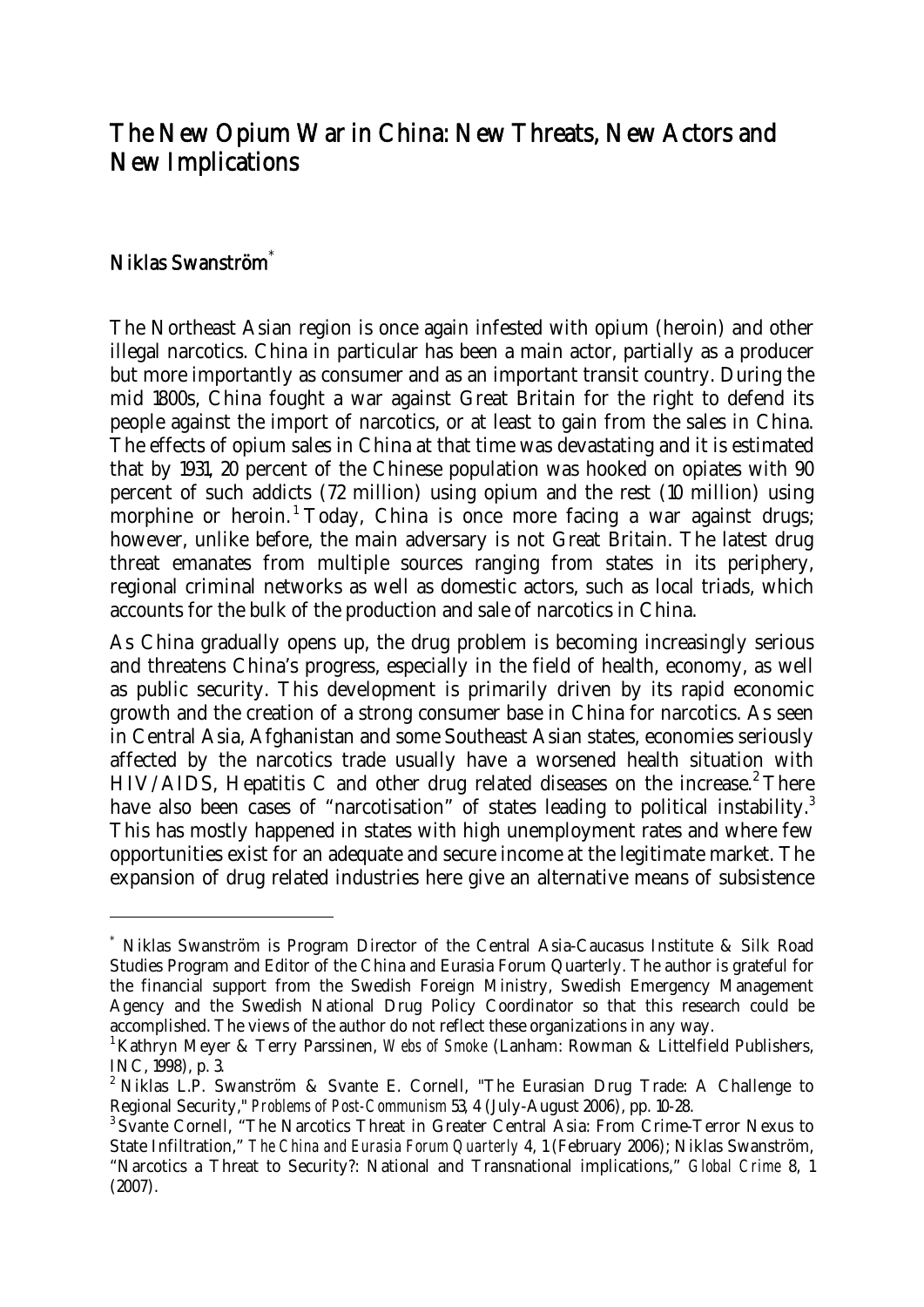at the expense of decreased national competitiveness. One of the most problematic effects in such states has been a weakening of the state apparatus by the criminal networks that deals with drugs; such networks thrive in weak states where they exercise control over the political elite or simply become a part of the elite. The question remains what the current effects are for China and how negative longterm implications can be prevented.

#### China and Narcotics: A Background

Since the establishment of the People's Republic of China in 1949, China has been relatively unaffected by international drug networks. This is partly due to a limited consumer market in mainland China combined with a strong repressive system, but also because other regions of production and transit have been considered more attractive. Except for the short period between 1941-1946 when the Communists profited from drugs in their struggle against the nationalist government,<sup>4</sup> Mao Zedong, as he came to power, acted harshly against both drug production and consumption and reduced the prevalence of this dramatically.<sup>5</sup> This situation has changed since then as the impressive Chinese economic development has created a strong consumer base and China is today seen as a lucrative market by criminal networks dealing with narcotics. In response, the Chinese government has taken a strong stand against the sale and production of narcotics.<sup>6</sup> China is today the largest seizure state of heroin (10,836 kg), the 9<sup>th</sup> largest of opium (890 kg), the 7<sup>th</sup> largest of ecstasy (300 kg), and the  $2<sup>nd</sup>$  largest of amphetamines (2,746 kg).<sup>7</sup> While these seizures indicate the importance and resources that China puts into combating the illegal narcotics trade, they also reflect the magnitude of the problem

<sup>6</sup> 廷长 (Ting Chang) 中国对毒品永远说"不" ("China Always Says "No" to Narcotics"), (Beijing:

Foreign Languages Press, 2004); 中国政府白皮书 (White Papers of the Chinese Government), 中

<sup>&</sup>lt;sup>4</sup> This is similar to many other rebels, separatists and militant groups that seek a financial base as the narcotics trade is extremely profitable and associated with relatively few risks.

<sup>5</sup> Meyer & Parssinen, *Webs of Smoke*, p.271.

国的禁毒 (Narcotics Control in China), 2003. The Chinese data on the narcotics problem deserves a note, especially as it is very low in an international perspective. Even with the higher informal estimates the consumption will only reach 1% of the total population in comparison with the international average of 5%. Firstly, the Chinese estimates are based on registered users which are much lower than the factual numbers, this is of course always the case in all states but as China has begun relatively late in seriously analysing the numbers we are very much only seeing the tip of the ice-berg. Secondly, the actual numbers of abusers in China are probably much lower than in other states (as a percentage of the total population) due to the previously slow economic development and an underdeveloped market for illegal narcotics. This is changing rapidly now with the economic development and increased trade. Thirdly, earlier the figures were kept down for propaganda purposes. This is no longer the case but the anti-narcotics efforts have a long way to go before the estimates of the user population and the size of the narcotics trade are at a realistic level. Finally, the new designer drugs are not represented in the figures. The increased usage of speed, ecstasy, ice etc. is virtually unaccounted for.

<sup>7</sup> United Nations Office of Drugs and Crime, *2006 World Drug Report* (New York: United Nations, 2006), p. 71, 72, 136, 140.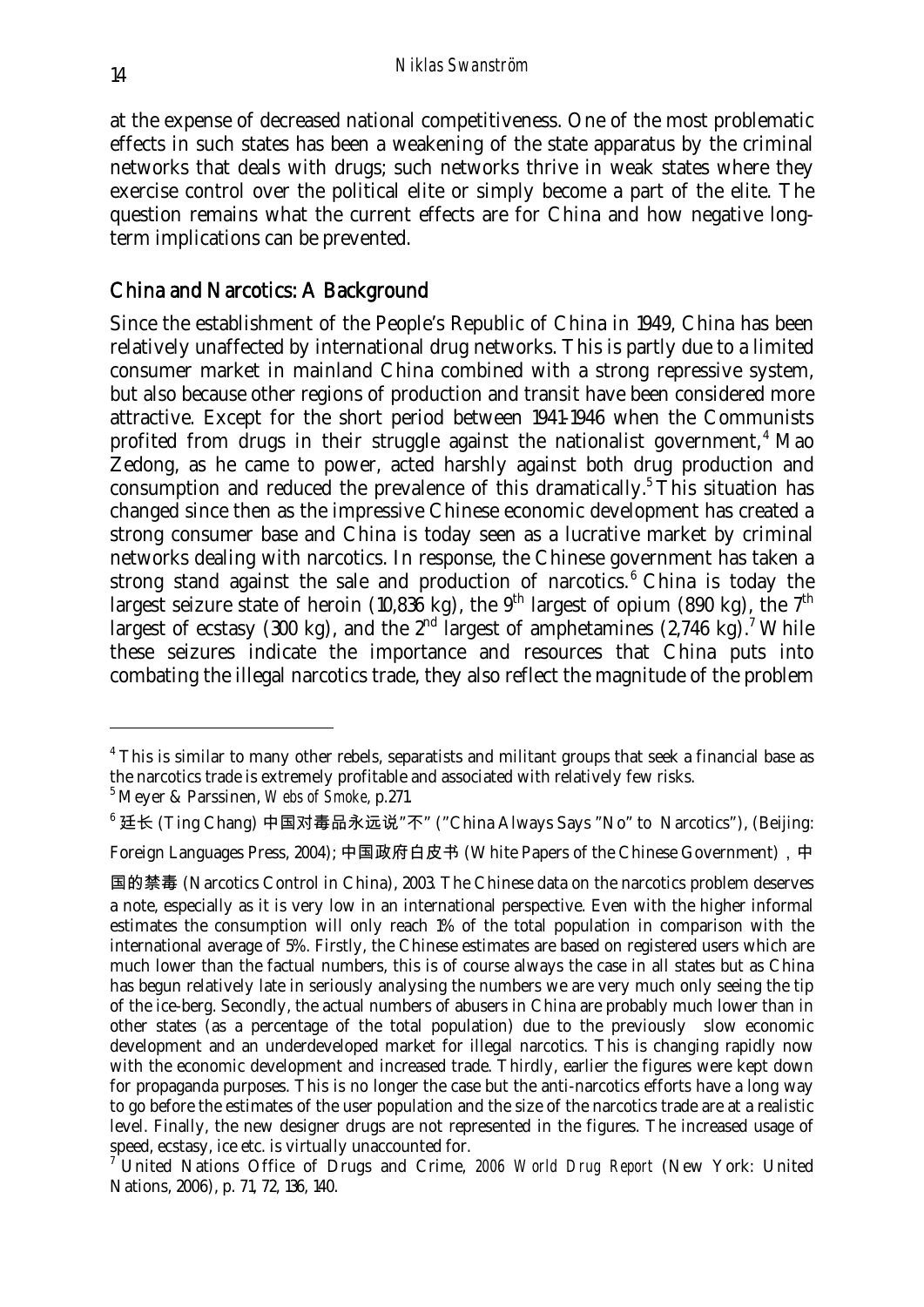facing the government today. The number of addicts *registered* at the public security organs increased dramatically to more than a million registered users in 2003. While the statistics indicate a drop in the number to 771, 579 registered addicts in 2004, it is clear that China still has a long way to go in its attempt to combat the drug abuse problem.<sup>8</sup> Heroin is used by 88 percent of the addicts according to UN reports from 2006.<sup>9</sup> According to Chinese statistics, 79.2 percent of the registered addicts are under 35 years old and sexually active, which has a direct impact on the HIV/AIDS problem since 72.4 percent of the 17 316 registered carriers of HIV/AIDS were intravenous users in 1999. This figure did deceptively decrease in 2001 to 68.7 percent but the actual figure was a rapid increase of total HIV/AIDS carriers to 28 000.10 Regardless of this decrease these figures draw a grim picture, especially since this is believed to be the tip of the iceberg as drug addicts typically refrain from registering with authorities and only are registered when arrested or very ill.

#### Why has China Re-emerged as a Centre For Narcotics?

-

China has emerged as one of the major users of narcotics the last few years due to a variety of factors. First, the economic development that brought wealth and prosperity to its citizens also created a market for the international narcotics trade. Just between 2000 and 2005, the Chinese GDP per capita has increased from US\$3,980 to US\$6,292. Such a boost in purchasing power has enabled the average Chinese citizens with financial means to acquire more illegal stimulus.<sup>11</sup> The price of narcotics has also decreased significantly in relation to the economic development and purchasing power parity. What used to cost a significant part of the income is today only a fraction of the income for the middle class. Economic development has been particularly high in the urban coastal areas where some of the greatest increase in narcotics abuse also has been documented. It is also in the more affluent regions where we see the new designer drugs.

The second is the increased liberalization of the economic system which has multiplied the number of cross-border transactions with China's neighbors in Southeast Asia, Central Asia, Afghanistan and North Korea (Democratic Peoples

<sup>8</sup> 中国政府白皮书 (White Papers of the Chinese Government),中国的禁毒 (Narcotics Control

in China), p.146; 廷长 (Ting Chang), 中国对毒品永远说"不" ("China Always Says "No" to Narcotics"), p. 20; United Nations Office of Drugs and Crime, *Patterns and Trends of Amphetamine-Type Stimulants (ATS) and Other Drugs of Abuse in East Asia and the Pacific 2005* (New York: United Nations, 2006), p.50.

<sup>9</sup> United Nations Office of Drugs and Crime, *Patterns and Trends of Amphetamine-Type Stimulants (ATS) and Other Drugs of Abuse in East Asia and the Pacific 2005*.

<sup>10</sup>中国政府白皮书 (White Papers of the Chinese Government),中国的禁毒 (Narcotics Control

in China), p.146; 廷长 (Ting Chang), 中国对毒品永远说"不" ("China Always Says "No" to Narcotics"), p. 20, 146; United Nations Office of Drugs and Crime, *Patterns and Trends of Amphetamine-Type Stimulants (ATS) and Other Drugs of Abuse in East Asia and the Pacific 2005*, p. 50. <sup>11</sup> *The Economist*, Country Briefings: China, 2006.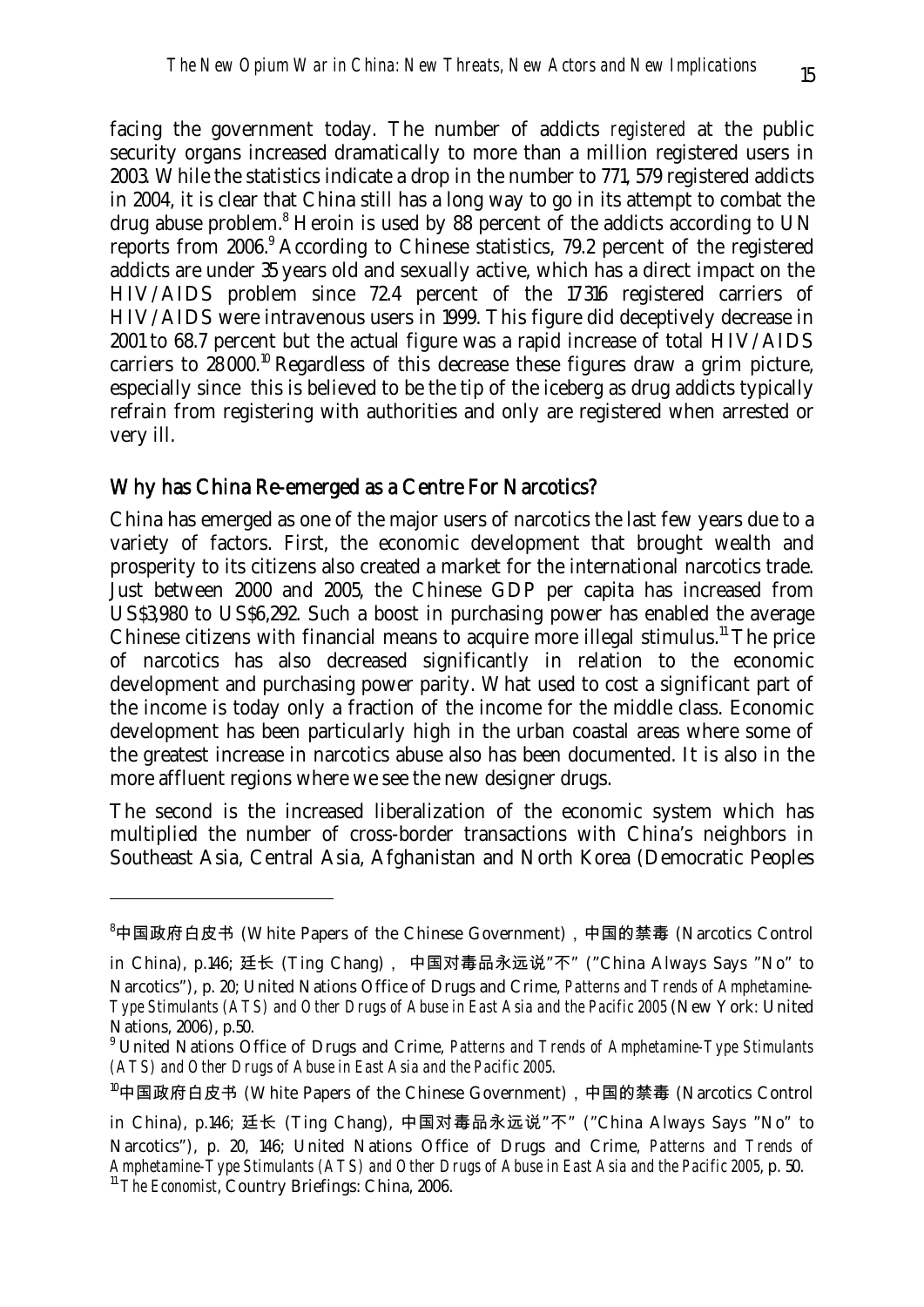Republic of Korea). China has increased the legitimate trade with its neighbors significantly. For example, the Sino-Burmese (Myanmar) trade accounts for more than US\$600 million/year while bilateral trade between China and the five Central Asian states has increased between 15 and 120 percent per country from 2001 to 2003. China's total trade volume with Kazakhstan has, for instance, expanded from a modest US\$635.5 million in 1998, to US\$1.3 billion in 2001, and to almost US\$4.5 billion in 2004, to top US\$6.2 billion in 2005.<sup>12</sup> Increased legitimate trade has opened up the economies but this has also led to increasing amounts of narcotics being smuggled. There is today no possibility for the Chinese government, or for that matter, any government dependent on trade, to fully control inbound and outbound shipments. Chinese officials have in private interviews claimed that far less than three percent of all imports and exports can be controlled. 13 Increasing trade restrictions would also directly affect the legitimate trade negatively by increasing costs and transport times. Finding the right level of control will prove to be as difficult for China as for the rest of the world.

This said, it seems that most of the narcotics trafficking are done through remote areas bordering Burma, Central Asia, and North Korea where the figures of interception are far lower. Indeed, these countries are three of the largest narcotics producers in the world, particularly in the heroin trade. As all three share borders with China it makes the mainland Chinese market relatively easy to penetrate. Burma's border is in a flux and geographically easy to penetrate with well established criminal organizations handling the trade. Afghanistan, being the world's largest producer of opiates, benefits from the increasing transit trade in Central Asia while North Korea shares complicated political and economic relations with China. These complex bilateral relations combined with the benefits North Korea may derive from its Russian connections and by using Russia as a transit country also present a serious threat to Beijing. All of this has made China an important nexus in the narcotics trade, both as a consumer and as a transit route. The major influx of narcotics is still believed to come from the Golden Triangle<sup>14</sup>, which is the world's second largest producer of heroin and opium accounting for 7, 8 percent of total world production. Burma alone exports some 80 percent of its production inland through southern China (Yunnan) destined for the rest of China, the US, and other markets. Afghanistan's 88, 7 percent share of the world's opium production has made Burma less important and as a result, smuggling has increasingly shifted to China's west and its far-western Xinjiang

<sup>&</sup>lt;sup>12</sup> Ministry of Commerce of the People's Republic of China (中华人民共和国商务部) (March 8, 2005). 1992-2002 Chinese Customs Statistics; 2004 Xinhua's China Economic Information Service, February 7 2006, based on Chinese Customs Statistics; 2005 Xinhua's China Economic Information Service, Feb 7, 2006, based on Chinese Customs Statistics (Note: only January-November 2005)-

 $13$  A great deal of the information in this paper are from interviews with Chinese and foreign officials involved in the anti-narcotics efforts and due to the sensitivity of the information there identity and affiliation will be confidential.

 $14$  The Golden Triangle is a collective name for the region encompassing Burma (Myanmar), Laos and Thailand and has since long been an infamous production area for opium and heroin.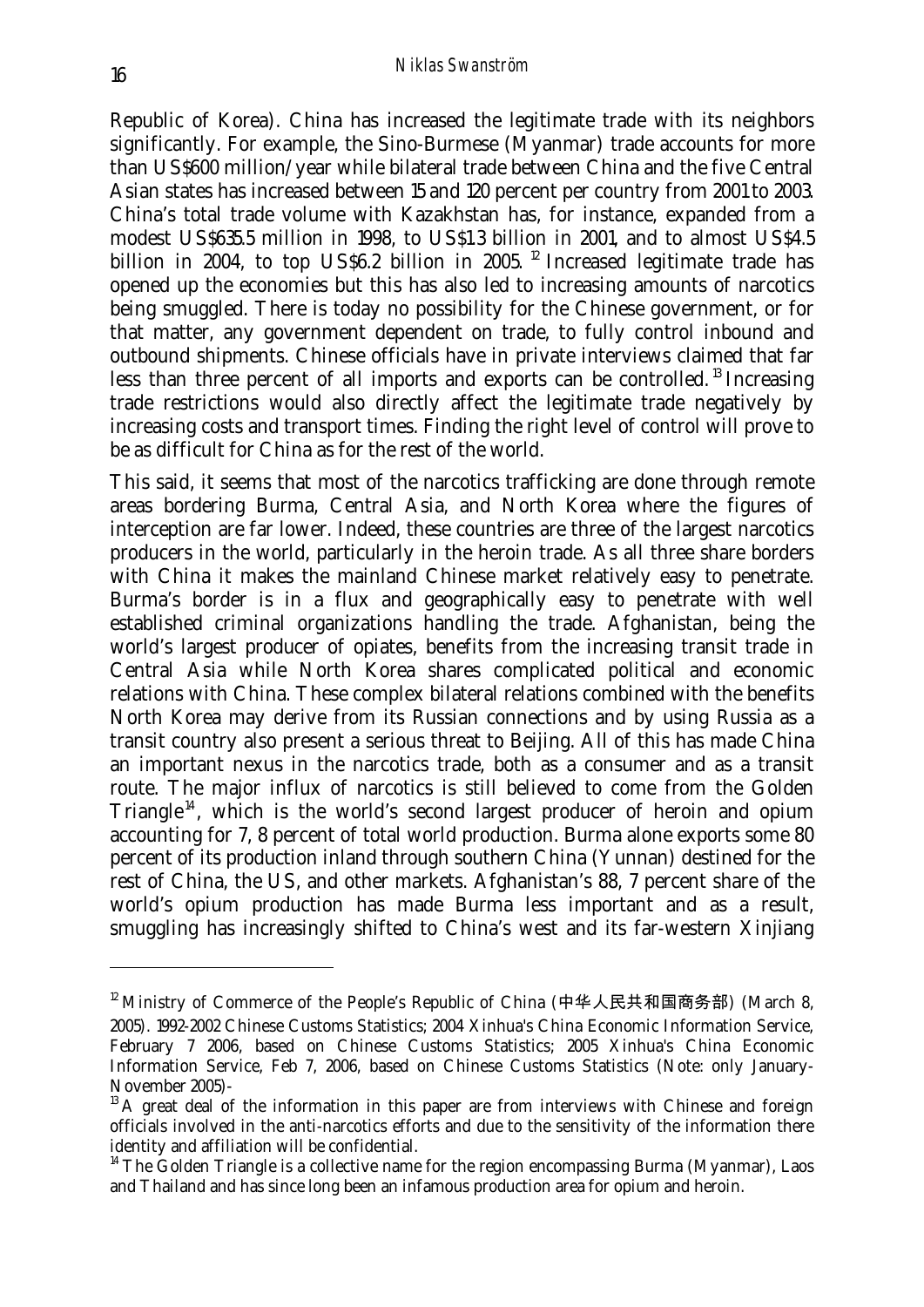region. This has been facilitated by the turbulent political situation in Afghanistan and the lack of a strong central government. The production of opium and the refinement process into heroin have diversified in Afghanistan with a stronger production in the North which has a direct impact on the Chinese market and transit routes through Central Asia. 15 Due to the security risks involved in transporting opiates cross-country in Afghanistan, smuggling tends to take the routes and border-crossings that are nearest the site of production and/or refinement. Thus, as production more and more is relocated to the north and especially northeast this inadvertently will affect the amount of opiates that enter China. This positions China as a strong future market for Afghan heroin.

Moreover, the international forces operating in Afghanistan has not been able, or assigned to, deal with the narcotics problem, thus giving the local producers virtually free hands in the trade. Responsibility has also been unclear of what role the International Security and Assistance Force (ISAF) and contributing countries should play in counternarcotics, and how responsibilities between international forces and Afghan authorities are to be divided.<sup>16</sup> After production was slashed with 98 percent following a religious edict issued by Mullah Omar in 2000, the production of opiates has witnessed a steep rise since the launch of Operation Enduring Freedom in 2001, as seen in Chart 1.





*Source: UNODC* 

<sup>&</sup>lt;sup>15</sup> For more information about the situation in Afghanistan see: Niklas Swanström and Svante Cornell, Trafficking in Afghan Opiates: Impact on the Transit Countries, *United Nations Office on Drugs and Crime* (forthcoming December 2006).

<sup>&</sup>lt;sup>16</sup> See for example, UK House of Commons, Defence Committee, "The UK Deployment to Afghanistan," Fifth Report of Session 2005-06, HC 558, p. 25.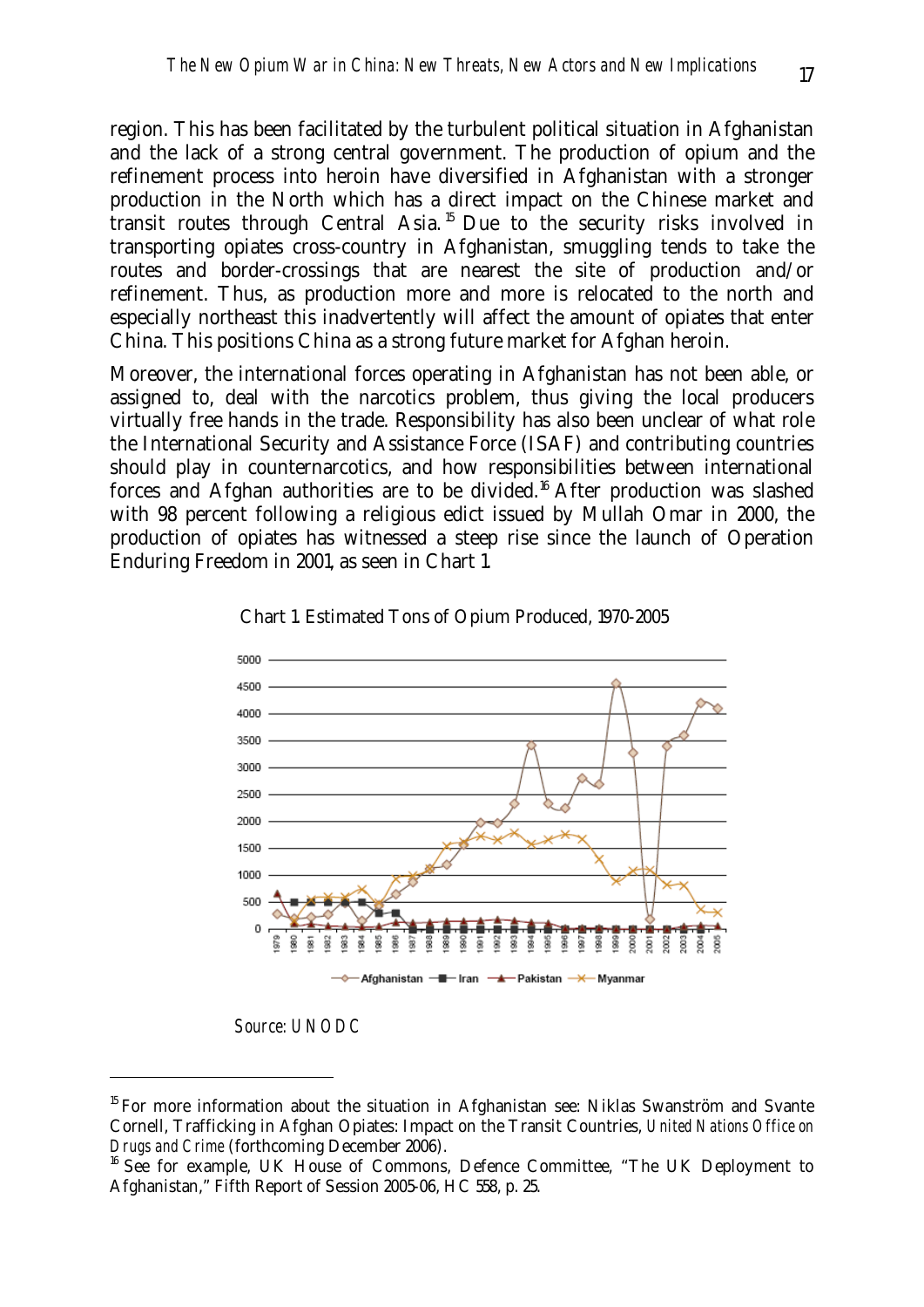Furthermore, China itself has in recent years been identified as one of the main producing countries of illegal drugs according to United Nations, especially methamphetamine, Amphetamine-Type Stimulants (ATS) and to some extent cannabis.<sup>17</sup> On the positive side, there seems to be limited opium production in China and relatively few heroin refineries as most heroin is refined in Burma, Afghanistan or North Korea. The domestic production in China has created new problems with a high number of small but productive labs for Methamphetamine and ATS production. This is reinforced by an improved industrial structure that can handle illegal production of narcotics with high quality output. This is especially true as China has emerged as a centre for chemical industries and is one of the leading producers of precursors in the world. In an effort to handle this, the Chinese government has introduced its first administrative law on precursor chemicals. <sup>18</sup> It is far reaching with real measures to handle manufacturing, purchase, distribution and export of precursor chemicals. This trade has made domestic production possible, and it has also made China an exporter of precursors to the narcotics industries in Asia, Russia and Europe.

#### China as a Consumer

-

Chinese consumption is modest compared to the domestic levels of abuse in the late 1800s and early 1900s but the levels of consumption have increased significantly in the last 10 years. The increase from 560 000 *registered* addicts in 1995, to a million *registered* users in 2003, and 770 000 in 2005 gives an indication of the growing problem that China is facing.19 However, this figure only reflects the tip of the iceberg as most addicts are not registered, both because of stigmatization and the punitive measures adopted by the Chinese government in counter-narcotics addiction.

In private interviews conducted by the author with United Nations, NGOs, drug enforcement and intelligence staff both within and outside China, most estimate the actual figure to be higher than 5 million addicts and in some more pessimistic assessments up to 15 million. Chinese official sources meanwhile put the figure at 4 million in open discussions as a guestimate if all abusers are accounted for. $20$  These estimates are by no means an exaggeration. In surveys of teenage drug abuse conducted in China in 2003-2004, 7.6 percent of the teenagers surveyed in Shanghai

<sup>&</sup>lt;sup>17</sup> United Nations Office of Drugs and Crime, 2004 World Drug Report (New York, United Nations, 2004), p. 155, 161, 163, 260.

<sup>&</sup>lt;sup>18</sup> U.S. Department of State, International Narcotics Control Strategy Report - 2006, U.S. Relations with the People's Republic of China, Released by the Bureau for International Narcotics and Law Enforcement Affairs March 2006.

<sup>19</sup>中国政府白皮书 (White Papers of the Chinese Government),中国的禁毒 (Narcotics Control in China), p. 146; United Nations Office of Drugs and Crime, *Patterns and Trends of Amphetamine-Type Stimulants (ATS) and Other Drugs of Abuse in East Asia and the Pacific 2005*, (New York, United Nations), p. 50.

<sup>20 &</sup>quot;China-Philippines Seizes Drugs Worth More Than US\$12m," *The Star*, March 1, 2004; Mary-Anne Toy, "Drug report reveals up to 12 million Chinese addicted," *The Age*, September 27, 2006.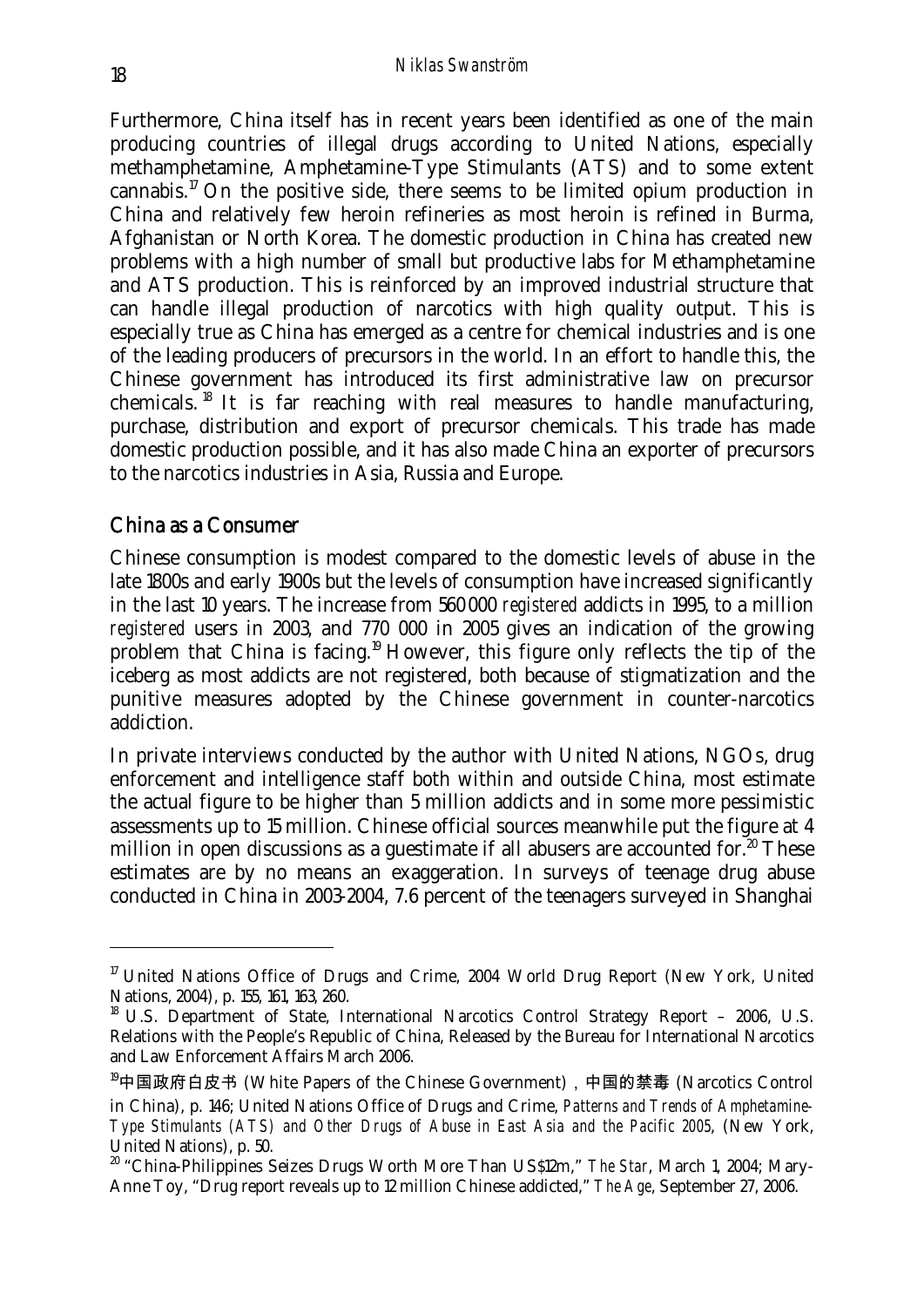replied that their peers frequently used narcotics, and in Hong Kong 20.6 percent claimed that their friends or classmates used narcotics on a frequent basis.<sup>21</sup> Here, ecstasy, amphetamine type stimulants and other design narcotics have been the preferred illegal substance of choice for the teens as part of the growing rave culture that has established itself in all major Chinese cities. This is a new form of abuse that is not reflected in the official figures. The official Chinese statistics have focused on the heavy heroin users, and this new population of abusers does not appear on the Chinese radar-screen.



Chart 2: Number of addicts in PRC

*Source: UNODC, 2004* 

-

Despite an increase of amphetamine type stimulants and designer narcotics, heroin is still the drug of choice and consumed by 71.5 percent of the addicts in China according to official Chinese sources from 2003, while the United Nations' estimates from 2006 puts the figure to be 88 percent.<sup>22</sup> Cannabis, ATS and methamphetamine usage have increased dramatically in China since 1997, partly due to the introduction of ecstasy by that time and the growing demand of cannabis in Xinjiang.<sup>23</sup> China is beginning to develop a more "mature" pattern of

 $22$ 中国政府白皮书 (White Papers of the Chinese Government), 中国的禁毒 (Narcotics Control in China), p.146; United Nations Office of Drugs and Crime, *Patterns and Trends of Amphetamine-Type Stimulants (ATS) and Other Drugs of Abuse in East Asia and the Pacific 2005*, p. 50.

<sup>&</sup>lt;sup>21</sup> "Drug Use 20 Percent in Taiwan, Hong Kong," *Washington Times*, February 25, 2004. The term used in the surveys was "mild stimulant drugs".

<sup>&</sup>lt;sup>23</sup> United Nations Office of Drugs and Crime, 2004 World Drug Report, p. 45-46.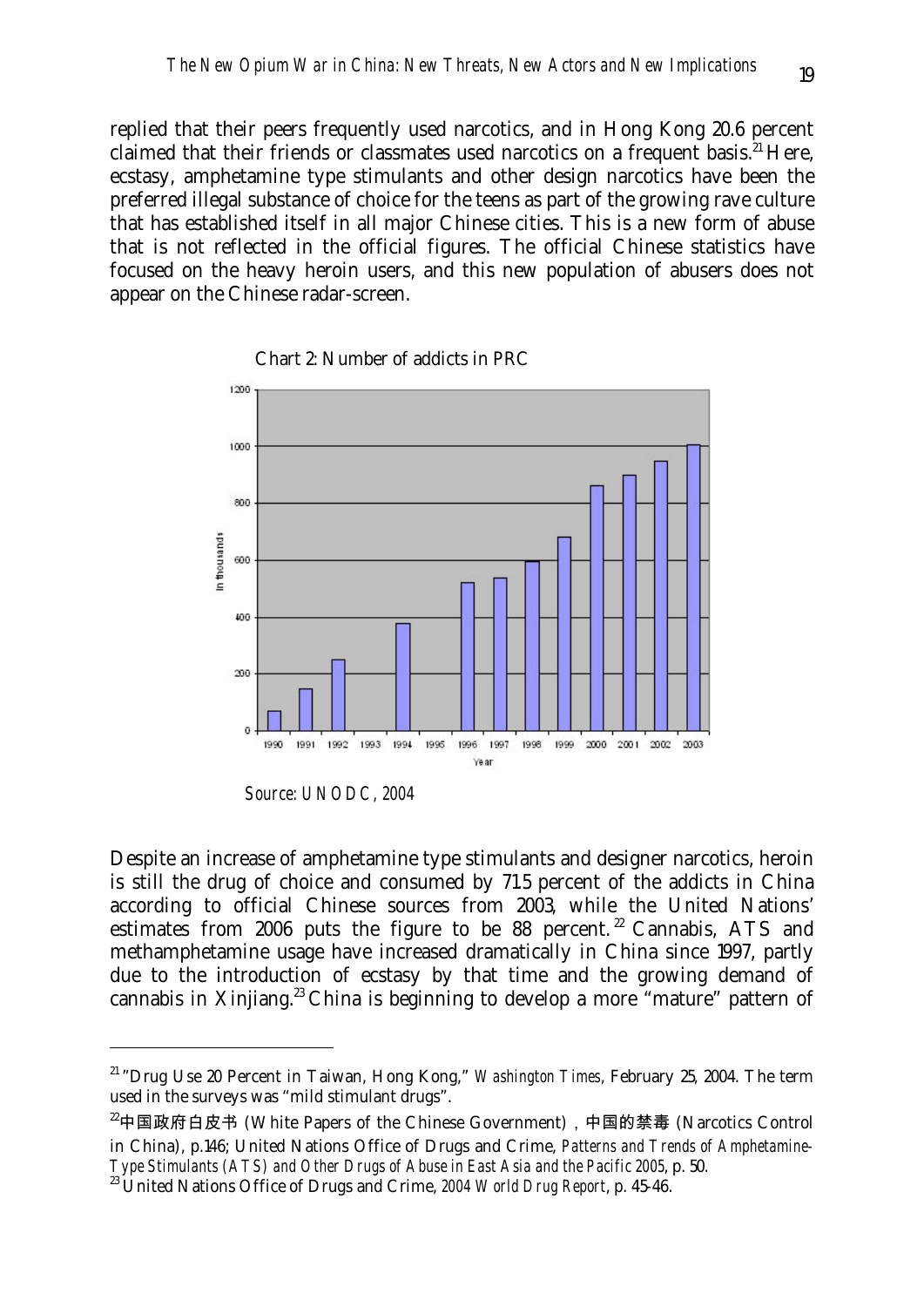narcotics abuse with a diversified preference of narcotics and varying regional patterns. Heroin is for example used by 99 percent of the addicts in Guanxi while in Fuzjian and Shanghai, the addicts use a more varied cocktail of drugs (heroin, cannabis, ice, ecstasy, cocaine, etc). <sup>24</sup> An increasing amount of ATS and methamphetamine are locally produced and therefore increasingly difficult for the Chinese authorities to intercept.

The volume of narcotics in circulation is increasing rapidly. This can be seen both in increased seizures by the Chinese government but also in a lowering of the price level of narcotics. Chinese law enforcement agencies seized 5477 kg of heroin in 1997, 13200 kg in 2001, 9290 kg in 2002, and as of August 2006 they have seized 9228 kg.<sup>25</sup> The retail price for heroin varies between US\$13 to US\$185 per gram with the highest prices being charged in the coastal areas and the lowest prices in the entry points close to Burma, Central Asia, and to a certain extent, North Korea. Chinese drug enforcement officers have claimed that prices are declining in relation to median income which has made it possible for a larger population to afford narcotics. The combination of decreasing costs and increased availability has led to a mushrooming in the number of addicts in the last few years.

The problem for China is not only an increased level of drug abuse but also that the users are getting younger. According to the official statistics based on registered users, 79.2 percent of the addicts are under 35 years of age. These official figures do not take into consideration the increasing problem of ecstasy and the club culture that is developing in China. China View, a news agency in China, claims that the majority of drug users are youngsters in their 20s while people under 18 are the main users of ecstasy (head-swaying pills) quoting officials in Shanghai.<sup>26</sup> This is a pattern that has been acknowledged by a variety of NGO's and Chinese medical institutions. Moreover, the trend is not only that abusers are getting younger but the same also applies to HIV/AIDS victims.<sup>27</sup> Heroin abuse is increasing, but at a slower pace compared to the abuse of other narcotics in China. This can be explained by the growing youth culture and the increased popularity of ATS and methamphetamine as alternative drugs.<sup>28</sup>

<sup>24</sup> 中华人民共和国公安部 (The Ministry of Public Security of Peoples Republic of China) (www.mps.gov.cn) (March 8, 2004). .

<sup>25</sup> Nations Office of Drugs and Crime, *2004 World Drug Report*, p. 205-331.

<sup>26</sup> *China View*, Drug Use Of Youngsters On The Rise (June 17, 2004); 今年以来全国禁毒人民战争

取得阶段性成效 来自 [Significant progress has been made in the "people's war against drugs" in

the first eight months of 2006], 公安部 [The Ministry of Public Security of the People's Republic of China], November 9, 2006,

<sup>&</sup>lt;www.mps.gov.cn/cenweb/brjlCenweb/jsp/common/article.jsp?infoid=ABC00000000000035545>

<sup>27</sup> Yan Zhonghua, "Methadone therapy, needle exchanges leading HIV battle", *China View*, October 23, 2006; Howard French, "China's Muslims Awake to Nexus of Needles and AIDS", *The New York Times*, November 12, 2006.

<sup>28</sup> United Nations Office of Drugs and Crime, *2004 World Drug Report*, pp. 88-89;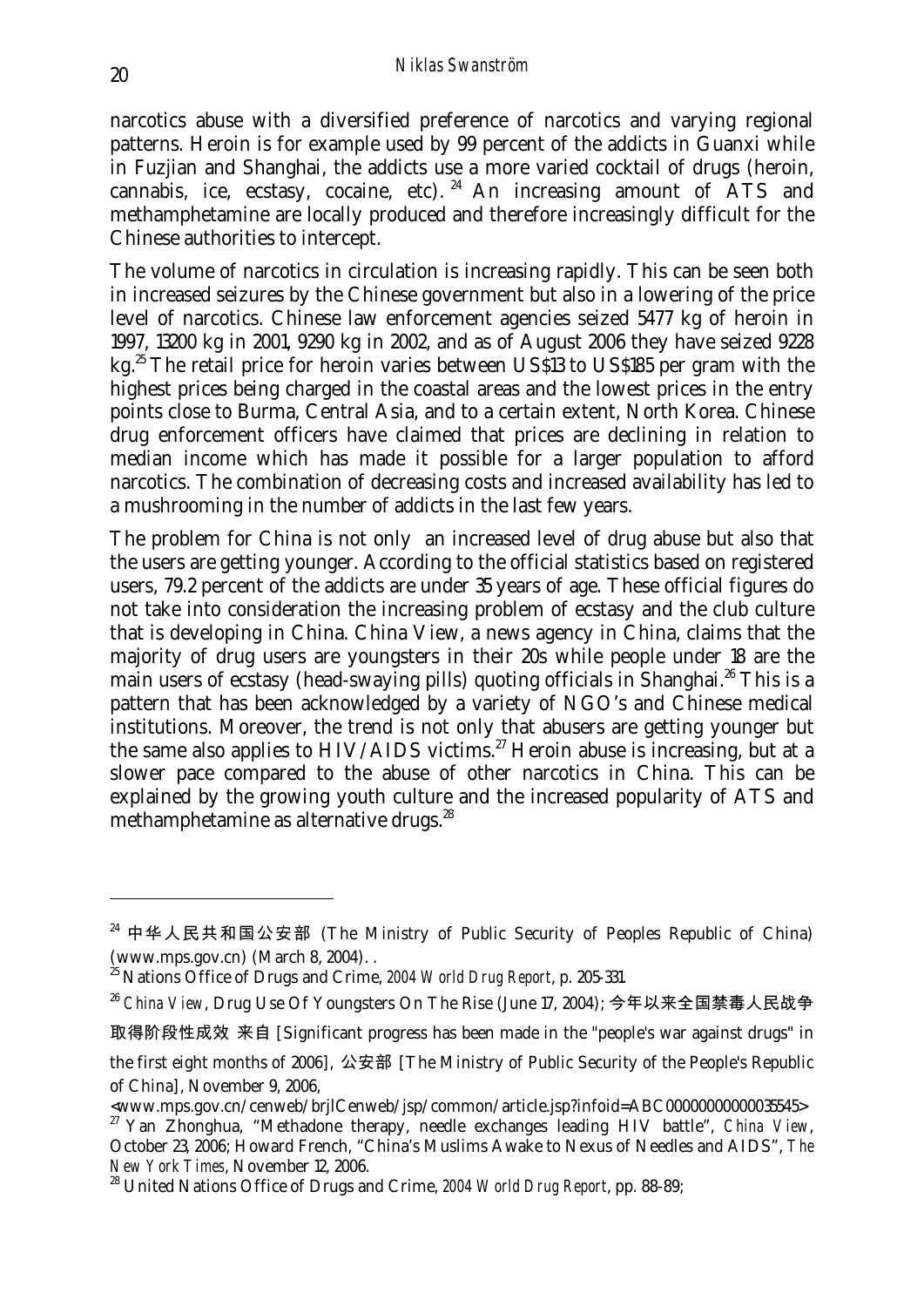A younger population of drug abusers is also problematic in the sense that they are more sexually active. This has a direct impact on the HIV/AIDS problem since 72.4 percent of the 17 316 registered new carriers of HIV/AIDS were intravenous users in 1999, while the corresponding figure for 2001 was 68.7 percent out of 28 000 infected. 29 In 2005, 44 percent of the approximately 70 000 new HIV/AIDS infections were spread through needle sharing.<sup>30</sup> This increase in reporting of both HIV/AIDS cases and the intravenous factor is staggering. In 2004, 9787 persons in Xinjiang alone were contracted with  $HIV/ALDS$  through needle sharing.<sup>31</sup> Of the approximately 20 million that live in Xinjiang official estimates point to that 60 000 now are  $HIV/AIDS$  carriers.<sup>32</sup> The Kashgar prefecture bordering Afghanistan and Central Asia is worst affected, both because it is an important transit region for drugs but also because the region already is inflicted with social problems. $33$  The spread of HIV/AIDS as well as the steep rise in number of abusers point to that much of the new transit trade is directed through or in close proximity to this region.





Source: *New York Times*

Intravenous drug abuse does not only spread HIV/AIDS but also Hepatitis C, that also could be lethal in many cases. The spread of sexually transmitted diseases is

<sup>&</sup>lt;sup>29</sup>中国政府白皮书 (White Papers of the Chinese Government), 中国的禁毒 (Narcotics Control

in China), p.146; 延长 (Ting Chang), 中国对毒品永远说"不" ("China Always Says "No" to Narcotics"), p. 20.

<sup>30</sup> Yan Zhonghua, "Methadone therapy, needle exchanges leading HIV battle", *China View* October 23, 2006.

<sup>31</sup> Bates Gill & Song Gang, "HIV/AIDS in Xinjiang: A Growing Regional Challenge", *The China and Eurasia Forum Quarterly* 4, 3 (August 2oo6): p. 39.

<sup>32</sup> Howard French, "China's Muslims Awake to Nexus of Needles and AIDS", *The New York Times*, 12 November, 2006.

<sup>33</sup> *Ibid*.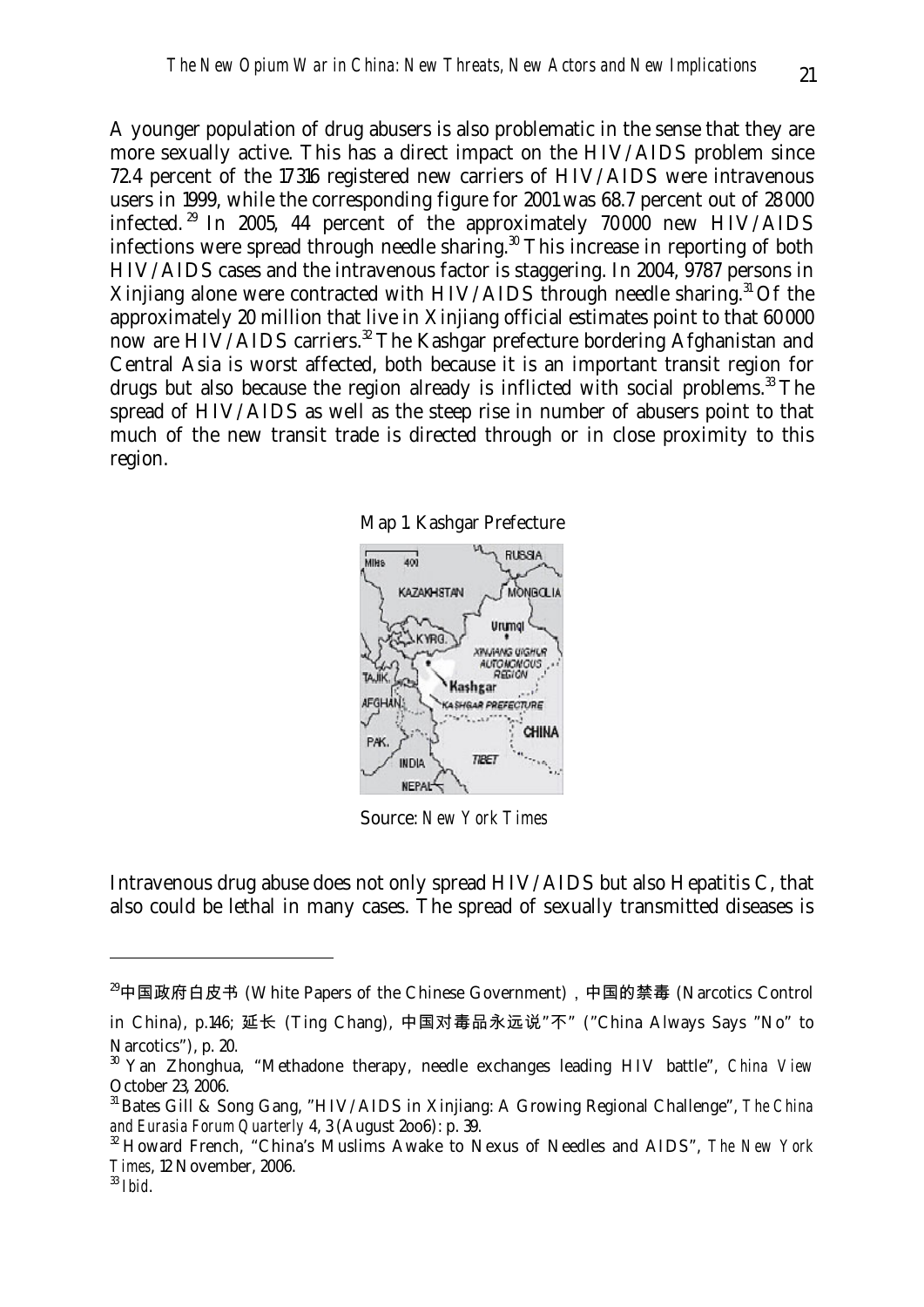accelerated by approximately 80 percent as female addicts in China turn to prostitution to finance their addiction. $34$  China has taken a number of important steps in fighting heroin abuse and the spread of HIV/AIDS that follow the tracks of intravenous usage. In 2006, China increased HIV prevention funding to US\$185 million; an impressive increase from the US\$98.7 million assigned in 2005.<sup>35</sup> Another important step is the Methadone Maintenance Therapy program that has been initiated in 58 clinics in 10 provinces with funding targeted to reach more than 100 000 people.36 15 678 persons have been treated in these clinics since 2004, but enrollment is increasing quickly. $37$  Initiatives such as these are praiseworthy and reflect the importance the Chinese leadership has assigned to the growing threat of narcotics abuse. However, these efforts are far from sufficient and have not been able to reach the most affected and destitute groups in China.

Addiction, crime and prostitution are especially problematic among the so-called floating population, comprising a group of approximately 90-160 million people, a bulk of which are known to be regular drug abusers and sex buyers.<sup>38</sup> The new patterns of very mobile abusers have spread the use of heroin all over China and risk spreading HIV/AIDS as well as intravenous use to areas that so far have remained unaffected. The unequal economic redistribution in China has created an increasing number of groups that tend to end up outside the social security nets. These groups are also often more exposed than the more affluent groups but often fail to register in the official numbers.

#### *China and Its Neighbors*

-

The main gateway for drug-trafficking into China has been, and still is, Burma and the Golden Triangle in Southeast Asia. Between 65-90 percent is imported from the Golden Triangle according to various official sources. On a positive note however, the trend is that imports from Burma are decreasing. What is really worrying is the rapid increase in heroin trafficking from Afghanistan into China through its western provinces.<sup>39</sup> 5 years ago, when Burma was still a major producer of heroin,

 $34$ 延长 (Ting Chang), 中国对毒品永远说"不" ("China Always Says "No" to Narcotics"), p. 23.

<sup>35 &</sup>quot;China to increase HIV Prevention Funding to \$185M annually in 2006," *Medical News Today*, 2007.

<sup>36</sup> Kaisa Malinowska-Sempruch & Nick Bartlett, "Who Needs Protecting? Rethinking HIV, Drugs and Security in the China Context," *The China and Eurasia Forum Quarterly* 4, 1 (February 2006): p. 25-30.

 $37$  Zhonghua, "Methadone therapy, needle exchanges leading HIV battle".

<sup>38</sup> Drew Thompson, "China Faces Challenges in Effort to Contain HIV/AIDS Crisis," *Population Reference Bureau*, May 2004.

<sup>39</sup> 金三角"流入的毒品仍是中国毒品问题主要危害 (The drugs that flow in through the Golden Triangle remains as China's main drug problem) ,

http://www.longhoo.net/gb/longhoo/news2004/china/userobiectlai247226.html: "金新月"毒品

加紧渗透中国 毒品通道屡禁不止 (Drugs from the Golden Crescent is rapidly penetrating China, drug routes have been restricted but not stopped), February 19, 2004, http://www.jschina.com.cn/gb/jschina/news/node4438/userobject1ai408921.html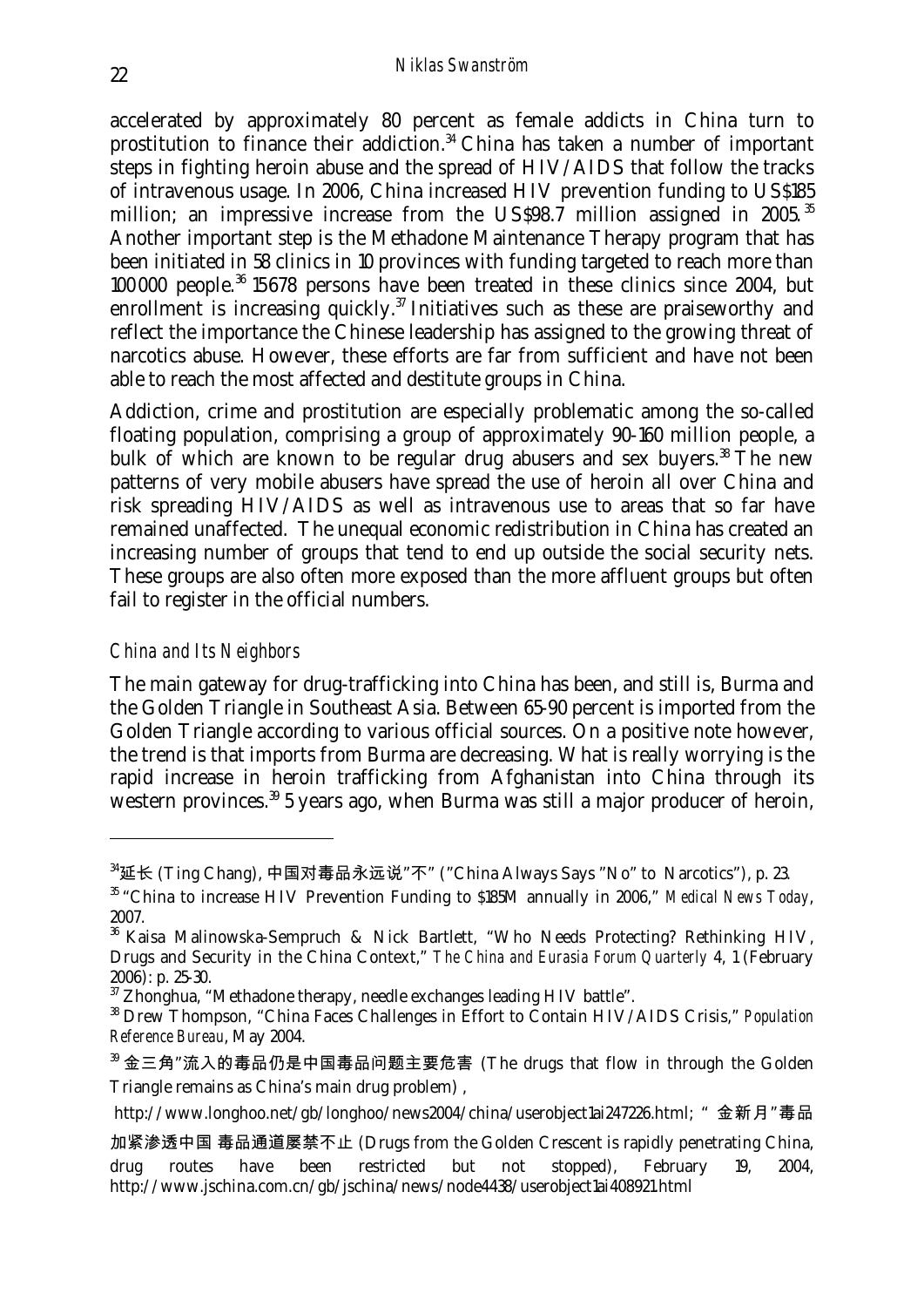there was no reference to imports of narcotics to China from Afghanistan, though some trade probably existed at a low level. In the last two years, estimated import figures have risen from modest numbers under 5 percent to official figures between 10-25 percent. In interviews with security and police personnel, the increase is perceived to be even more significant, with some privately estimating that possibly  $20-35$  percent is coming from Afghanistan.<sup>40</sup> A more realistic assessment probably puts the figure at the higher end based on reports from NGOs, hospitals and interviews. The market share for Afghan heroin (and to a lesser degree opium) has increased significantly each year due to the economic development in China and the proximity to heroin producing/refining states which has made heroin more widely accessible to low prices.

The political chaos in Afghanistan and the relatively open borders and transit routes have also made Afghan heroin very competitive in the Chinese markets. The rapid decline of production in Burma has created some turmoil in the transit trade of heroin. In 2006 alone, the land cultivation dropped by 29 percent in Burma while Afghanistan witnessed an increase of the area under opium cultivation from 104,000 hectares in 2005 to 165,000 in 2006. 41 The rapid expansion of Afghan heroin and its increasing share of the Chinese market is impressive and it has made Chinese counter-measures against the narcotics trade immensely more difficult. Primarily because the area that needs to be monitored for drug-trafficking has become larger with the introduction of the Northwestern provinces as expanding transit routes and consumer markets.

The observed shift from Burmese to Afghan heroin is partly due to the Chinese and Burmese counter-offensives against trafficking from Burma, as well as the relatively cheap heroin from Afghanistan. As the Chinese counter-narcotics forces have stepped up their struggle against the heroin trade in Burma, transaction costs in crossing the Sino-Burmese border have increased. Chinese counter-narcotics forces are regularly in fire-exchanges with armed smugglers resisting the Chinese efforts to close the border. Russia is also a possible entry-point for some drugs routed both from Afghanistan, but perhaps more significantly from North Korea. Moreover, the Russian border has also functioned as a departure point for Chinese drugs and illegal precursors. However, the Chinese and Russian authorities have increasingly been trying to tighten border controls and on the  $26<sup>th</sup>$  of June, 2002 an agreement was signed to monitor the border area between the Chinese province of Heilongjiang and the Russian Border area of Bihai.<sup>42</sup> The success has been debatable as the region is heavily infested with illegal narcotics; some of it believed

<sup>40</sup> Private interviews in Beijing, 2005-2006.

<sup>&</sup>lt;sup>41</sup> United Nations Office on Drugs and Crime, "opium cultivation in golden triangle drops 29 percent in 2006;" October 13, 2006, and UN Press Release "Opium cultivation soars 59 percent in 2006, UNODC survey shows," September 2, 2006

<sup>&</sup>lt;http://www.unodc.org/unodc/press\_release\_2006\_09\_01.html>

 $42$  中俄警方加强合作封堵毒品贩运通道 (Chinese and Russian police step up cooperation efforts

to seal the drug transit routes), 中国公安部 (The Ministry of Public Security) (28 June, 2002).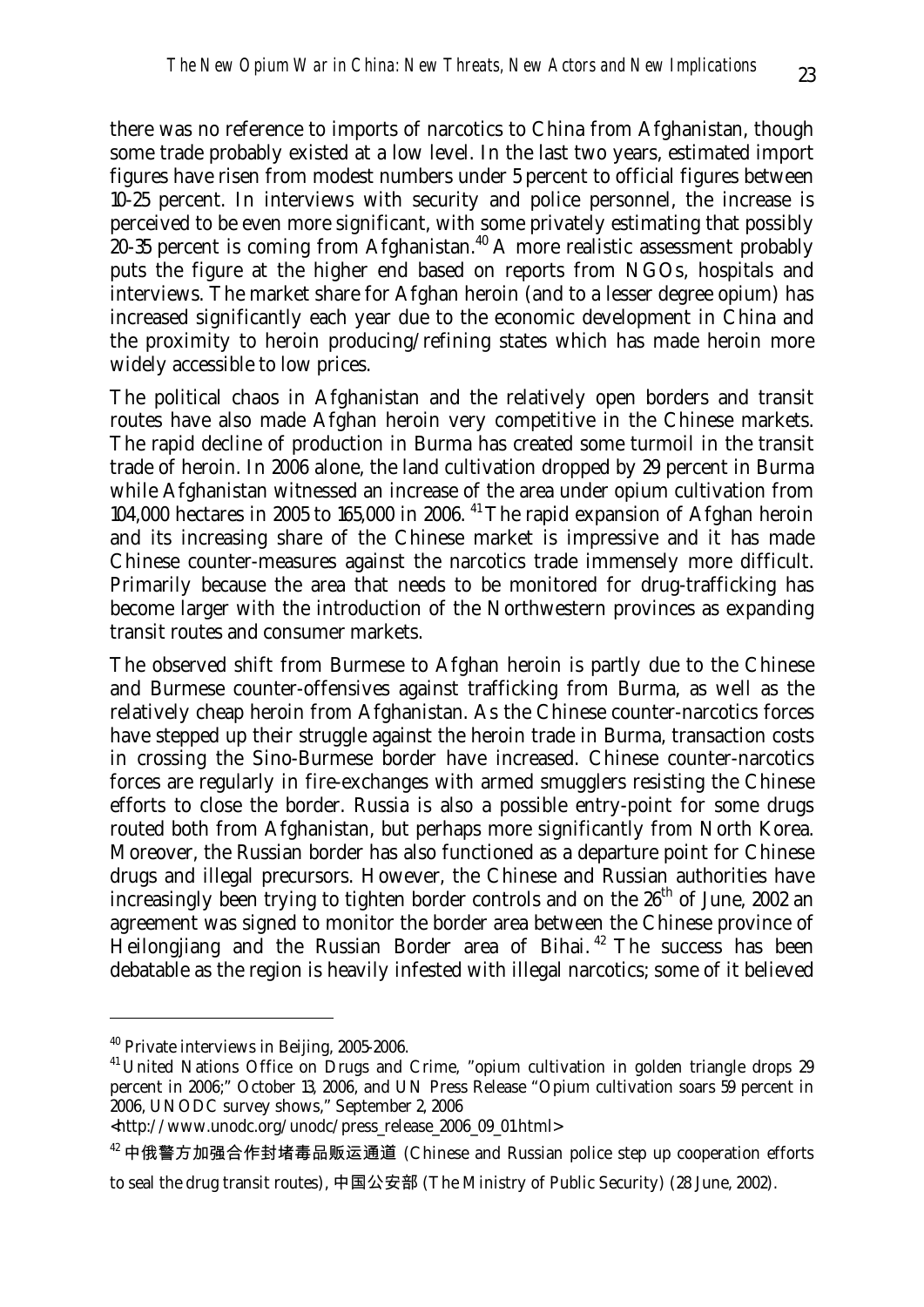to be of Russian origin, with the remaining coming from North Korea, not to mention the Chinese designer narcotics and precursor trade.<sup>43</sup>

Cooperation between China and many of its neighbors have been important factors in the relatively successful attempts to curb the narcotics problem. An example of such regional cooperation has been joint investigation initiatives among Chinese, Lao, Thai and Burmese authorities that resulted, for example, in the seizure in 2005 of 426 kg of heroin in Burma and the arrest of Chinese nationals for drug smuggling.<sup>44</sup> The Chinese counter-narcotics forces have attempted to intercept the transit route running from Burma (primarily the Shan state) and Laos into Yunnan and Guangxi in China which constitute parts of a major transit route to the costal provinces of Guangdong and Fujian. This effort has opened up alternative routes through the three major port areas in China, namely Qingdao, Shanghai and Tianjin. Similarly, the transit areas in the Northwest, such as the Wakhan corridor, Kulma Pass, Torughart, Khorgos to name a few are all increasingly used to smuggle heroin into China and precursors into Afghanistan for the refinement process. The mode of transportation range from trucks and airplanes for the larger shipments, by foot, or having donkeys carry the load in the most inaccessible areas.

International cooperation among governments has increased, especially between China and the US. Recently, offices have been established in both countries and an increased level of exchanges has been conducted. However, much of this cooperation still suffers from the same problem as all international cooperative efforts in fighting the narcotics industry. Many governments are reluctant to contribute too much sensitive information, and police forces are discouraged from cooperating too closely. There is also a tendency to suspect police and customsofficials from other states to be involved in the trade which impedes any deeper collaborative effort but instead promote mutual suspicions. Different legal traditions and operative schemes also make closer cooperation difficult to implement.

China seized 10836 kg of heroin in 2004 according to the UN and 890 kg of raw and prepared opium during the same time, $45$  which shows that the trade is primarily in heroin rather than the bulky and less profitable opium. As of August 2006, the Chinese authorities seized  $9228$  kg of heroin.<sup>46</sup> Chinese police have reported that

www.mps.gov.cn/cenweb/brjlCenweb/jsp/common/article.jsp?infoid=ABC00000000000035545

 $43$  Interesting to note is that most Chinese law enforcement and military staff refuses to give any details on the North Korean transit route and claims the problem to be of a political nature, neither supporting nor refuting the North Korean involvement.

<sup>&</sup>lt;sup>44</sup> Todd Bullock, "China Taking "Great Strides" Against Narcotics Trafficking, State Department annual report cites rise in drug abuse, transit flow," March 1 2006,

<sup>&</sup>lt;http://usinfo.state.gov/xarchives/display.html?p=washfileenglish&y=2006&m=March&x=20060 301163635tjkcollub0.4089929&t=livefeeds/wf-latest.html>

<sup>45</sup> United Nations Office of Drugs and Crime, *2004 World Drug Report*, p. 275, 287.

<sup>46</sup> 今年以来全国禁毒人民战争取得阶段性成效 来自 [Significant progress has been made in the

<sup>&</sup>quot;people's war against drugs" in the first eight months of 2006], 公安部 [The Ministry of Public Security of the People's Republic of China].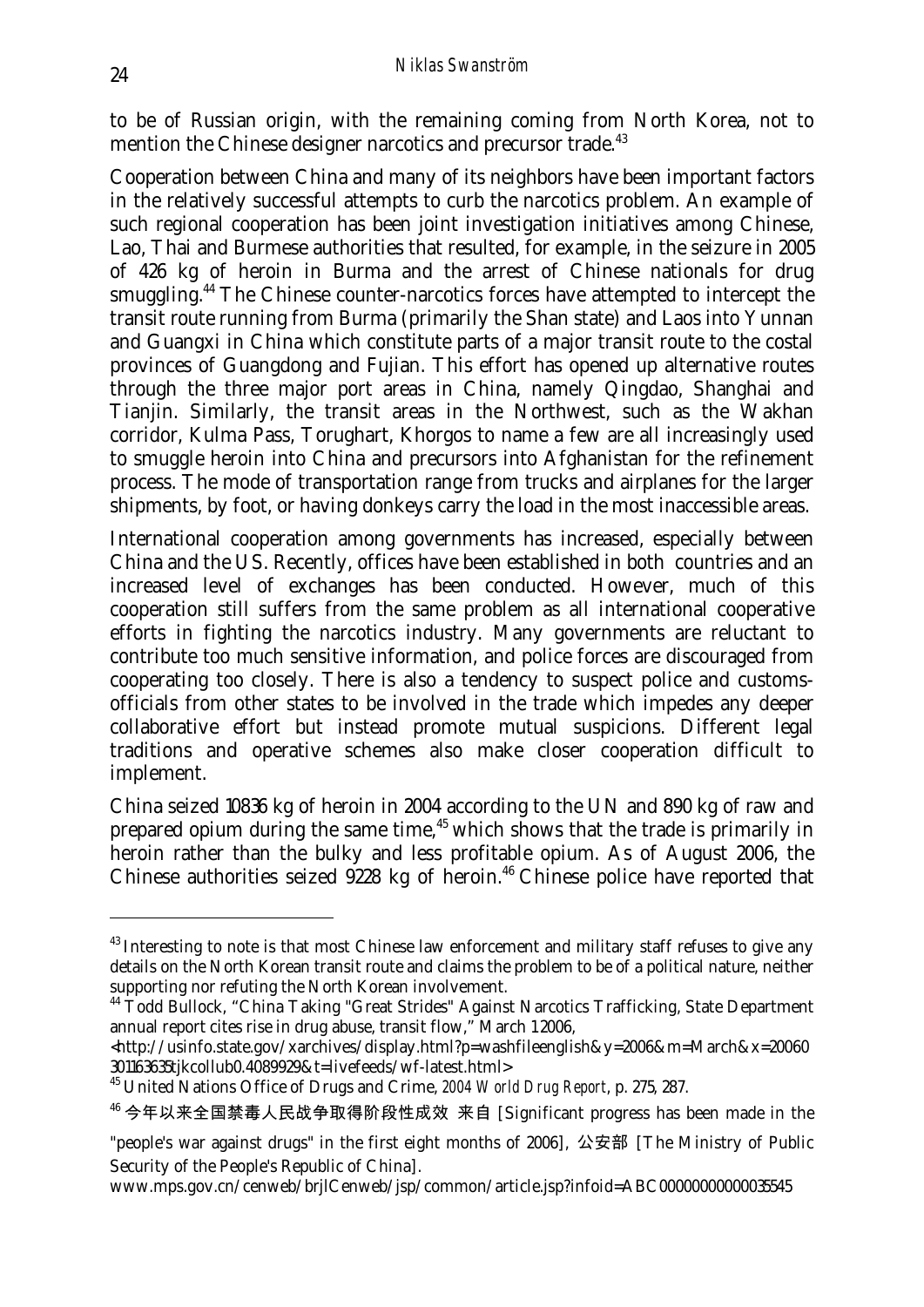they seized over 160 tons of precursor chemicals and prevented a further 3514 tons from leaving the country in 2004, <sup>47</sup> most destined for Burma, Europe and Afghanistan. In the first eight months of 2006, China seized 117 tons of precursors and prevented another 576 tons from leaving the country.<sup>48</sup> The pattern behind the seizures of precursors shows that the trade is shifting towards Afghanistan, both because it produces the vast majority of opium in the world and because heroin is refined within Afghanistan to an increasing extent today. Estimates from the US intelligence community claims that the majority of Chinese precursors will be exported to Afghanistan in the next two to three years time due to the relative decline of Burma as a producer. Some even claim that the majority of the export is already going westwards into Afghanistan, Central Asia and Europe. The production of heroin in Burma will however continue to take the route via China, and Burma is estimated to continue to be China's principal supplier for approximately another 5 years according to private estimates by senior officials in China. 49 This estimate is valid if the number of addicts is stagnant, however declining production in Burma combined with increased demand in China will give Afghan heroin a larger role. The prior importance of southern China as a transit route was due to its topographical advantages and its largely uninhabited 4060 kilometer inaccessible border region. The transit trade from Afghanistan through Pakistan and/or Central Asia benefits equally from practically inaccessible and huge geographical areas that are virtually impossible to monitor. Border-crossings are set to become even more vulnerable to smuggling as infrastructural investments in roads and bridges are underway in the region.

The fastest growing consumer markets in China are in the Northwest provinces, especially Xinjiang and the major cities on the east-coast, even if the worst problems are found closer to Burma due to its relatively long history as an access point.50 China has experienced an 11 percent increase of narcotics abusers from 2001 to 2003- the majority being heroin users even if the fastest growing rate of addiction is among ATS and methamphetamine users (such as bingdu and ecstasy). According to official Chinese figures, the increase in Xinjiang and the

<sup>&</sup>lt;sup>47</sup> U.S. Department of State, International Narcotics Control Strategy Report - 2006, U.S. Relations with the People's Republic of China, Released by the Bureau for International Narcotics and Law Enforcement Affairs March 2006.

<sup>48</sup> 今年以来全国禁毒人民战争取得阶段性成效 来自 [Significant progress has been made in the "people's war against drugs" in the first eight months of 2006], 公安部 [The Ministry of Public Security of the People's Republic of China].

<sup>49</sup> Private interviews Beijing, 2005-2006.

<sup>50</sup> 金三角"流入的毒品仍是中国毒品问题主要危害(The drugs that flow in through the Golden

Triangle remains as China's main drug problem); 加强务实合作 共谋和平发展 (Re-enforcing

pragmatic cooperation for collective peaceful development) ——在上海合作组织塔什干峰会上的

讲话 (Speech at the SCO Tashkent Summit), 胡锦涛 (Hu Jintao) Hu Jintao's speech at the SCO summit, Tashkent, June 17, 2004,

<sup>&</sup>lt;http://www.fmprc.gov.cn/chn/wjdt/zyjh/t140098.htm>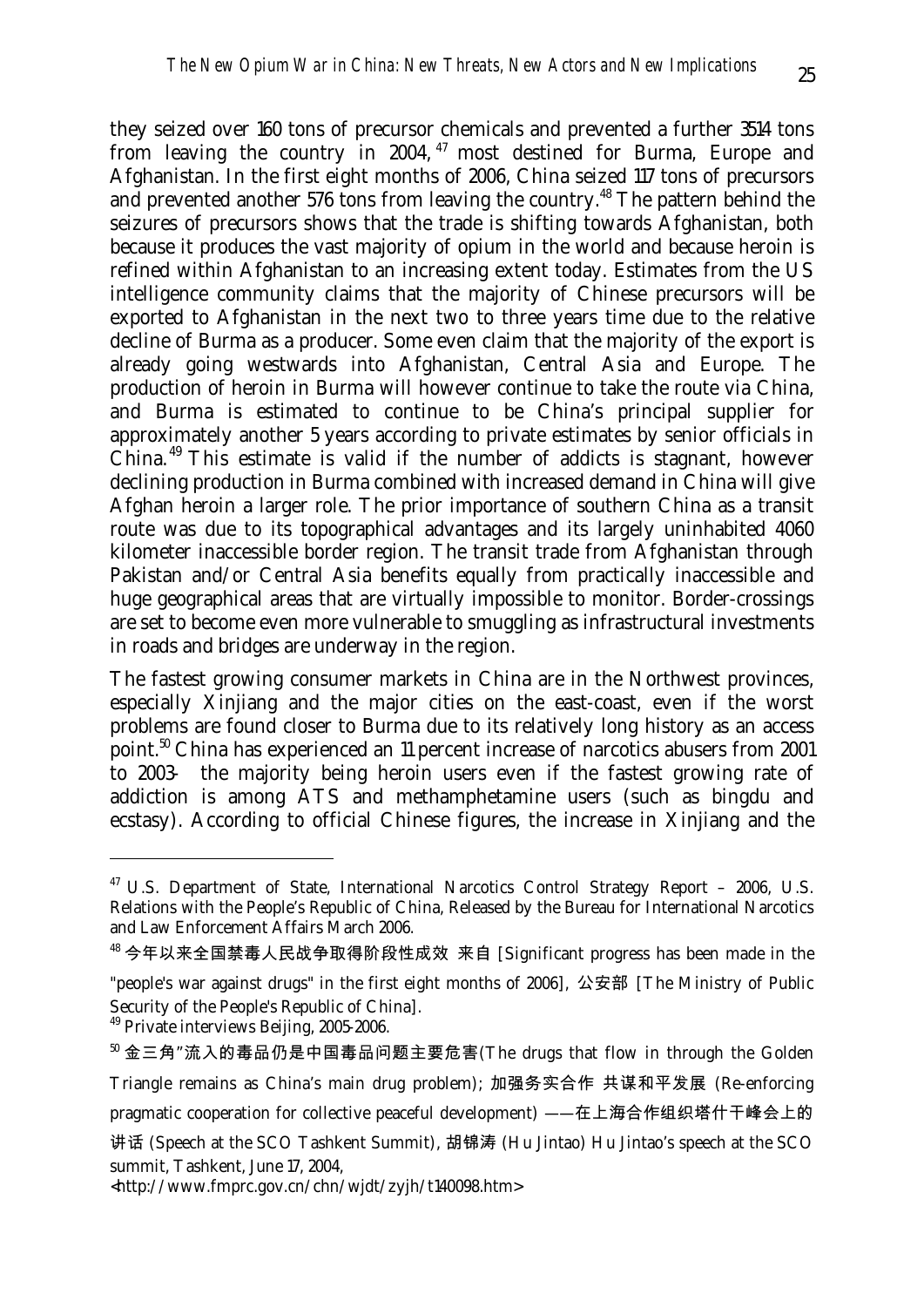Northwestern provinces might be double that figure.<sup>51</sup> There are estimates that put the figure as high as  $180\,000$  narcotics abusers in Xinjiang alone as of  $2005^{52}$  This increased demand of narcotics will in itself boost the role of Afghanistan as a drug export center to China's Northwestern region. Both because of distance, Burma is further away carrying higher transport costs, but also because improved Chinese counter-narcotics efforts in the border region have raised the transaction costs and risks involved.

#### *Central Asia and Afghanistan*

China receives much of its narcotics imports from the Central Asian states that act as a transit line from Afghanistan. This import of heroin is rapidly increasing in relative and absolute terms when seen in comparison to the import from the Golden Triangle. Despite the fact that Central Asia is not a main producer of heroin, it has been important for the smuggling of precursors to Afghanistan and possibly Europe even if the European market for Chinese precursors is a minor one at this point in time. The importance of Central Asia as a transit route, and possible export market, for Afghan heroin to China and vice versa for the precursor trade has increased dramatically, this especially through Khorgos and Torughart. According to Chinese military sources, Central Asia has witnessed an impressive surge in transit-volume as part of the Chinese transit network.

The reason for this is China's attempts to close the Sino-Afghan border which has increased the appeal of both Central Asia and Pakistan as alternative transit routes. In addition, the possibility of using the Sino-Afghan border is limited by topographical conditions. The border is only 76 km and the Wakhir pass, which is the only accessible route, is closed almost 6 months of the year due to weather conditions. The Central Asian states that would be most vulnerable in such a network is Kyrgyzstan and Tajikistan since both provide easy access into China and Afghanistan, due both to corruption at the national level and involvement in the narcotics trade by the elite. Kyrgyzstan and Tajikistan have also ethnic links that stretches over the borders to China. This has simplified the transit trade immensely and made it very difficult to infiltrate the criminal networks by the Han-Chinese police.

Pakistan is not a major transit route to China due to the high transaction costs involved in such operations. Chinese border troops and local officials together with their Central Asian and Afghan counterparts are more involved in the drug trade and are therefore easier to corrupt and engage in the trafficking of narcotics. This might change in the near future as Afghanistan, Iran and Pakistan, often referred to as the Golden Crescent is taking over more and more of the production of heroin. This will likely lead criminal networks to shift their attention towards

<sup>51</sup> 中国公安部禁毒局官员谈中国的禁毒工作 (The anti narcotics bureau officials of the Chinese Ministry of Public Security talks about China's anti-drugs efforts), June 14, 2004 <http://www.fmprc.gov.cn/chn/zxxx/t143074.htm>

 $52$  Gill & Gang, "HIV/AIDS in Xinjiang: A Growing Regional Challenge", p. 38.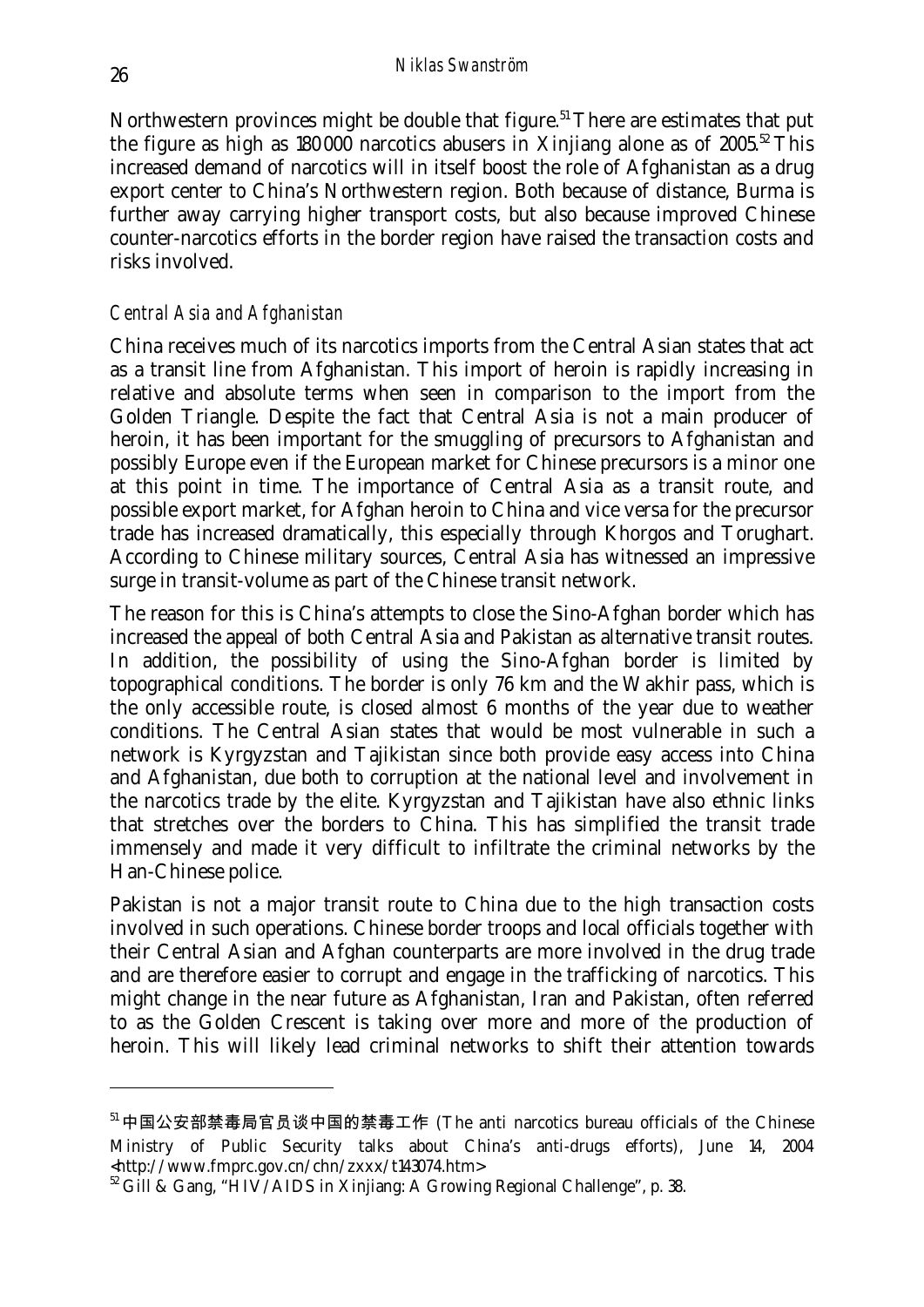Afghanistan and its neighbors. Many Chinese officials have reported uneasiness with the Pakistani border recently, as it could open up a new transit route of heroin to China and precursors to Afghanistan.

#### *North Korea*

North Korea is another front in the war against narcotics. This is not only devastating on a socio-economic level, but politically sensitive too. Many Chinese officials have either denied any North Korean involvement in the narcotics trade or claimed that this is a political problem beyond their reach.<sup>53</sup> The reality is that much of the narcotics in Northeast Asia (including Russia) today originate from North Korea and even states as far away as Australia have severe problems with narcotics originating from the country.<sup>54</sup> It is impossible with the limited information available to estimate the magnitude of the trade. It is however evident that an increasing number of seizures of North Korean heroin has been made. It is normally assumed in the West that the North Korean government is involved in the drug trade and there have been persistent accusations from the US, Japan, Australia and others for a long time that the North Korean government is directly involved in narcotics production. However, there is no direct evidence of the North Korean government's involvement since the 1970s when several North Korean embassies were caught selling narcotics, reportedly to sustain their diplomatic activity.55 The lack of appropriate measures from the North Korean government and the failure to provide valid information of the North Korean involvement in the narcotics trade is troubling.

The United Nations World Drug Report has not referred to North Korea as a major producer or transit country. This is primarily due to the lack of information about the narcotics situation in the country. However, there have been unofficial references to North Korea as an emerging problem from especially Japan and Australia. The increasing seizures of large amounts of heroin smuggled by North Koreans to Australia, Japan and other important consumer states do indicate a disturbing development of major export-lines of heroin through North Korean criminal networks.56 In contrast to the earlier, relatively minor exports size, this

<sup>53</sup> Interviews with Chinese officials 2004-2006.

<sup>54 &</sup>quot;Dozens of North Korean Diplomats Caught Smuggling Drugs", *Radio Free Asia*, December 15, 2004; Larry Wortzel , "North Korea's Connection to International Trade in Drugs, Counterfeiting, and Arms" *The Heritage Foundation*, May 20, 2003.

<sup>&</sup>lt;sup>55</sup> David Asher, "The North Korean Criminal State, its Ties to Organized Crime, and the Possibility of WMD Proliferation", *Policy Forum Online*, November 15, 2005; Balbina Hwang, "Curtailing North Korea's Illicit Activities", *Backgrounder*, The Heritage Foundation, August 25, 2003.

<sup>56</sup> Raphael Perl, "Drug Trafficking and North Korea: Issues for U.S. Policy", *CRS Report for the Congress*, December 5, 2003; Benjamin K. Sovacool, "Constructing a Rogue State: American Post-Cold War Security Discourse and North Korean Drug Trafficking", *New Political Science* 27, 4 (December 2005): pp. 497-520.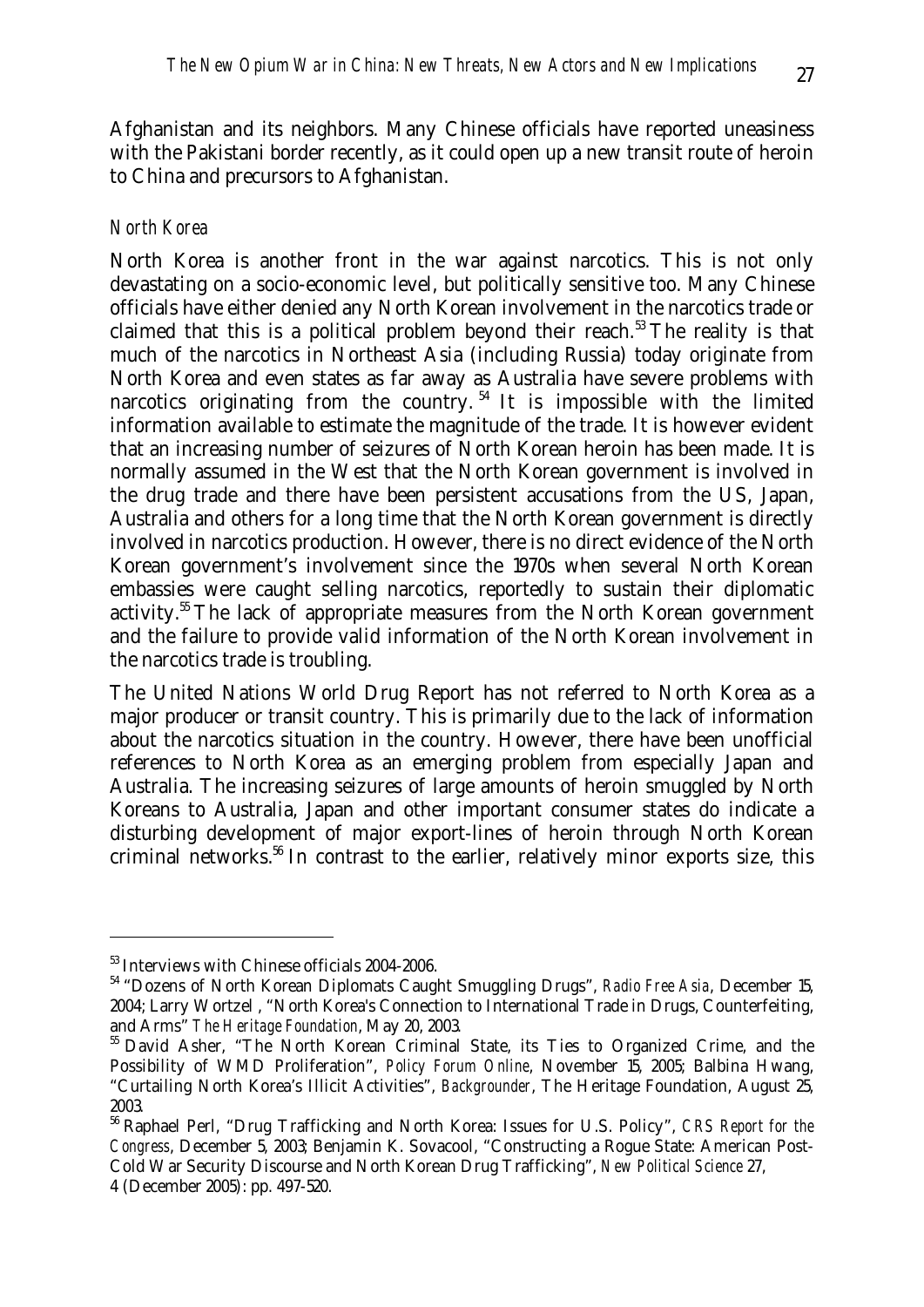indicates a more aggressive trend and an increasingly important role of North Korean heroin on the world market.

Part of the evidence of North Korean involvement can be seen in the large quantities of heroin available in border areas close to North Korea, such as Dalian (Port Arthur), Jilin and Shenyang.57 This situation may be partly due to the transit trade from Afghanistan to the eastern part of Russia, but the high concentration of narcotics is more likely to indicate the existence of direct trade from North Korea. There have been several seizures of heroin from North Korea reported in Japan and Australia but very few reported by China.<sup>58</sup> Several Chinese police sources have privately expressed it very clear, to this author, that North Korea is an emerging actor in the drug trade. Some even estimate the North Korean trade to be the third largest supplier of heroin into China after Burma and Afghanistan.<sup>59</sup> While there are neither official information nor public debate about this issue, reports from hospitals and civil society in China do appear to second such an opinion. $\frac{60}{ }$ 

There are strong indications that North Korean criminals are working closely with Russian and Chinese criminal organizations in the Chinese heroin trade. The extent of this cooperation remains however unknown. It is evident that the Russian Far East is an increasingly lucrative transit route for North Korean narcotics and thus, it is unsurprising that the Chinese triads are involved in much of the criminal activity in the region. Many Russians are part of the Chinese criminal organizations, but the Chinese organizations do not seem to control the narcotics trade. $61$  The narcotics trade in the Russian Far East is largely dominated by Tajik, Kazakh, Chechen and other Central Asian criminal networks. This is directly connected to the already established structure set up in the Russian Far East and Central Asia. This structure has opened up for Afghan narcotics, but it still seems to be the North Korean drugs that are the fastest growing product in the Russian Far East and Northeast China. With the combined strength of North Korean production and an open transit route from Afghanistan to Russia's Far East, it is safe to assume that Northeast China will see an increase in its narcotics supply and a decrease in prices. The strong Central Asian network in the Russian Far East confirms reports that Afghan heroin is prevalent in the Northeast region of China, but it seems that this trade is reinforced by an increasingly strong North Korean production of heroin and a weak Chinese readiness to handle this. As the Sino-DPRK relation is increasingly strained we might see a more active, and much needed, policy change at the Sino-DPRK border.

 $57$  A smaller supply in areas away from the borders indicates a concentration of smuggling activities in border areas. "China seizes 12 tons of drugs in past five years," *Xinhua News Agency* August 3, 2004; Nick Squires, "North Koreas are linked to heroin haul in Australia", *South China Morning Post*, May 28, 2003.

<sup>58 &</sup>quot;N Korea 'trafficking drugs'", *BBC News*, March 2, 2004; Kim Young Il, "North Korea and Narcotics Trafficking: A View from the Inside", *North Korea Review*, The Jamestown Foundation February 27, 2004.

<sup>&</sup>lt;sup>59</sup> Interviews with drug enforcement personnel, security forces and police in China 2004-2006.

 $60$  Interviews in China 2004-2006 with medical staff and civil society in northern China.

<sup>61</sup> Bertil Lintner, "Chinese Organised Crime", *Global Crime* 6, 1 (2004).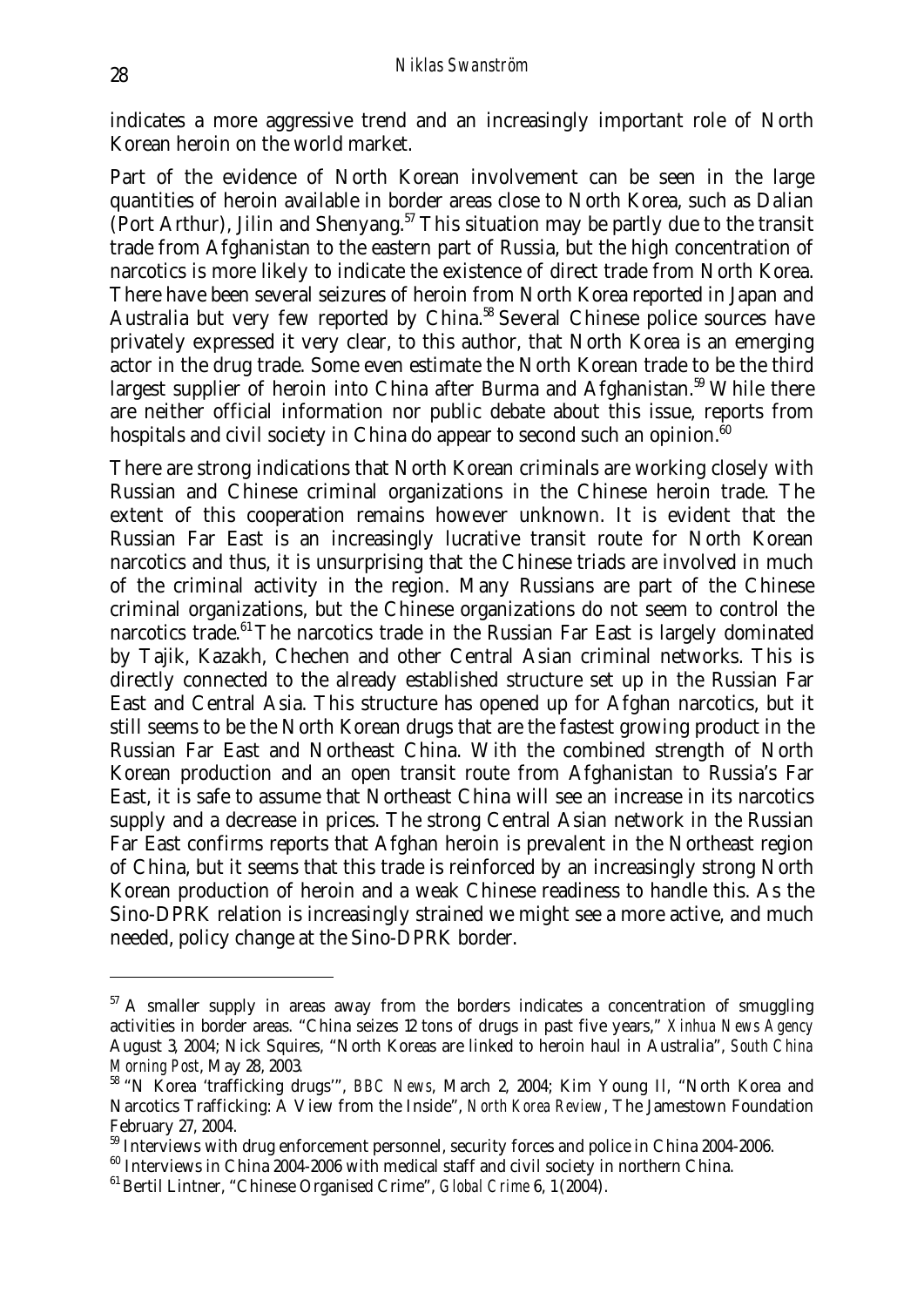#### China as a Producer

-

China has traditionally been primarily an importer of narcotics, especially from Burma. This has changed in the last few years and China has emerged as a producer and exporter of crystal methamphetamine (ice, shabu, bingdu), Methylenedioxymethamphetamine (MDMA) (ecstasy) and chemical precursors – such as pseudoephedrine and ephedrine – that are primarily used for heroin and cocaine production.  $62$  China is today one of the major producers of precursor chemicals in the world, and it produces, for example, more than 100 000 metric tons of acetic anhydride each year.<sup>63</sup> This is a new trade which is hidden in the legal production and export. The Chinese government has taken this problem seriously and has launched several initiatives to curb the illegal export of precursors.  $^{\tilde{6}4}$ China's emergence as a narcotics producer is a new phenomena and although China is still a net importer of heroin, it has become a net exporter of synthetic drugs and precursors according to reliable governmental sources in China.<sup>65</sup> Opium is locally produced in Yunnan, Ningxia, the Northwestern areas and Inner Mongolia, but in very small quantities and this is not refined into heroin but consumed locally in traditional ways among the rural minority populations.

The narcotics produced in China (primarily crystal methamphetamine and phenylpropylaminea) are to a large degree consumed domestically though there are indications that exports are on the rise. The narcotics consumed are primarily ice, MDMA and other chemical narcotics in the major cities, cannabis in the Northwestern provinces, and a small opium production that is primarily used locally. The sale of Chinese crystal methamphetamine and phenyl propylamine is today primarily a domestic affair, but trade is increasing with the US, Russia, Central Asia and other states in the Pacific region.<sup>66</sup> It seems that narcotics produced in China follow the tracks of the Burmese heroin that is first smuggled

<sup>62</sup> United Nations Office of Drugs and Crime, *2006 World Drug Report* (New York: United Nations, 2006); 中国政府白皮书 (White Papers of the Chinese Government),中国的禁毒 (Narcotics Control in China), 2003.

<sup>63</sup> United Nations Office of Drugs and Crime, *2006 World Drug Report*.

<sup>64</sup> 今年以来全国禁毒人民战争取得阶段性成效 来自 [Significant progress has been made in the "people's war against drugs" in the first eight months of 2006], 公安部 [The Ministry of Public Security of the People's Republic of China], November 9, 2006,

www.mps.gov.cn/cenweb/brjlCenweb/jsp/common/article.jsp?infoid=ABC00000000000035545;中

国禁毒报告》发表 ( 全 文 ) [Annual Report on Drug Control in China, 2006] http://news.xinhuanet.com/legal/2006-06/23/content\_4738474.htm <sup>65</sup> Private interviews in Beijing, 2005-2006.

<sup>66</sup> 金三角"流入的毒品仍是中国毒品问题主要危害 (The drugs that flow in through the Golden Triangle remains as China's main drug problem); 加强务实合作 共谋和平发展 (Re-enforcing pragmatic cooperation for collective peaceful development) ——在上海合作组织塔什干峰会上的 讲话 (Speech at the SCO Tashkent Summit), 胡锦涛 (Hu Jintao), June 17, 2004.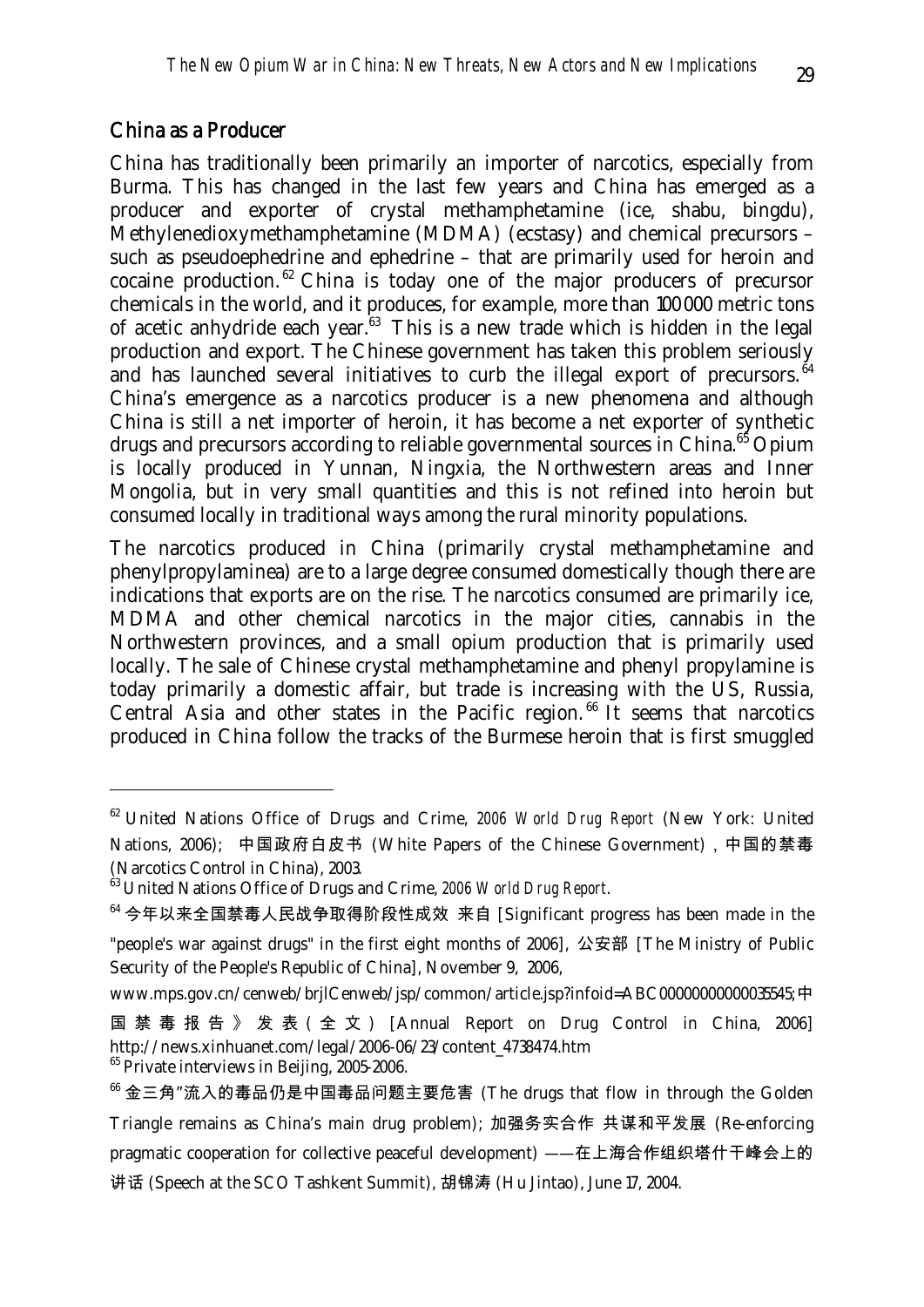through China to end up in the markets of the US and Japan, although the Central Asian states and Russia seem to be target destinations for Chinese narcotics too. An increase in seizures of Chinese narcotics and precursors in Central Asia and Europe has also been reported by both the UN and different national drug control agencies. If this export reinforces the traditional import, the Chinese criminal networks could be prominent actors in this trade in the near future.

Most important is however not the export of narcotics but the export of chemical precursors to the Golden Triangle mentioned earlier. Recently the export of precursors has to a higher degree shifted to Afghanistan, Europe and possibly Central Asia rather than the traditional market in Burma. $67$  The central position China has in producing legal precursors has inevitably created a black market of precursors directed towards the narcotics trade. The trade in precursors is mainly with the producing states in Asia and then especially Burma and Afghanistan, but also with Europe. Europe has become an important importer of chemical precursors and Chinese intelligence believes that outside of Afghanistan and Burma, Europe will become the main destination of Chinese precursor chemicals.<sup>68</sup> Specifically in the heroin trade, China has begun to export precursors to Burma and Afghanistan and has in return imported refined heroin. This puts Central Asia as an attractive transit region and the booming trade in precursors will create new routes for heroin to enter China. It is also assumed that the precursor trade will tie the European, Central Asian and Russian criminal networks closer to Chinese criminal networks, where the Chinese police fears that this will both increase profits and security for the smugglers while making narcotics interception more difficult. In an effort to decrease profitability for the Chinese criminal organizations and to prevent further

 $67$  中国制定禁毒工作五年规划 (China's Five-year drug control plan), http://www.china.org.cn/chinese/law/591563.htm; 我国参与国际禁毒双边、多边合作情况 (Our country is bilaterally and multilaterally engaged in the international anti-narcotics effort) http://www.people.com.cn/GB/shehui/212/8467/8471/2593207.html; 中国公安部禁毒局官员谈中 国的禁毒工作(The anti narcotics bureau officials of the Chinese Ministry of Public Security talks about China's anti-drugs efforts) (中华人民共和国外交部新闻稿 – PRC Ministry of Foreign Affairs Press and Media Service) 2004 年 7 月 14 日上午,外交部外国记者新闻中心邀请中国国家禁毒委员会常务副秘书长、公安 部禁毒局局长杨凤瑞就中国毒品形势、中国政府采取的禁毒措施、取得的成效以及下一步禁毒 工作等向中外记者和驻华使馆新闻官介绍情况。外交部新闻司副司长刘建超主持吹风会。(On 14 July, 2004, the PRC Ministry of Foreign Affairs Press and Media Service invited China's National Narcotics Control Commission (NNCC), vice Secretary-General, and Director of the Anti-Narcotics Bureau of the Ministry of Public Security, Yang Fengrui to give an account of China's drug situation, the anti-narcotics measures taken by the Chinese government, the success attained, as well as the steps ahead to be undertaken, etc. to Chinese and foreign journalists. The Director-General of the Information Department of the PRC Ministry of Foreign Affairs, Liu Jianchao presided over the briefing.) http://www.fmprc.gov.cn/chn/zxxx/t143074.htm

<sup>68</sup> 金三角"流入的毒品仍是中国毒品问题主要危害 (The drugs that flow in through the Golden Triangle remains as China's main drug problem).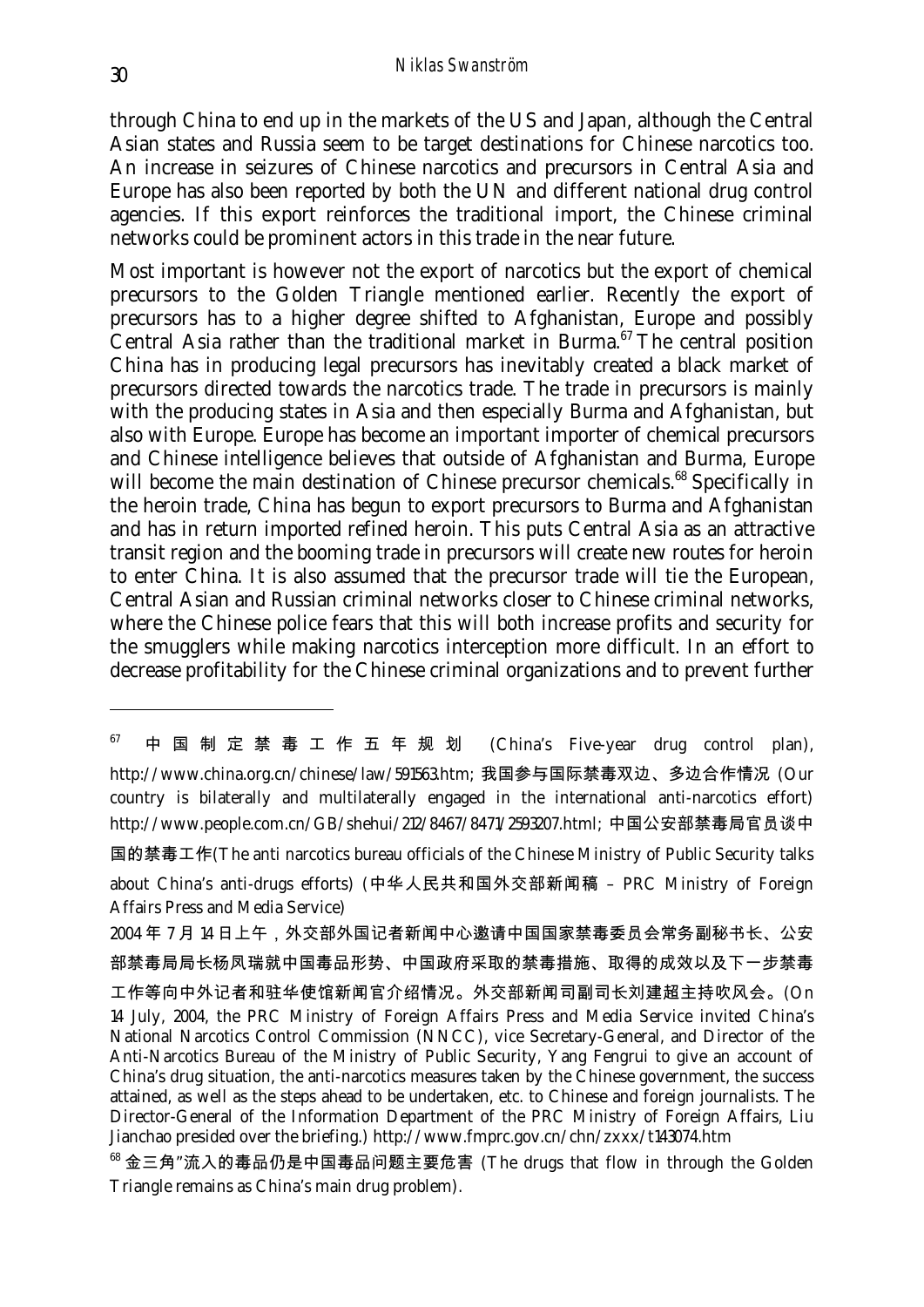criminalization of the local communities and customs, the Chinese authorities have targeted the precursor trade specifically. Partly through the earlier mentioned administrative law from 2005 but also through export and production restrictions on top of this.

#### State Infiltration and Actors

-

The main producers and traffickers from Afghanistan to China are known to be the members of the Northern Alliance. $69$  What is more difficult to ascertain is who the smugglers are on the Chinese side. Most of the traffickers are believed to be the Chinese Triads such as the grouping named 14K, but also ethnic Chinese groups living outside China that are loosely connected to the Triads. The trafficking from the Golden Triangle is conducted through effective cooperation between these Triads and militants, most importantly 14K, and the United Wa State Army (UWSA) and the Myanmar National Democratic Alliance Army (MNDAA— Kokang Chinese). These organizations are virtually unrestricted to operate in their respective regions and are free to engage in the narcotics trade as long as the national unity is preserved, which it also has been since the early  $21<sup>st</sup>$  century.<sup>70</sup> The UWSA has, as a result, together with many other rebel organizations in Burma, positioned itself as one of the largest narcotics-producers and trafficking groups in Southeast Asia, producing increasingly large amounts of methamphetamine as the Burmese heroin trade has been declining in the last few years.<sup>71</sup> 95 percent of the opium production is, according to the UN, produced in the Shan state and there have been indications that the Wa region is virtually poppy free.<sup>72</sup> Impressive efforts by the local government have been made to curb the dependency on the narco-economy, even if it has failed to intercept the activities of the UWSA. Similar tendencies to trade off trafficking and production for relative political stability are seen in Afghanistan. Following the Northern Alliance's assistance in helping the West combat the Taliban, the West turned a blind-eye to Northern Alliance activities and gave a *de facto* carte blanché for them to produce opium and

 $69$  The Northern alliance (also known as the United Islamic Front for the Salvation of Afghanistan (UIF), *Jabha-yi Muttahid-i Islami-yi Milli bara-yi Nijat-i Afghanistan* ) is the military grouping of primarily Tajik, Uzbek, Persian speaking and other non Pashtu elements that successfully defeated first the Soviets and then the Taliban. It has since then been the primarily collaboration partner for the West in the Afghanistan operation.

 $70$  Most of the leaders of separatist organizations in Burma has been tied to narcotrafficking at some time, these include, but are not excluded to: Peng Jiasheng and Liu Goushi of the MNDAA; Pao Yuqiang, Li Zuru, and Wei Xuekang of the UWSA; Mahtu Naw of the Kachin Defense Army (KDA); and Yawd Serk of the Shan State Army South (SSA South), U Sai Lin (Lin Mingxian) of the Eastern Shan State Army (ESSA). U Sai Lins territory is most likely the most used trafficking route because of its strategic location along the border with China.

<sup>-</sup>http://www.globalsecurity.org/military/world/para/wa.htm> $\frac{\pi}{n}$  UNODC. "Opium Poppy Cultivation in the Go "Opium Poppy Cultivation in the Golden Triangle", October 2006 http://www.unodc.org/pdf/research/Golden\_triangle\_2006.pdf

<sup>72</sup> Thet Khaing, "No opium production in Wa region: Survey", *The Myanmar Times*, January 30– February 5, 2006, <www.myanmar.com/myanmartimes/MyanmarTimes16-302/n011.htm>.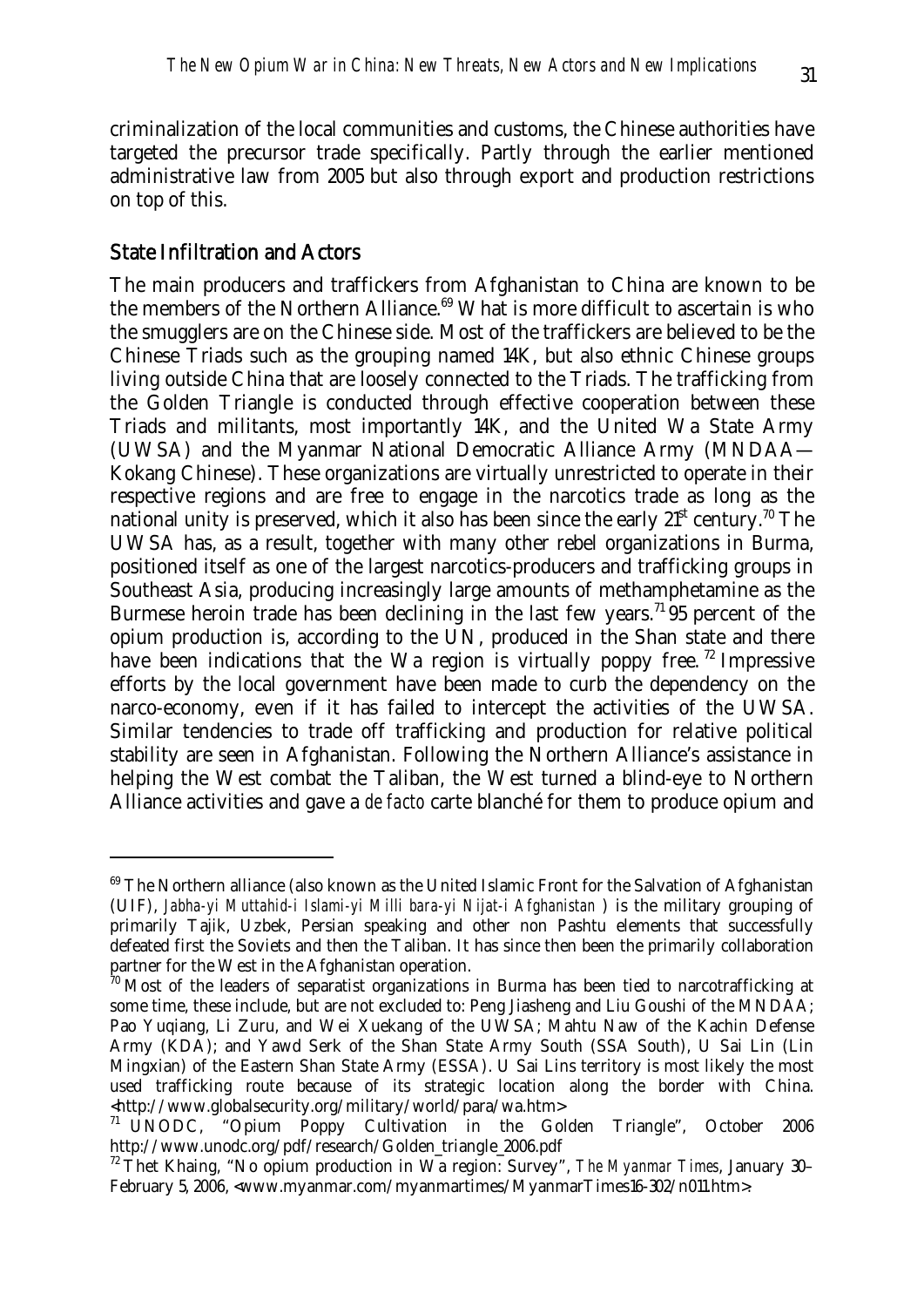heroin. This has also created a dilemma for the Chinese government as it is inclined to support the Northern Alliance instead of a re-emerging Taliban movement or any new movement with fundamentalist Islamic values that could potentially destabilize the situation in Xinjiang.

The assumption from the Chinese side is that Muslim terrorist and separatist groups in Xinjiang are involved in both the smuggling of drugs to China and precursors from China. Chinese President Hu Jintao has, for example, claimed that there is a close relationship between the international drug trade and separatism, extremism and terrorism in China.<sup>73</sup> In interviews and official documents, there are however few who can provide names and evidence on direct involvement in the drug trade by these groups, even if different East Turkestan liberation movements have been frequently cited as perpetrators. Failure to give convincing evidence from the Chinese in attempting to link these movements to the narcotics trade indicates that they are not involved to the degree that the Chinese government would like us to believe. It is more likely that traditional organized criminal networks organize the trade, sometimes in cooperation with separatist and terrorist groups, but in no way exclusive so.

The connection between Chinese Muslim militants and their "brethren" in the Central Asian states and Afghanistan should however not be dismissed. A large number of militants have received training in Afghanistan under the Taliban and created strong networks that could be used to traffic drugs and precursors. In interviews by the author with Uyghur activists in Beijing, they claimed that the struggle for their "cause" is increasingly dependent on narcotics trade and organized crime in general, and that ethnic and ideological ties with Afghanistan facilitate this trade. It is however unlikely that these organizations are responsible for all the trafficking. There have also been suspicions of involvement by some corrupt Chinese border polices, local politicians and military in the trade and this has been privately confirmed by some military sources. The ethnic component is, as previously mentioned, important but is largely limited to criminal organizations that overlaps in China, Tajikistan and Kyrgyzstan.

The internationalization of the trade has also been visible in China. Chinese criminal gangs not only cooperate with Burmese traffickers but increasingly with Colombian criminal networks and they have begun to penetrate weak states and poorly guarded borders, where the Northeast Asian provinces in China and the Central Asia region seem to be some of the main targets. There are some intelligence reports that claim a well developed relationship between criminal organizations in China and militants and warlords in Afghanistan and Central Asia. The extent of the proposed relationship is unclear, but it would explain the expansion of trade with China's Western provinces.

 $73$  加强务实合作 共谋和平发展 (Re-enforcing pragmatic cooperation for collective peaceful development) ——在上海合作组织塔什干峰会上的讲话 (Speech at the SCO Tashkent Summit), 胡锦涛 (Hu Jintao).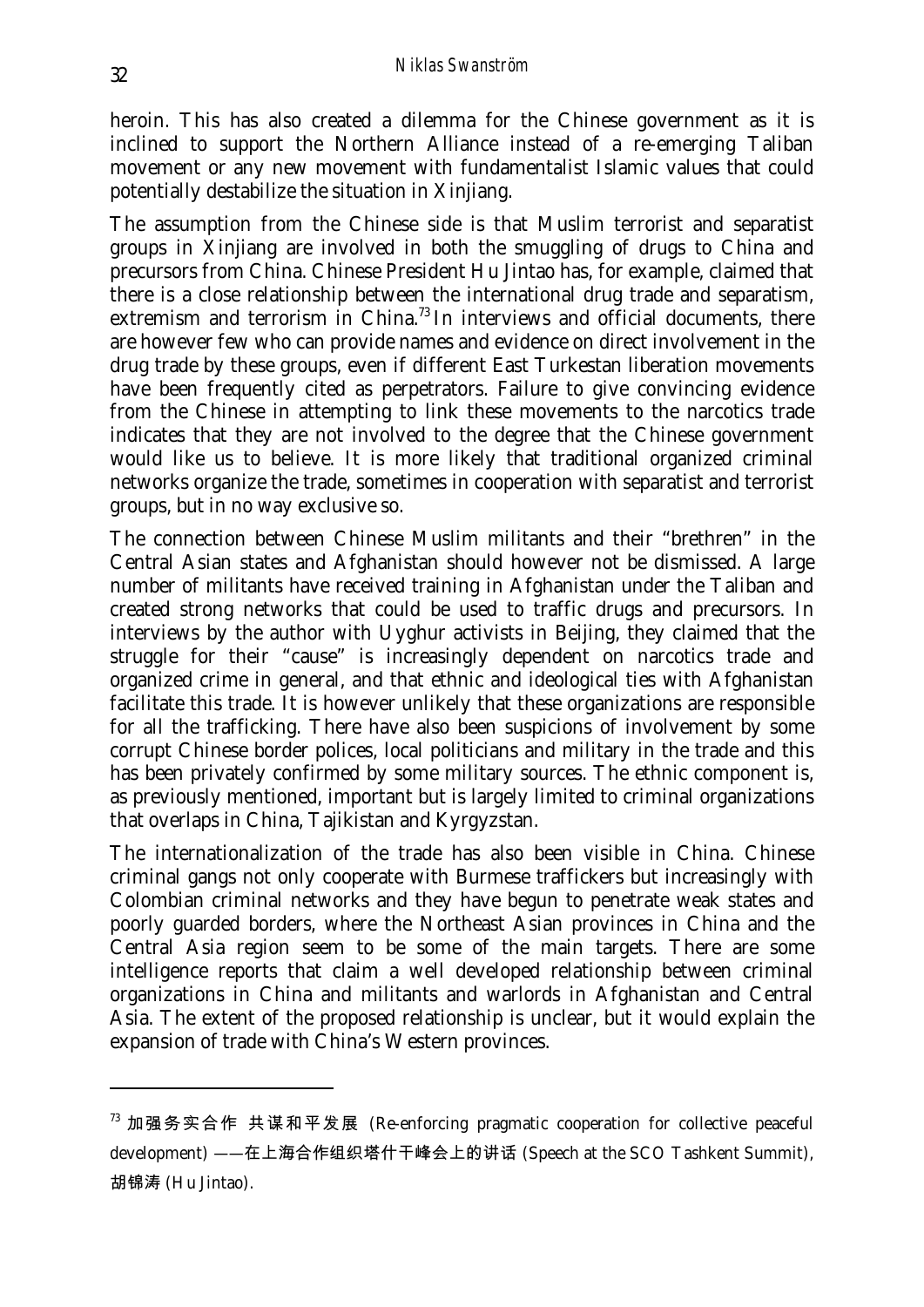Narcotics related corruption is rarely reported in media and the government claims that there are relatively few such cases. Most cases of reported narcotics related corruption in China involve low-level officials in the border provinces neighboring Afghanistan, Burma, Taiwan and Hong Kong. So far there has been no official evidence surfacing that senior officials are co-opted or corrupted by narcotics money. Yet, the sheer size of the narcotics trade in China today and the smuggling of precursors indicate that there has to be some involvement of corrupt officials in the border areas as this smuggling is simply too large to be conducted without official assistance. Taking Afghanistan as an example, it would not be too difficult to close that border section off and to stop large parts of the smuggling of heroin and precursors. The current level indicates some complicity from police, military or customs officials. The same is true of Burma, even if that border section is far more difficult than the Afghani border to seal off and defend.<sup>74</sup> The Central Asian states have borders that are relatively easy to penetrate in part because of the direct involvement of senior government officials in the smuggling trade.

Money laundering and other criminality related to the narcotics trade seem to be more related to traditional organized crime and there is up till today no senior PRC official that has been connected to narcotics money, although there have been several senior officials found guilty of high level corruption, embezzlement, power abuse and fraud. China's economic development and internationalization has made it an attractive laundering state as its financial regulations are still relatively weak. There have been some Chinese attempts to prevent an infiltration of the Chinese banking system. This is a much needed initiative that could play out well if it increases the transaction costs and decreases the potential profits for the criminal organizations. The criminal organizations would target economic institutions with weak regulations and enforcement, a well as states with relatively prosperous and well-developed economies. If any significant improvement in this field would follow, it would force the narcotics-industry to rethink using China as a major laundering site and focus on weaker states and economic institutions.

In interviews with senior officials,  $75$  these have however indicated that the narcotics trade has corrupted more senior officials than earlier been known. There have been some charges that it is now more difficult to act against the narcotics trade due to some individuals' direct involvement in the trade. These allegations are however rare and it seems that most senior officials are in no way implicated in the narcotics trade.

 $74$  海洛因从这里流向世界,毒品弄脏"丝绸之路" (Heroin from here flows to the rest of the world, drugs taint the "Silk Road"), February 18, 2004

<sup>&</sup>lt;http://www.chinadaily.com.cn/gb/doc/2004-02/18/content\_307027.htm>,; 加强务实合作 共谋和

平发展 (Re-enforcing pragmatic cooperation for collective peaceful development) ——在上海合作 组织塔什干峰会上的讲话 (Speech at the SCO Tashkent Summit), 胡锦涛 (Hu Jintao).

 $75$  Private interview in Beijing, 2005-2006.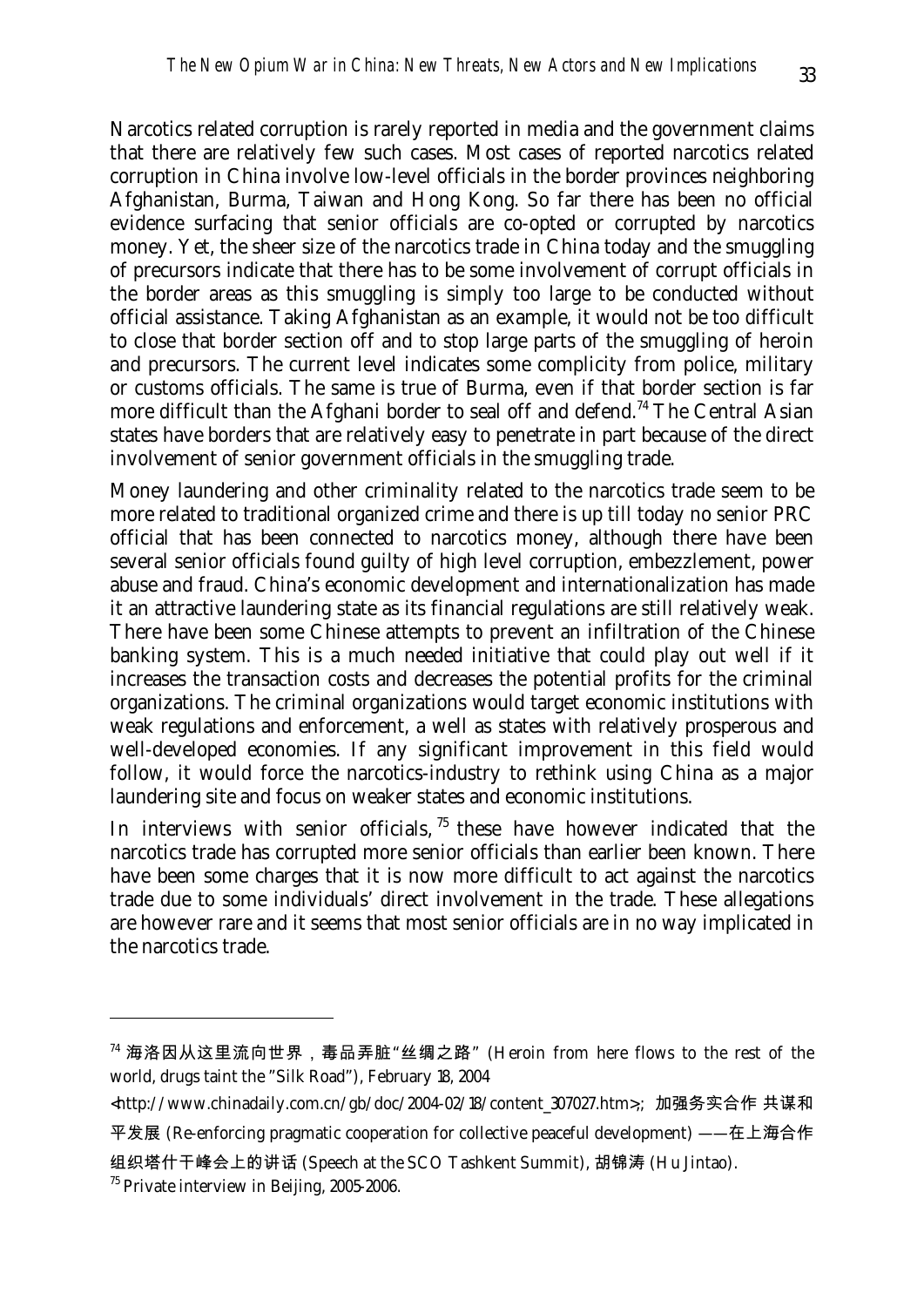As noted, there is very little evidence that Chinese separatist groups are involved on the Chinese side. It is however more likely that Islamic Movement of Uzbekistan and other groups are involved in assisting trafficking into China, even if most of IMU's structure is presumed to have been destroyed with the initiation of Operation Enduring Freedom in Afghanistan. There have been some indications from military officials that they "share" problems with Tajikistan and Uzbekistan with regards to narcotics trafficking and terrorism.<sup>76</sup> Militants of different sorts have been involved in the trade within China, some supportive of the separatist struggle in Xinjiang and Tibet, but most are more related to "international terrorist" networks. Corresponding to President Hu Jintao's statements, several military officials have made an explicit connection between terrorism and narcotics trade. Police officials and narcotics officers have been more reluctant to make that connection; although they admit the existence, the significance is downplayed when compared to the trade at large.<sup>77</sup> This said, it seems evident that most of the traders in China are economic players and not political.

The trade with Burma has directly involved separatists such as the Shan state and the MNDAA that has fought a long and bloody war against the Burmese government. Moreover, it is apparent that North Korea has increased its heroin trade to China, both through Russian criminal networks and directly through the North Korean minority in China and through Chinese officials. Interviews with North Korean and Chinese officials indicate that this is a problem on the rise affecting their bilateral relations negatively, especially since it is in all likelihood supported by the North Korean government, at least tacitly.

In short, there is little reliable evidence that separatists, extremists and terrorists are controlling the trade and even though they may be involved in some manner, participation seems to be limited to minor operations. There seems to be more evidence that the trade is driven by purely economic incentives from traditional criminal organizations, although it cannot be ruled out that political groups have made significant inroads in the trade.

#### Winning the Opium War?

Despite some concerted efforts, the war against narcotics have met with limited success as witnessed in terms of a growing number of addicts and increasing volumes of smuggled heroin, opium, precursors as well as domestic production. On the other hand, it may be regarded as a success in terms of the engagement displayed from the Chinese government, and the relatively low level of corruption in the state, which normally follows the tracks of the narcotics trade. Without the measures China has enforced, the drug problem in China would have been much worse. It should also be noted that China is far below the international average of drug-abuse which stands at 5 percent of the total population. Even if the level of narcotics abuse reaches 10 million, it would still be less than one percent of China's

<sup>&</sup>lt;sup>76</sup> Private interviews in Beijing, 2005-2006.

<sup>77</sup> Private interviews in Beijing, 2005-2006.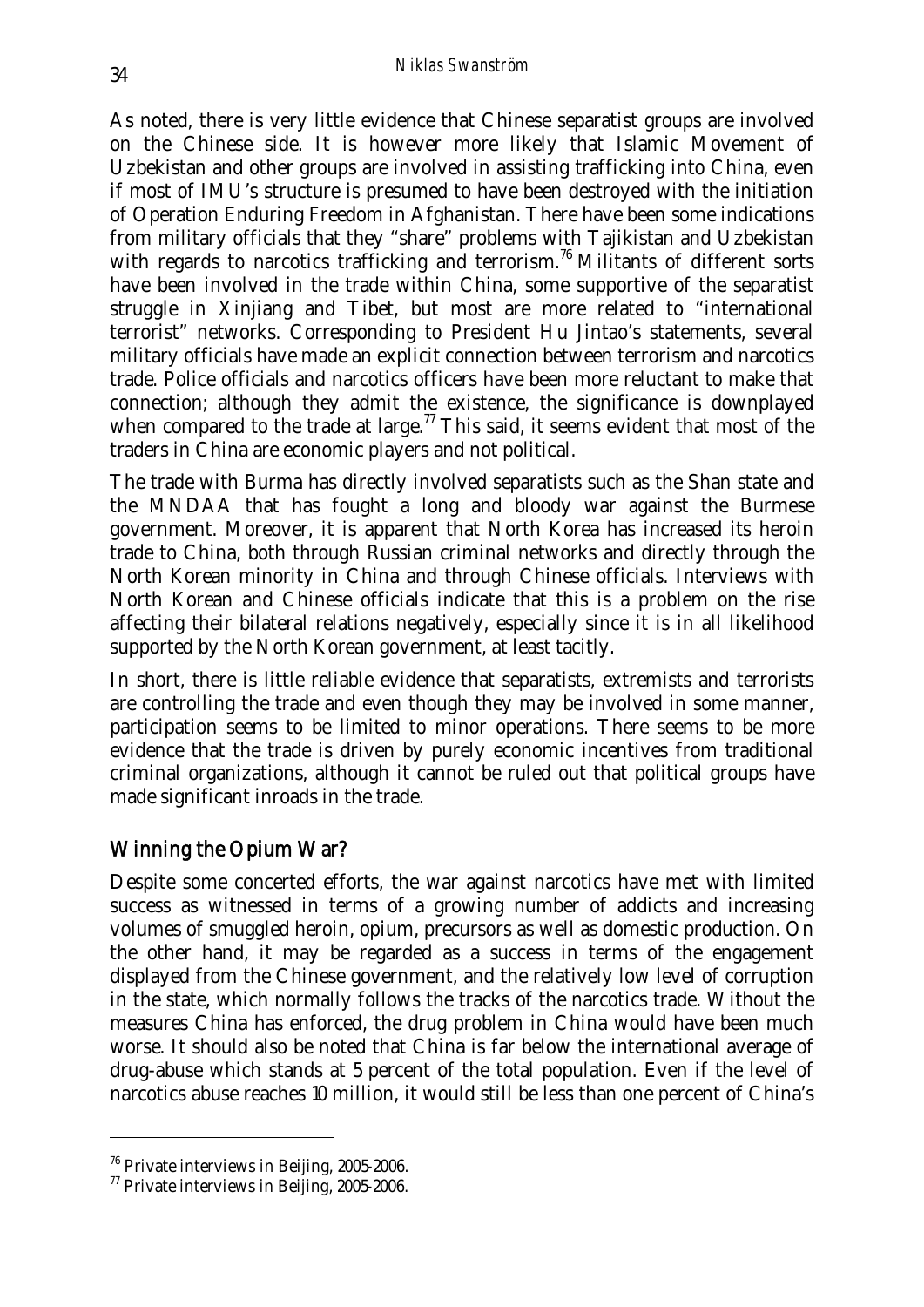total population which currently totals 1.3 billion. Even if the number of abusers would increase with a few millions, China's drug situation still remains well below the international average. However, it must be recognized that the situation is rapidly getting worse and China is in many ways the fastest growing market for narcotics, especially with a booming economy and easy access.

China is facing a number of challenges with its increased international engagement and improved standards of living. The open door policy has both made it easier to conduct legal trade with the outside world and attract foreign investments but it has also created a climate more conducive to the laundering of illicit proceeds. The legal trade has promoted GDP growth which has increased the purchasing power of the Chinese population and this, in turn, has stimulated the revenues available in the illegal narcotics market. As the legal Chinese market further grows, the potential profit for the narcotics traders is also set to increase exponentially. Similarly, the growing openness of the Chinese economy has made it easier for smugglers to penetrate China's borders and launder criminal assets in and out of China. As in many other parts of the world, banks in China are used in laundering criminal proceeds, much of which can be controlled but unfortunately some of which will be difficult to prevent. Open economies and increased economic interaction have brought increased costs to each state, some of which are directly related to organized crime and the narcotics trade. The Chinese government has both to further its open-door policy while simultaneously put safeguards to filter out the illegal narcotics trade. This is a situation that is difficult to resolve without major compromises that are, possibly, too politically sensitive to make.

China's problem is that there are currently good transit lines to and from China with rapidly improving infrastructure, but relatively weak border controls. It will be impossible to control all existing border crossings due to the enormous geographical area China encompasses and the relatively few police and border officials able to work on these issues. Much of the war against the narcotics trade will have to be conducted through a coordinated effort by increasing transaction costs for smugglers. This includes tighter control of the borders but more importantly, by assisting production states in their struggle against the narcotics industry, much of which was done in Burma where the Chinese police gave assistance in training and operational support to its Burmese counterparts. To make this possible, there will be a need for greater cooperation between China and other countries' drug control agencies.

Criminals neither respect state sovereignty nor national boundaries. For the criminal organizations, weak borders and different policing systems are their best assets in smuggling. This is because different legal policies and limited international cooperation make border control difficult and borders relatively easy to penetrate. Cooperation exists but there needs to be more integration among production, transit and consumer states. It is also evident that China's narcotics problem will continue as long as the weaker states in China's immediate proximity cannot resolve their own drug-problems. To step up the fight against the narcotics industry, China, and many other states, will need to equip the producing and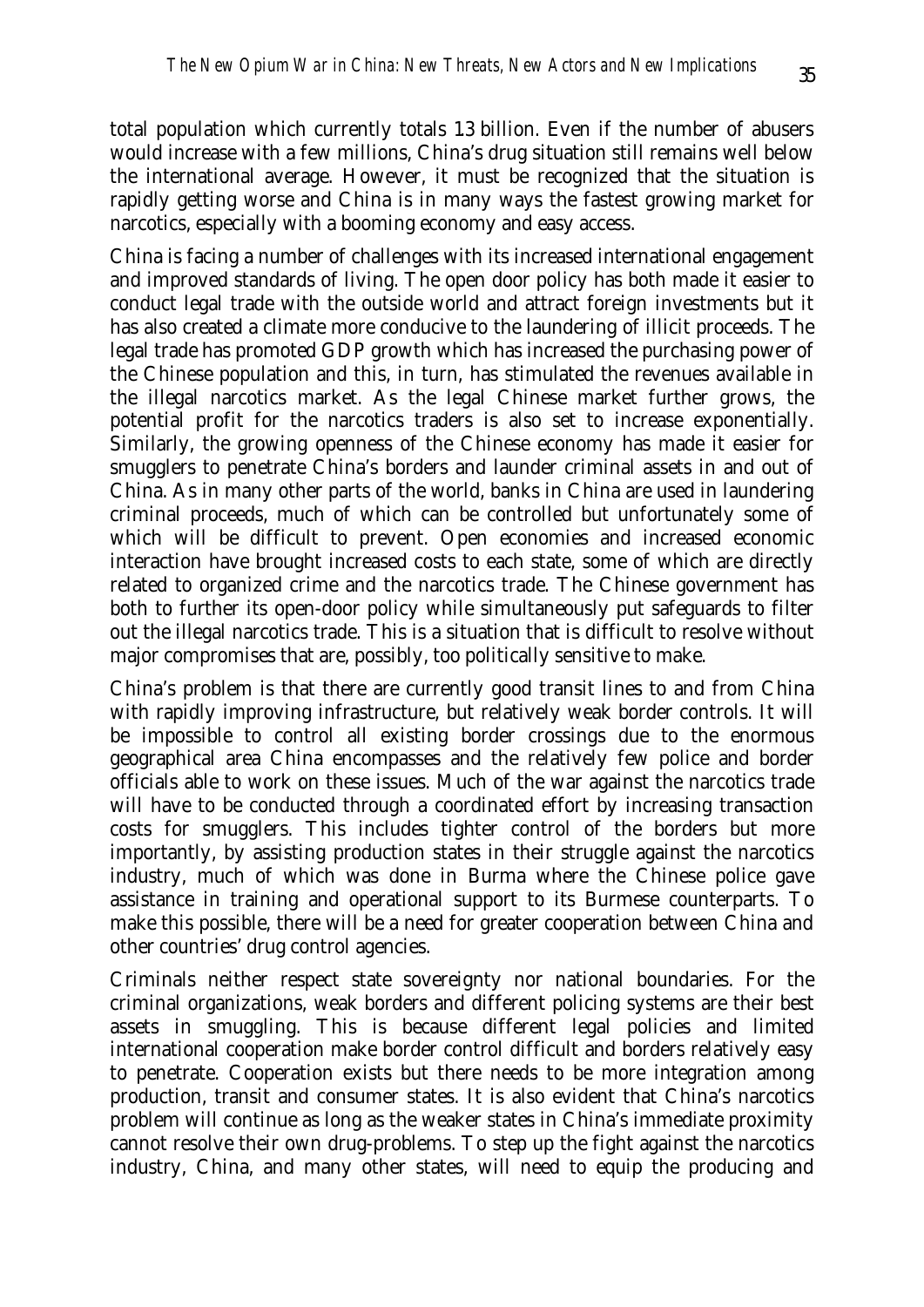transit states with tools to fight the illegal narcotics industry. This was done relatively successfully by China in Burma, but much remains to be done to effectively control the problem.

The Chinese government claims that the war against narcotics will be won, but this will be hard to realize without simultaneously countering demand and the comparative advantage that the criminals have. The problem is further exacerbated by the demonstrated resilience of the drug trade. If the heroin trade is controlled, designer drugs may act as a substitute, and if Afghanistan manages to decrease production the heroin trade is highly likely to move to another state. Thus, the focus has to be on decreasing and controlling the demand and transit of narcotics in order to increase transaction costs and prevent a criminalization of the society. Profit is the primary interest driving the narcotics trade and to deal with this business the efforts have to be directed toward decreasing potential profits and increase the risk for traders.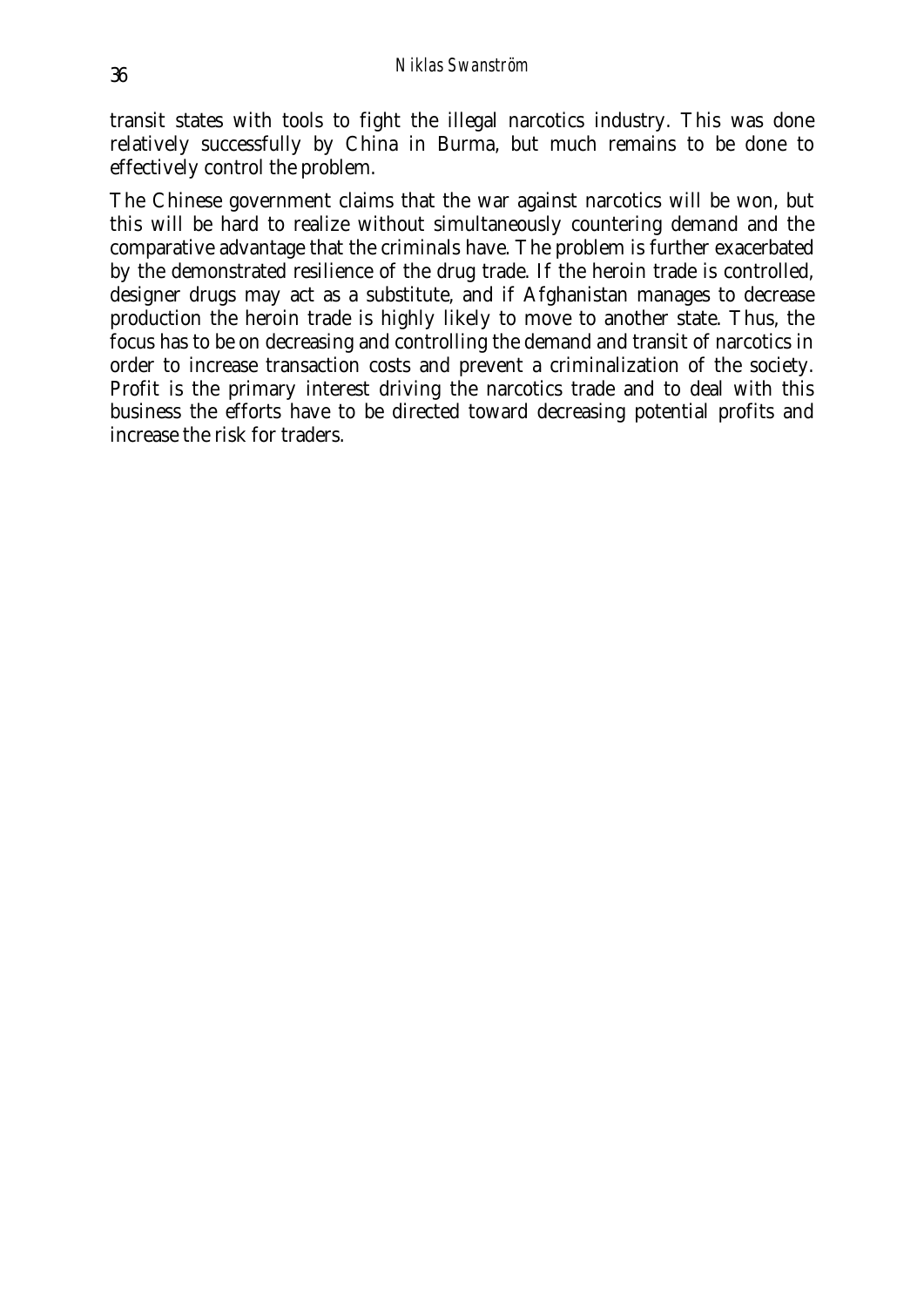# The Chinese Strategy on Drug Control

### Yin He\*

Since the end of 2003, the Chinese government has begun to experimentally adopt the Methadone Maintenance Therapy Program (*Meishatong Weichi Liaofa*) to combat drug abuse. The Pilot Needle Exchange Program (*Zhentou Jiaohuan Jihua*) has also been gradually popularized to address the drug-related HIV/AIDS spread. At the same time, the "People's War on Drugs" (*Jindu Renmin Zhanzheng*), a nationwide counter-narcotics campaign was launched in 2005, and the government has encouraged private initiatives to run drug rehabilitation centers. It has also expanded international cooperation on drug control with its neighbors and other international partners like the United Nations (UN). Besides these efforts, the National People's Congress (NPC, *Quanguo Renda*) is working on a counternarcotics law. All of these measures send a clear message to the world that China has become more and more serious, cooperative and flexible in its drug control strategy and after two decades of learning and exploring, China has now developed a comprehensive strategy on drug control. Nevertheless, there are some remaining challenges which indicate that more is to be done in the fight against illegal drugs. This chapter will discuss the strategy that China is currently applying in drug control and the major challenges that it will face in implementing this.

#### The Three Decades of Quiet

-

In 1949, right after the founding of the People's Republic of China (PRC), the Chinese government attached great importance to drug control and adopted harsh measures to counter this threat. Back then, the central government issued the counter-narcotics administrative order requiring the local governments and military administration committees (*Junzheng Weiyuanhui*) to set benchmarks for eradicating drug abuse. At this point in time, counter-narcotics received a broad political support-base and enthusiastic participation of the masses.<sup>1</sup> Three years later China declared to the world that it had solved the mainland's drug problem, which by then had plagued China for more than one century. In the following three decades or so, China managed to control narcotics production while the rest

<sup>\*</sup> Yin He is Associate Professor at the China Peacekeeping CIVPOL Training Center (CPCTC). He is a Swedish Institute (Si.) scholar and guest researcher at the Central Asia-Caucasus Institute & Silk Road Studies Program from September 2006 to June 2007. This paper does not reflect the opinion of CPCTC. The author is indebted to Niklas Swanström, Nicklas Norling and Christopher Len for their generous help.

 $^1$ Tian Jianjun [田建军], "An Analysis of the Reasons for the Successful Drug Control in the Early

Years of New China"[ 试析建国初期禁毒斗争成功的原因 ], November 2, 2006, <http://xbsk.xjtu.edu.cn/news\_info.php?id=57>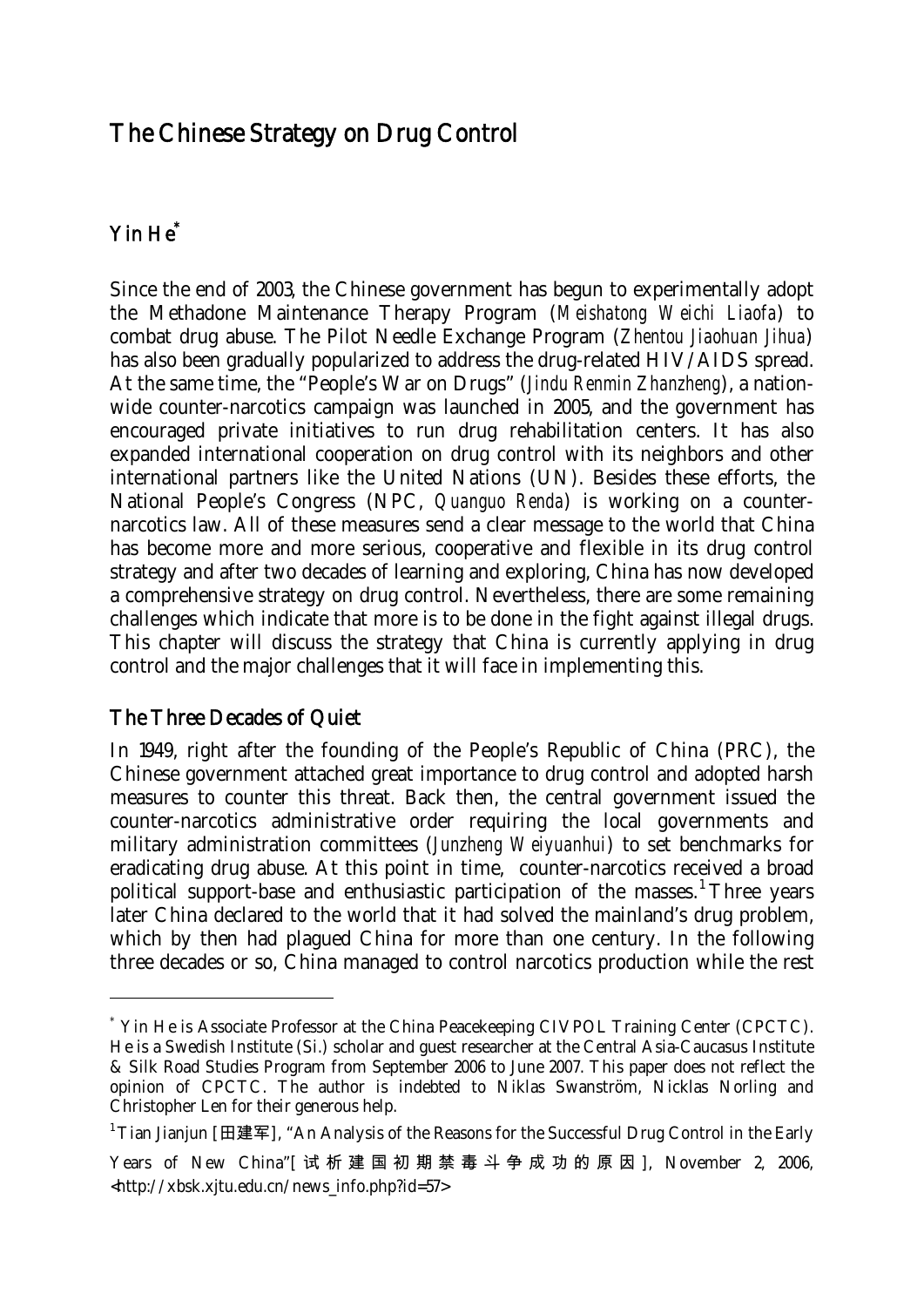of the world, including the western countries continued to struggle against this proliferating industry.

The good days did not last long, however. In 1979, when China adopted the opening up policy, the drug problem was one of the early domestic security threats that followed China's liberalization, although Beijing eventually managed to control this relatively well at this point in time. But since then China has once again been involved in a war against drugs. In the late 1970s, the Southeast Asian countries, in particular, Thailand and Burma/Myanmar, adopted more stringent enforcement against drug trafficking. This forced organized drug groups in these countries to use China as a transit route to the international market outside Asia. Starting as a transit state, the spillover effects gradually turned China into a lucrative market too, especially when the policy of reform and opening up benefited the economy and society experienced unprecedented changes, not to mention, growing affluence. To make the situation even worse, the relevant Chinese legislative and law enforcement authorities did not have the necessary expertise and knowledge to deal with the drug problem since this criminal activity had been absent from the mainland for such a long period of time.

#### Early Efforts in Drug Control

From the late 1970s till 1990 or so, China mainly served as a drug trafficking transit route, starting from the Golden Triangle<sup>2</sup> via China towards lucrative markets like Hong Kong and the United States. At that point in time, China's own population did not appear to have suffered too much from drug addiction. For example, in 1990, the official figure of addicts was merely a little more than 100,000, just about one person in every 100,000 of the total population.<sup>3</sup> Notably, at that time, few resources were allocated to addressing the drug problem since the whole country was still recovering from the wounds of the "Cultural Revolution" and attention was tuned towards modernizing the Chinese economy. During that period of time, the Chinese government's drug control efforts were basically focused on counternarcotics legislation and law enforcement.

On 1 July 1979, the first Criminal Law of PRC (*1979 Criminal Law*) was promulgated on the Second Session of the Fifth National Peoples' Congress (NPC). Article 171 of the law stipulates manufacturing, trafficking and transporting drugs as crimes, and sanctions relevant punishments. 4

 $^{2}$  The Golden Triangle is a place where Burma/Myanmar, Laos and Thailand border each other. It has an area of 150,000-200,000 square km.

 $3$  In 1994, the population of the mainland of China was 11.985 billion. See "China's Population and Its Structure"[人口与结构], January 1, 2005, <http://www.china.org.cn/chinese/ch-sz2005/biao/4- 1.htm>

<sup>4</sup> *The Criminal Law of the People's Republic of China* (1979) [ 中华人民共和国刑法 (1979)], <http://www.ahga.gov.cn//government//fagui//xf1f//low\_view20.htm>.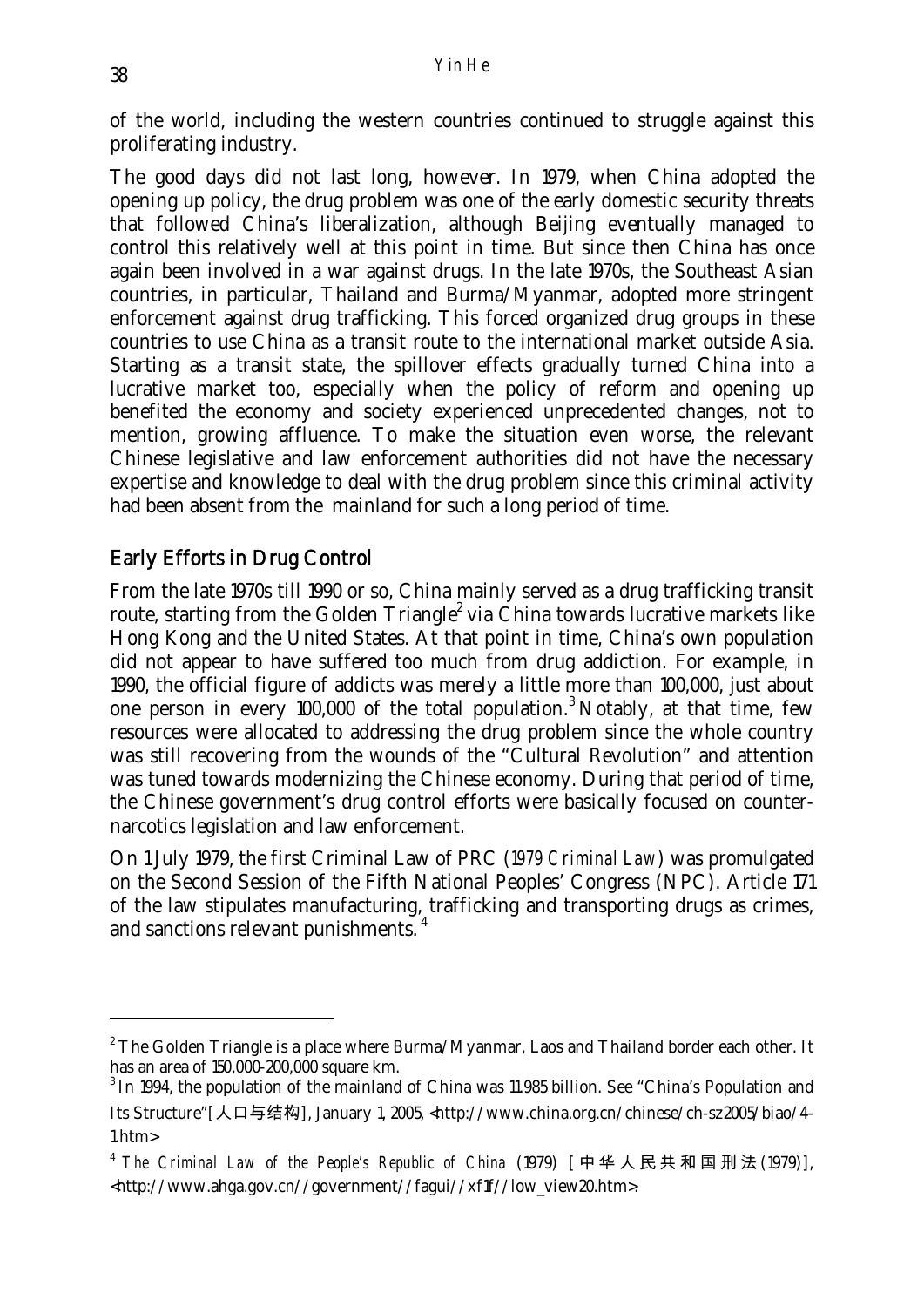In 1983, drug-related crimes were, for the first time in 30 years after the founding of PRC, classified as one of the major targets during the nation-wide "Strike Hard" (*Yanda*)<sup>5</sup> campaign. In the same year, Article 171 of the Criminal Law was revised by the Standing Committee of the National People's Congress (SCNPC) (*Quanguo Renda Changwu Weiyuanhui*). According to the revision, serious cases of manufacturing and trafficking in drugs were to carry life imprisonment or even the death penalty. However, these harsh measures were temporary because when the "Strike Hard" campaign came to a close, the drug-related enforcement continued to follow the general *1979 Criminal Law,* according to which the regular punishment is about five years imprisonment plus some fine or confiscation of property. $^6$ 

In the early 1990s, China became an attractive consumer market for illegal drugs, and drug abuse activities were reported from as many as 70 percent of China's counties and cities.<sup>7</sup> The number of drug addicts registered with the public security organs in 1991 was 148,000, a figure which rose to  $520,000$  in 1995.<sup>8</sup> After the mid-1990s, the situation worsened, with the annual reported drug seizures staying high. In addition, the number of addicts continued to grow while drug-related crimes and infectious diseases like HIV/AIDS started to seriously threaten society.  $9$  This explains why the Chinese authorities began to attach more attention towards the deteriorating drug situation starting in the early 1990s.

On 28 December 1990, *The Decision on Drug Control* (*Guanyu Jindu De Jueding*) was issued by the Standing Committee of the National People's Congress.<sup>10</sup> It is stipulated here that trafficking of more than 50 grams of heroin or 1000 grams of opium, carries a sentence of life imprisonment or even the death penalty. In fact, *The Decision on Drug Control* has much more significance than this. When the *1979 Criminal Law* was passed, the legislators failed to anticipate the seriousness of the drug threat<sup>11</sup> and therefore did not set adequate and concrete punishments for drugrelated crimes. The *Decision on Drug Control* is thus to be understood as an important supplement to the *1979 Criminal Law*. It marked a new era of counter-

<sup>&</sup>lt;sup>5</sup> "Strike Hard" [严打] in Chinese context is a special law enforcement campaign, during which the criminals can receive punishments harsher than usual. It was sometimes used in 1980s.

<sup>6</sup> *The Criminal Law of the People's Republic of China (1979)* [ 中华人民共和国刑法 (1979)] <http://www.ahga.gov.cn//government//fagui//xf1f//low\_view20.htm>*.* <sup>7</sup>

Anh-Thu Phan, "China's Drug Nightmare", *South China Morning Post*, October 18, 2002.

<sup>8</sup> *White Paper on Narcotics Control* : *2000* [2000 年中国禁毒白皮书 ], June 1, 2000, <http://www.china.org.cn/e-white/1/1.foreword.htm>

<sup>9</sup> Niklas Swanström, "Narcotics and China: An Old Security Threat from New Sources", *The China and Eurasia Forum Quarterly* 4, 1 (February 2006).

<sup>10</sup> *Decision on Drug Control* [关于禁毒的决定], June 12, 2002,

 <sup>&</sup>lt;http://www.china.org.cn/chinese/zhuanti/158603.htm>.

 $11$  This is because drug-related crimes remained small-scale at that time and had little impact on the society in the late 1970s.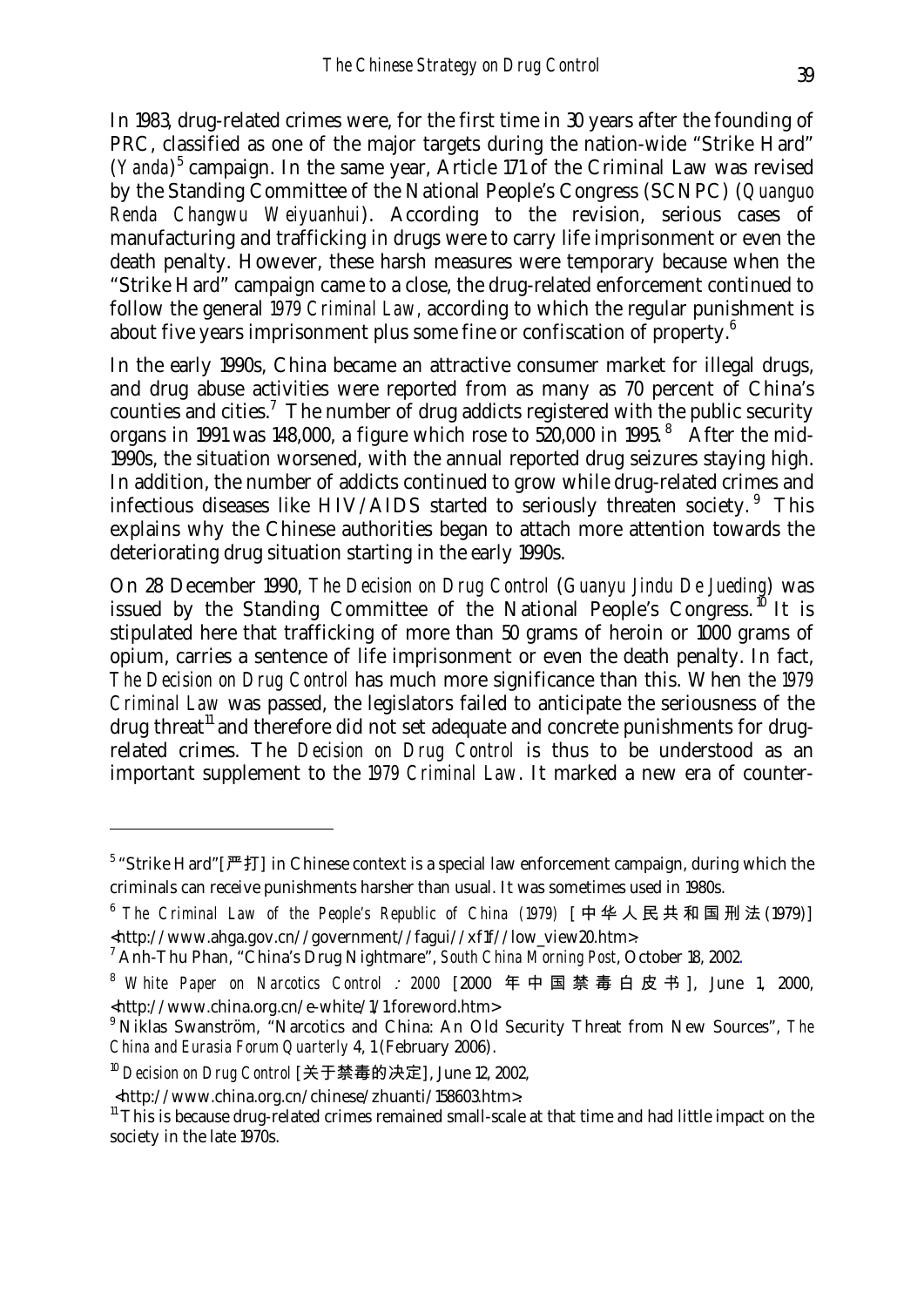narcotics legislation in China and demonstrated China's serious intention to fight drug-related crimes with stricter legal sanctions.<sup>12</sup>

From the late 1980s to the mid-1990s, China began to adopt special procedures for the administration of drug control and psychotropic substances. Three special procedures were promulgated by the State Council (*Guowuyuan*) during this period: the *Procedures for Narcotic Drug Control (Mazui Yaopin Guanli Banfa,* 1987*)*, the *Procedures for Psychotropic Substances Control* (*Jingshen Yaopin Guanli Banfa*, 1988) and the *Procedures for Compulsory Drug Addiction Rehabilitation* (*Jiedu Yaopin Guanli Banfa*, 1995). The Ministry of Health issued *the Procedures for the Administration of Pharmaceuticals for Drug Addiction Treatment* (*Jiedu Yaopin Guanli Banfa*, 1995). To prevent precursor chemicals from being diverted into illegal channels and be able to crack down on the associated illegal or criminal activities, Chinese legislative bodies and the Chinese government also issued a series of laws and regulations for the control of precursors. $^{13}$ Ì.

Before the mid-1990s, the Chinese government had adopted a sanctions-oriented legislative approach to fight drugs. Severe punishments for drug-related criminal activities are one feature of China's criminal legislation for drug control which remains till today. On the one hand, the counter-narcotics legislation was mainly focused on the punishment of criminals engaged in drug-related activities, while the relevant law enforcement attached importance to the seizures of drugs and arrests of drug suspects. On the other hand, efforts to address the problems of drug addicts, who were usually ignored, discriminated and marginalized from mainstream society were clearly insufficient. This is partly explained by the lack of manpower and logistical support for drug control, but the hard-line approach adopted towards drug-related activities coupled with ignorance and neglect did not generate ideal results either. Huge profits from illicit drug businesses led to increasing drug-related criminal activities while more and more people succumbed to drug abuse and addiction.

On January 12, 1995, the State Council promulgated *The Procedures for Compulsory Drug Addition Rehabilitation* (*Qiangzhi Jiedu Banfa*), 14 which marked the beginning of Chinese government's comprehensive thinking in addressing the narcotics problem. China has since then developed a comparatively comprehensive strategy on drug control.

 $12$  Zhu Chenge [褚宸舸], "History of Contemporary Drug Study in China and Study Methods" [

当代中国毒品犯罪研究学术史和方法论述评], *Juveniles Criminal Problem* [青少年犯罪问题研究], No.3, 2006, p. 33-38.

<sup>13</sup> *White Paper on Narcotics Control* : *2000* [2000 年中国禁毒白皮书 ], June 1, 2000, <http://www.china.org.cn/e-white/1/1.foreword.htm>

<sup>&</sup>lt;sup>14</sup> The Procedures for Compulsory Drug Addition Rehabilitation [强制戒毒办法], June 12, 2002, <http://www.china.org.cn/chinese/zhuanti/158158050.htm>.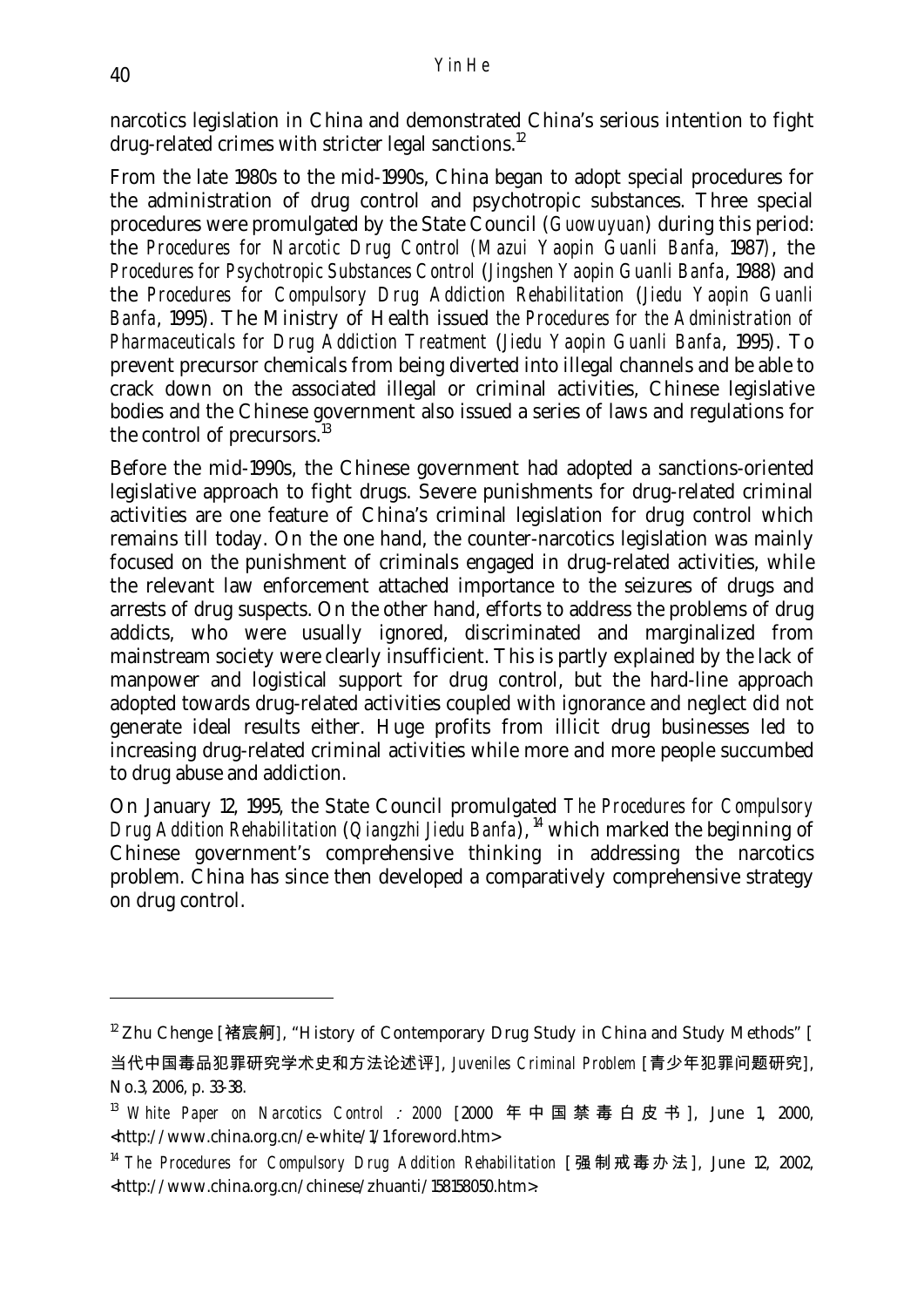#### Chinese Strategy on Drug Control

Today, the Chinese strategy on drug control consists of four components: Legislation and law-enforcement, treatment and rehabilitation, a "People's War on Drugs", and international cooperation.

#### *Legislation and Law Enforcement Efforts*

Since the mid-1990s, China has continued to improve drug control by revising and making amendments to the existing laws, or creating new counter-narcotics laws and regulations.

In 1997, the Criminal Law of the PRC was revised on the basis of absorbing and retaining the main contents of the *Decision on Drug Control*. After the revision, the *Criminal Law (1997)* , which is in use currently, specifies 12 crimes, which cover the: smuggling, trafficking, transporting and manufacturing of drugs; the illegal holding of drugs, the harboring, transferring and concealing of drugs and illicit drug-related money; the smuggling of materials for manufacturing drugs; the illegal cultivation of mother plants of narcotic drugs, transporting, hand-carrying and holding of seeds and seeding of such plants; the illegal provision of drugs and psychotropic substances; and the criminal punishments for these crimes. The penalties for the laundering of illicit proceeds generated from the narcotics industry are also stipulated in the law.  $15$ 

China has also tried to tighten its control over the export and import of Precursor Chemicals. For example, in August 2005 the State Council issued the *Regulations on the Control of Precursor Chemicals* (*Yizhidu Huaxuepin Guanli Tiaoli*) and *Regulations on Narcotics and Psychotropic Substances* (*Mazui Yaopin He Jingshen Yaopin Guanli Tiaoli*), and in the same month, the Ministry of Commerce, MPS and other concerned authorities jointly promulgated *the Temporary Management of Export of* 

*Precursor Chemicals to Specific Countries (Regions)*(*Xiang Teding Guojia/Diqu Chukou*  Yizhidu Huaxuepin Zanxing Guanli Guiding.<sup>16</sup> Thanks to these efforts, the illegal export of 3250 tons of precursor chemicals had been effectively stopped by 2005,<sup>17</sup> while the figure in the first eight months of 2006 amounted to 576.6 tons, <sup>18</sup> suggesting a further dramatic decline.

In January 2006 the State Council revised the *Regulations on the Administration of Entertainment Venues* (Yule Changsuo Guanli Tiaoli)*,* which was first issued in 1999. Before the revision, there was no stipulation regarding the liability of the owners of entertainment venues for narcotics consumed within their premises or their active involvement in drug-related crimes.

<sup>&</sup>lt;sup>15</sup> *Ibid.*; *White Paper on Narcotics Control : 2000*.<br><sup>16</sup> The specific countries (countries) here refer to Burma/Myanmar and Laos.

<sup>17</sup> *Narcotics Control in China: 2006.*

<sup>&</sup>lt;sup>18</sup> *Ibid.*; "Significant Progress Has Been Made in 'People's War against Drugs' in the First Eight Months of 2006".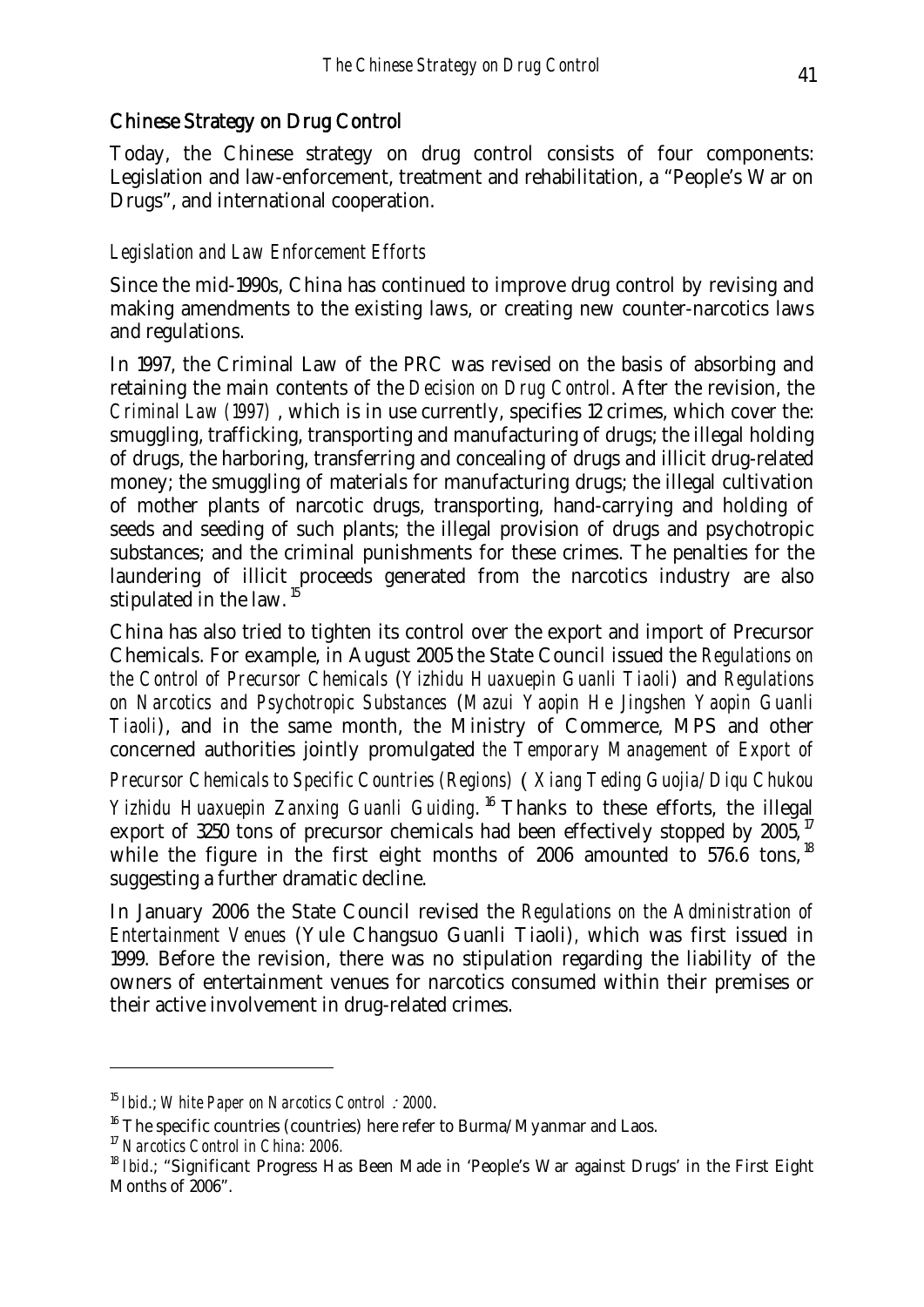Such impunity led to rampant drug-abuse or associated activities within these venues, as well as the introduction of new types of drugs. The revision provided the legal basis for taking legal action against entertainment venues, their owners, and their provision of a sanctuary for drug abuse.<sup>19</sup>

China has built a strong counter-narcotics law enforcement team in the last decade. Before the mid-1990s, the Chinese police did not have a large police force fighting drug-related crimes, although a small counter-narcotics police was set up as early as 1982. Actually, it appears that the Chinese government paid scant attention to the drug problem for a period of time; or at least they had not anticipated that the drug situation would deteriorate so quickly. Due to this, the highest authorities leading and coordinating the nation-wide combat against drugs was at the division-level office in the Ministry of Public Security (MPS) until 1990, when the China National Narcotics Commission (CNNC, *Guojia Jindu Weiyuanhui*) was founded. In 1998, the Narcotics Control Bureau (NCB, *Jinduju*) was established within MPS as the executive organ of CNNC and replaced the small counter-narcotics division already in existence, which had been overburdened and incapable of supervising and coordinating the nation-wide drug control campaign alone. From then on, relevant drug control divisions and sections at different levels of local public security organs were set up, a strong pool of counter-narcotics police-officers was formed and a large budget was allocated to counter-narcotics law enforcement. By 2004, such specialized counter-narcotics police teams had been established in 707 counties and 327 cities in 31 provinces, autonomous regions and municipalities and numbered 17,000 personnel.<sup>20</sup> The People's Armed Police (PAP), frontier defense forces of the public security authorities, judicial departments, customs, and administration departments for industry and commerce also undertook corresponding counter-narcotics law enforcement tasks.<sup>21</sup>

The political appointment of Zhou Yongkang (周永康) to Minister of Public Security in 2002 had particular significance for the strengthening of counternarcotics law enforcement. At the time of his appointment, Zhou bore a few other political titles, including member of the Politburo of the Communist Party of China (PCPC, *Zhongyang Zhengzhiju*) and the director of CNNC. As the most politically influential Minister of Public Security since the founding of PRC,

<sup>&</sup>lt;sup>19</sup> "Interview with Leader of NCB of MPS on *Regulations on the Administration of Entertainment Venues*" [ 公安部禁毒局负责人谈《娱乐场所管理条例》 ], March 2, 2006, <http://www.mps.gov.cn/cenweb/brjlCenweb/jsp/common/article.jsp?infoid=ABC00000000000 031439&category=700723009>.

<sup>&</sup>lt;sup>20</sup> "China Has Specialized Anti-Drug Police Force in 31 Provinces, Autonomous Regions and Municipalities with a Strength of 17,000 Personnel" [我国有禁毒警力 1.7 万人, 31 个省区市建有

专业队伍], June 21 2004,

<sup>&</sup>lt;http://www.mps.gov.cn/cenweb/brjlCenweb/jsp/common/article.jsp?infoid=ABC00000000000 031855&category=700723009>.

<sup>21</sup> *Ibid*.; *White Paper on Narcotics Control*:*2000*.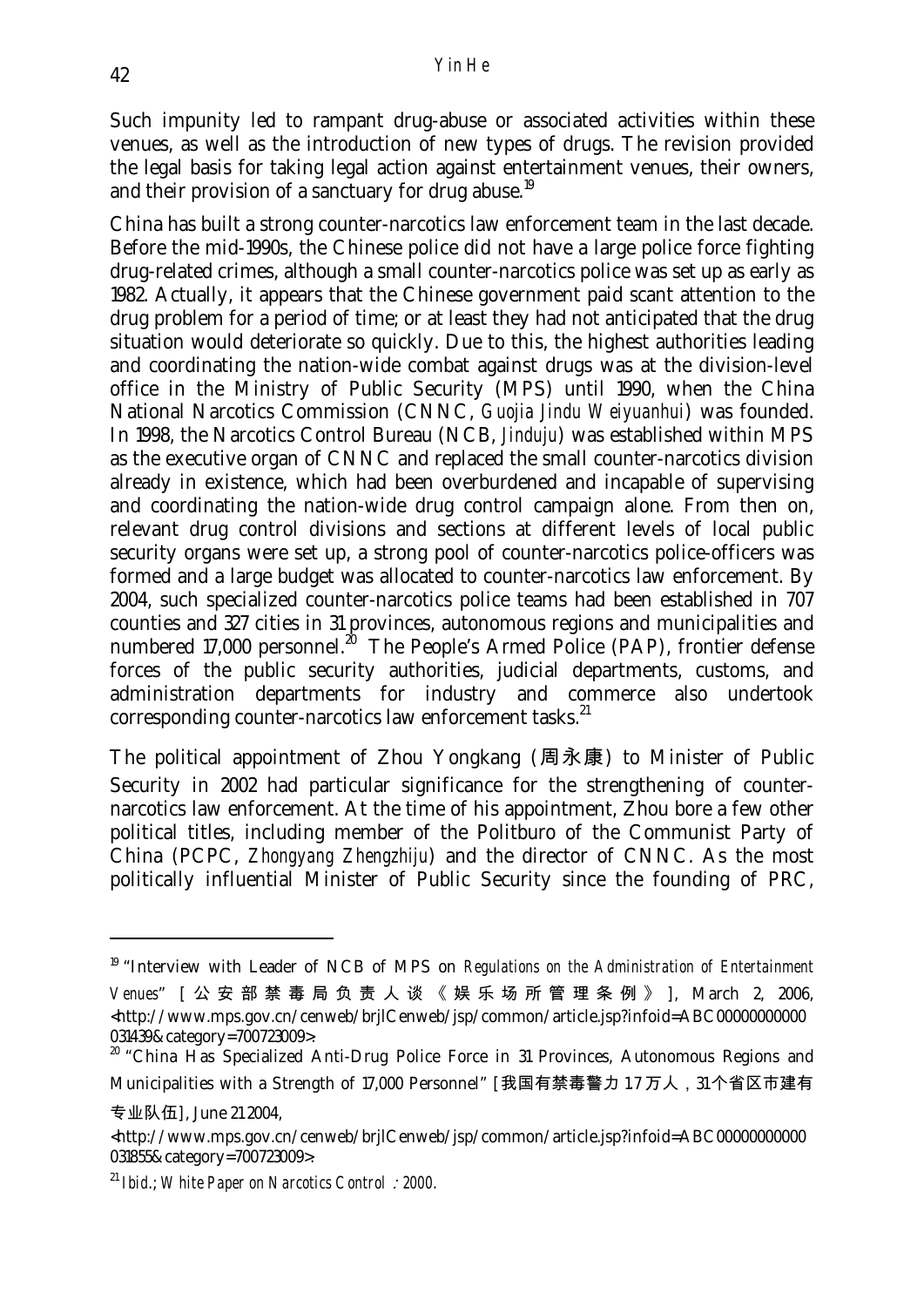Zhou's position in the Chinese police forces reflected China's increasing determination to strengthen law enforcement including drug control.

#### *Treatment and Rehabilitation*

Since 1990s, China began to attach importance to the treatment and rehabilitation of drug addicts. According to *The Procedures for Compulsory Drug Addition Rehabilitation* and other relevant laws, all registered addicts should be sent to compulsory rehabilitation centers established by governments at all levels to receive treatment. The addicts who receive compulsory treatment must burden the relevant cost. Those who resume their drug habit after receiving compulsory treatment are sent to re-education–through-labor centers administered by judicial departments, where they are forced to undergo treatment alongside with reeducation through physical labor. <sup>22</sup> In 2005 alone, 298,000 admissions for compulsory rehabilitation were made.<sup>23</sup>

At present, rehabilitation institutes in China basically fall into three types: (1) compulsory rehabilitation centers (*Qiangzhi Jiedusuo*) run by the public security departments, (2) re-education-through-labor rehabilitation centers (*Laojiao jiedusuo*) run by the judicial departments and (3) voluntary rehabilitation institutes (*Ziyuan Jiedusuo*) run by the public health departments. In the first eight months of 2006, 204,000 admissions for compulsory rehabilitation were made, while 43,476 addicts who resumed their drug habit after having received compulsory treatment were subsequently sent to re-education–through-labor centers. Up until August 2006, there were 94,700 addicts receiving treatment and rehabilitation in the compulsory rehabilitation centers and 129,300 in the re-education-through-labor rehabilitation centers, totaling 31.1 percent of the  $720,400$  registered active drug abusers.<sup>24</sup>

In June 26, 2006, CNNC held a meeting on construction of rehabilitation institutes. Following the meeting, it was agreed that the rehabilitation institutes the CNNC is scheduled to build all over the country would be different from those run by the public security departments, judicial departments or public health departments. The CNNC-run institutes would be for addicts who have already received compulsory or voluntary rehabilitation and treatment, and are prepared for reintegration back into society. They will serve as supplementary elements to the previous rehabilitation efforts. The Chinese government also supports and

<sup>22</sup> *Ibid.*

<sup>&</sup>lt;sup>23</sup> Narcotics Control in China: 2006.

 $24$  "Significant Progress Has Been Made in 'People's War against Drugs' in the First Eight Months of 2006" [ 今年以来全国禁毒人民战争取得阶段性成效 ], November 9, 2006, <http://www.mps.gov.cn/cenweb/brjlCenweb/jsp/common/article.jsp?infoid=ABC00000000000 035545>.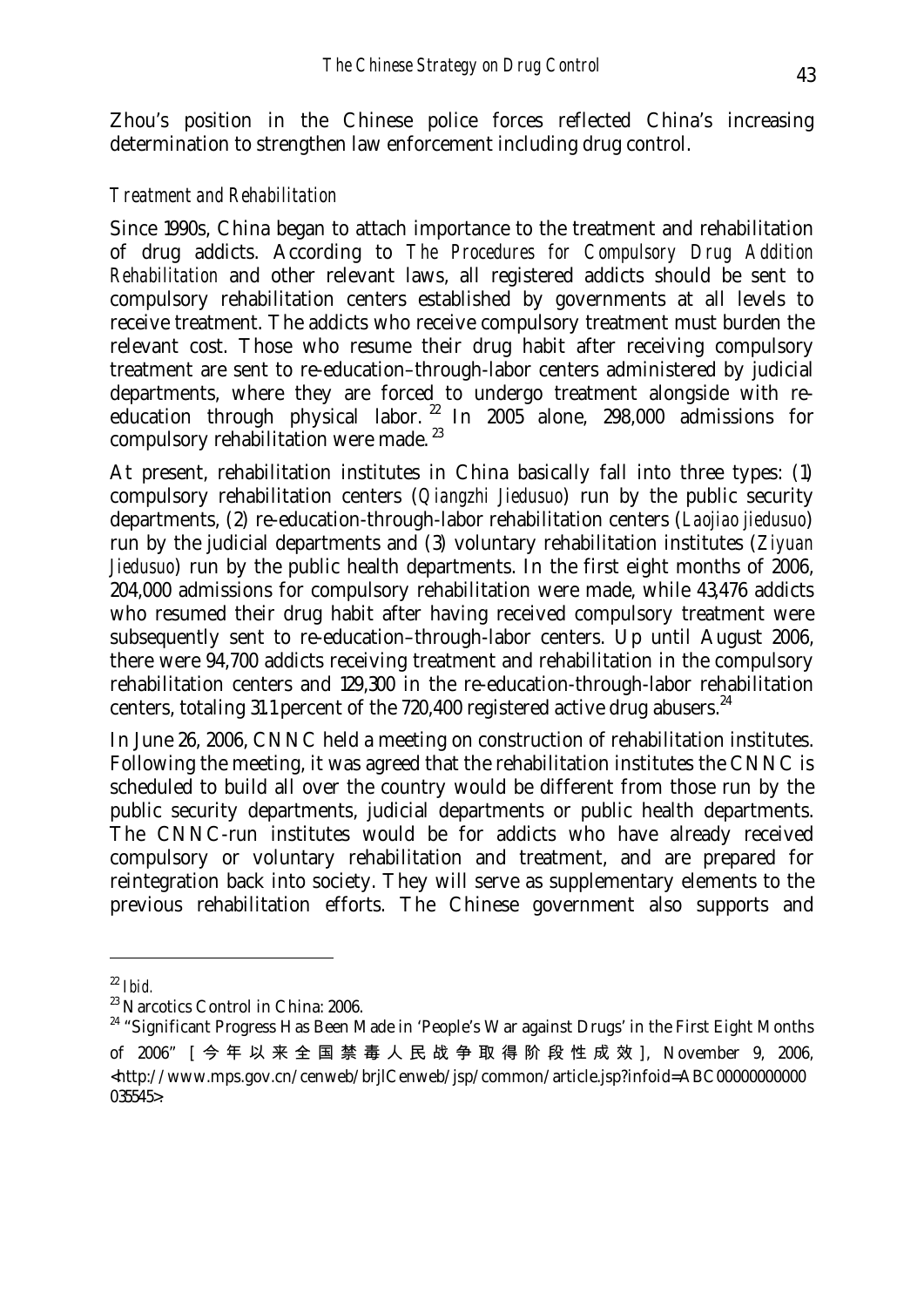encourages private initiatives like private companies and private hospitals to run these rehabilitation institutes.<sup>25</sup>

The Chinese government has also launched ambitious campaigns against drugs and encouraged the public to help with treatment and rehabilitation work. Under the leadership of the local governments thousands of "drug-free communities" (*Wudu Shequ*) and "civilized communities" (*Wenming Shequ*) have been established. Mass organizations, including the trade union, the Communist Youth League (CYL, *Gongqingtuan*) organizations, the women's federations and the associations of selfemployed industrialists and businessmen, have been mobilized to help in the work with addicts.

Nowadays, the Methadone Maintenance Therapy Program has gradually been introduced into the treatment of drug addicts all over the country after some experiments were conducted in four provinces including Guangdong, Yunnan, Sichuan, Guizhou, and Guangxi autonomous region. However, this method has aroused heated debate and wide suspicion in the public.<sup>26</sup> Yang Fengrui, deputy director of CNNC and director-general of NCB, admitted to China Central Television (CCTV) *Face to Face* that the government was concerned that addicts who take Methadone would get addicted to it.<sup>27</sup> By 2006, China has approved 128 Experimental Centers for Methadone Maintenance Therapy Program in 21 provinces, autonomous regions and municipalities. 28

China has also encouraged the local governments to adopt the Pilot Needle Exchange Program to address the drug-related HIV/AIDS problem. Both Methadone Maintenance Therapy Program and Pilot Needle Exchange Program have strong support from the central government and serve as "effective interfering measures"[*Youxiao Ganyu Cuoshi*].29 They are regarded as milestones

<sup>&</sup>lt;sup>25</sup> "CNNC Held Meeting on Construction of Rehabilitation Centers" [国家禁毒委员会召开全国 戒毒康复场所工作会议], September 7, 2006,

<sup>&</sup>lt;http://www.mps.gov.cn/cenweb/brjlCenweb/jsp/common/article.jsp?infoid= ABC00000000000034705>.

<sup>&</sup>lt;sup>26</sup> Kang Jin [康劲], "An Urgent Need of Legislation for 'Methadone'" [要尽快为"美沙酮"立法] , April 14, 2004, *China Youth Daily*, <http://unn.people.com.cn/GB/14751/2447912.html>.

<sup>27</sup> Yang Fengrui [ 杨凤瑞 ] Interview on CCTV "*Face to Face"* [ 面对面 ], June 27, 2004. <http://www.cctv.com/news/china/20040627/100661.shtml>

 $28$  China Approved 128 Experimental Centers for Methadone Maintenance Therapy Program in 21 Provinces, Autonomous Regions and Municipalities" [我国在 21 个省、自治区、直辖市批准 128

个"美沙酮"维持治疗试点], March 27, 2006,

<sup>&</sup>lt;http://www.mps.gov.cn/cenweb/brjlCenweb/jsp/common/article.jsp?infoid=ABC00000000000 031855&category=700723009>

<sup>&</sup>lt;sup>29</sup> On April  $4^{\degree}$  2004, in her speech at the National Conference on HIV/AIDS Prevention Conference, vice Premier Wu Yi [吴仪]announced that "China would unswervingly promote effective interfering measures]" [ 中国要坚定不移地推广有效干预措施, including using Methadone Maintenance Therapy Program and Pilot Needle Exchange Program to address addicts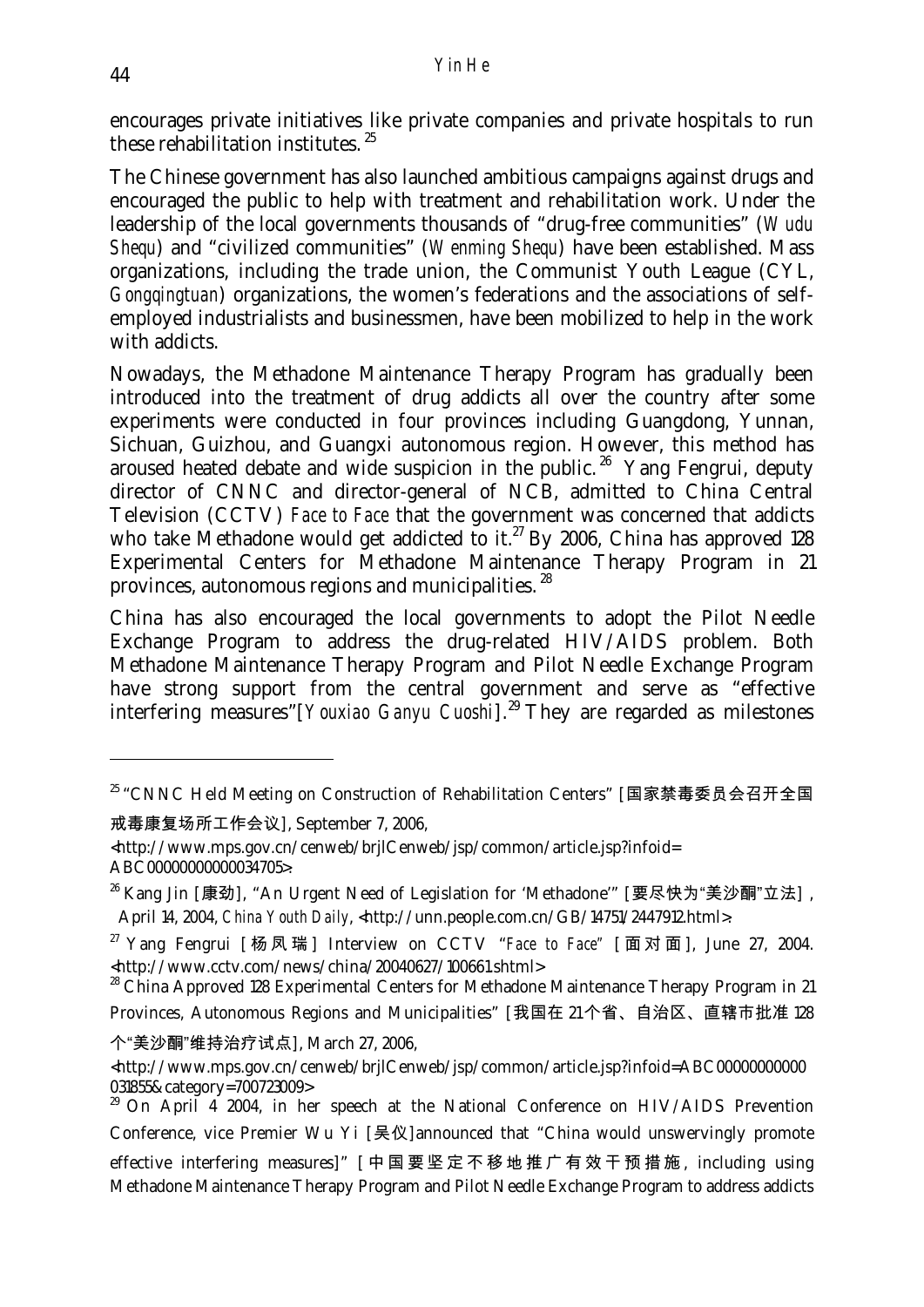and show that the Chinese Government has begun to change its attitude towards drug addicts and treat them as victims and patients. The new measures have also to some extent reflected the Hu Jintao-Wen Jiabao administrations' "put people first" (*Yi Ren Wei Ben*) spirit.

#### *People's War on Drugs*

On 15 April 2005, the Politburo Standing Committee (PBSC) of the Communist Party of China Central Committee (CPCCC) held an unprecedented meeting to discuss counter-narcotics policy. President Hu Jintao [胡锦涛] himself chaired the meeting and called for a "People's War on Drugs", which was followed by a fiveyear counter-narcotics plan that was issued by the State Council. Since then, greater efforts in fighting drugs have been witnessed in China, with more integrated law enforcement, more comprehensive public drug awareness campaigns, more flexible treatment and rehabilitation measures, and more productive international cooperation.  $30$  Governments at all levels, along with the drug control departments, have launched campaigns to publicize the dangers of drug abuse and carried out drug prevention education campaigns through newspapers, radio and television programs. Community-based counter-narcotics activities, like the establishment of "drug-free communities" and "civilized communities", have attracted broad participation. The public's drug awareness has been improved, which has set a favorable foundation for the whole drug control work. A zero-tolerance approach to narcotics dealing has proven to be remarkably successful in many small cities. The public's participation has greatly improved the drug control work. Ten provinces, autonomous regions and municipalities including Yunnan and Shanghai have adopted a rewarding mechanism, encouraging the public to act as informants to the police. $31$  From January to October 2005, the public's active participation had contributed to the successful investigation of 1707 drug cases, in which 1957 suspects were arrested and 1.8 tons of drugs seized; in Fujian province, information from the public had led to the investigation of 105 drug cases involving entertainment venues.<sup>32</sup> In the first eight months in Yunnan alone, reports from the public helped the authorities with their investigation into 694 drug-related cases, during which 906 suspects were arrested and 1,008 kg of drugs seized. 33

problem. From "Pilot Needle Exchange Program Experiment in Hunan: Drug Abusers Should Buy Needles to Prevent HIV/ADIS" [湖南试行针具交换:吸毒者需买针具以防艾滋], April 14, 2004, <http://www.people.com.cn/GB/14748/2447696.html>.

<sup>30</sup> *Narcotics Control in China*: 2006[2006 年中国禁毒报告]; *Ibid*.; Yang Fengrui Interview on *CCTV Face to Face.*

<sup>31</sup> *Ibid*.; "Significant Progress Has Been Made in 'People's War against Drugs' in the First Eight Months of 2006".

<sup>32</sup> *Narcotics Control in China: 2006.*

<sup>33</sup> *Ibid*.; "Significant Progress Has Been Made in 'People's War against Drugs' in the First Eight Months of 2006".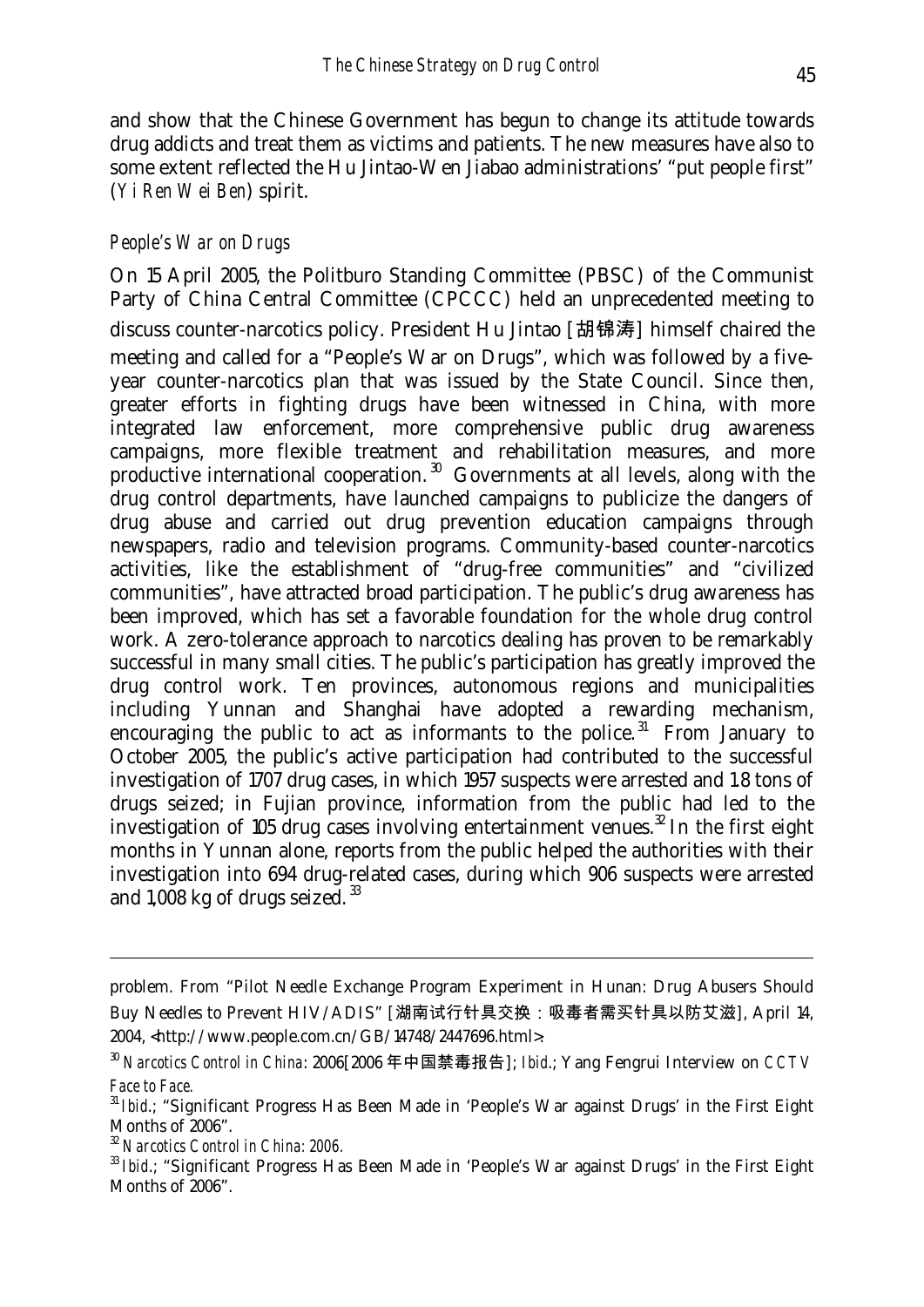#### *International Cooperation*

China has actively participated in various activities sponsored by the UN Drug Control Program and other relevant international organizations. The Chinese government continues to cooperate with the concerned countries and international organizations through all types of bilateral and multilateral mechanisms and agreements.

Through multilateral mechanisms like the " $ASEAN<sup>34</sup>$  plus China", " $ASEAN$  plus Three (China, Korea and Japan)", <sup>35</sup> the Shanghai Cooperation Organization  $(SCO)^{36}$  and the Kabul Good Neighborly Relations Declaration on Drug Control,  $37$ China has set up intelligence exchanges and law enforcement cooperation channels with the relevant neighboring countries. It has also reached a consensus with the United States, Canada, Australia, Iran and other countries regarding drug control through all levels of bilateral mechanisms. 38

Since 1998, China has dispatched police liaison officers (*Jingwu Lianluoguan*) to more than two dozens of countries in Southeast Asia, Central Asia, and South Asia.  $39$  One of the tasks of these police liaison officers is to strengthen the cooperation with the relevant countries in the fight against drug trafficking. China has also begun to help train counter-narcotics experts in neighboring countries, most notably Burma/Myanmar, Laos,  $40$  Afghanistan<sup>41</sup> and Uzbekistan.<sup>42</sup>

<sup>&</sup>lt;sup>34</sup> ASEAN, Association of Southeast Asian Nations.

<sup>&</sup>lt;sup>35</sup> "Police Forces of 13 Capitals Set up Multilateral Cooperation Mechanism to Fight Transnational Crimes" [13 国家首都警方建多方国际合作机制打击跨国犯罪 ], February 26 2006, <http://www.mps.gov.cn/cenweb/brjlCenweb

 $/jsp/common/article.jpg?infoid=ABC0000000000031136>$ 

<sup>36 &</sup>quot;SCO Anti-Drug Seminar Closed in Beijing" [上海合作组织成员国缉毒执法研讨会在京闭幕], April 21 2006,

<sup>&</sup>lt;http://www.mps.gov.cn/cenweb/brjlCenweb/jsp/common/article.jsp?infoid=ABC00000000000 032311&category=700723003>.

 $37$  Statement by Mr. Xie Baohua [谢保华], Counselor of the Chinese Mission to the UN, at  $3^{\text{rd}}$ Committee of the GA 59<sup>th</sup> Session on Crime Prevention, Criminal Justice and Narcotic Control, on October 8 2004, October 8, 2004, <http://www.china-un-org/eng/xw/t163634.htm>.

<sup>&</sup>lt;sup>38</sup> Officials of the Narcotcs Control Bureau of the Ministry of Public Security of China Talk about China's Drug Control at the Press Conference of Ministry of Foreign Affairs of PRC. July 14, 2004, <http://www.fmprc.gov.cn/eng/zjhd/t143444.htm>.

<sup>39</sup> For example in Thailand, the Philippines, Kazakhstan, Uzbekistan, Kyrgyzstan, Afghanistan and Pakistan.

<sup>40</sup> *Narcotics Control in China: 2006; "China Has Helped Train 150 Anti-drug Officers for Laos"*[中国培 训老挝禁毒执法官员已达 150 人], Xinhua News Agency, September 6, 2006.

<sup>&</sup>lt;sup>41</sup> "Response on Agenda Item: Security Issues and Counter-Narcotics", Speech by Foreign Minister Li Zhaoxing [李肇星] of China at Lundon Conference on Afghanistan, January 31, 2006, <http://www.fmprc.gov.cn/eng/wjdt/zyjh/t236145.htm>

 $42$  *Ibid.*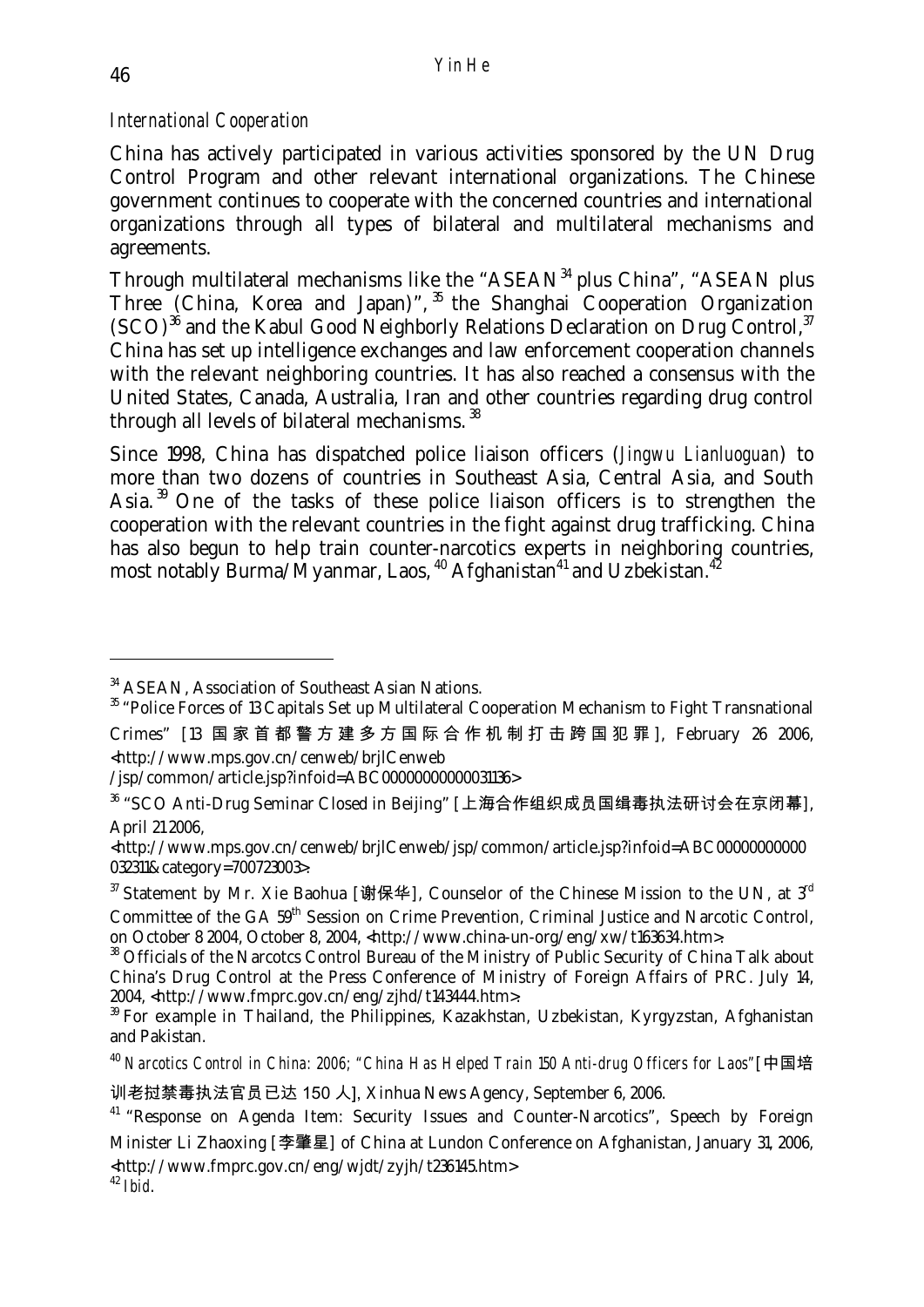Efforts regarding international law enforcement cooperation, in particular, intelligence exchange and joint operations has resulted in the arrest of many notorious drug-lords, as well as the eradication of drug bases inside and outside of  $China.<sup>43</sup>$ 

One of the most significant achievements regarding international cooperation might be the replacement plantation projects in the Golden Triangle, which was highly praised by  $UN<sup>44</sup>$  Since the 1990s, China started to help the neighboring Southeast Asian countries replace opium poppies with ordinary crops such as rice, sugarcane and rubber, as a way of rooting out the drug sources*.* Up until the end of 2004, the Chinese government and companies had already spent more than 500 million RMB (US\$63 million) for this purpose.  $45$  With the joint efforts made by China and other countries and international organizations, Laos has announced the prohibition of poppy plantations all over the country in 2006, and Burma/Myanmar has strengthened the prohibition of poppy plantation in recent years, which has led to a significant decrease of poppy fields in the Golden Triangle. In 2006, there were only 21,500 hectares of poppy fields in Burma/Myanmar under cultivation, which represent a drop of more than 34 percent over 2005.46 In compensation, China agreed on its part to provide 10,000 tons of rice to Burma/Myanmar in 2006.<sup>47</sup>

Since the fall of the Taliban regime, China has given strong support to Afghan President Hamid Karzai. For example, in 2002, the Chinese government announced a grant of US\$150 million to Afghanistan.<sup>48</sup> One reason for this assistance is that China wishes to see a strong Afghan regime, which can curb the disastrous drug production within its territory and reduce the increasing drug-flow into China. In January 2004, at the request of U.N., China sent a police officer to the UN Assistance Mission in Afghanistan (UNAMA).<sup>49</sup> He is the first senior police advisor to UNAMA from China, and has experience in combating the illegal drug

<sup>44</sup> "From Replacement Plantation to Replacement Development — The Green Drug Control

<sup>&</sup>lt;sup>43</sup> *Ibid*. Officials of the Narcotcs Control Bureau of the Ministry of Public Security of P.R. China Talk about China's Drug Control at the Press Conference of Ministry of Foreign Affairs of PRC.

Project in the 'Golden Triangle'" [从替代种植到替代发展 — "金三角"绿色禁毒工程], <http://www.mps.gov.cn/cenweb/brjlCenweb/jsp/common/article.jsp?infoid=ABC00000000000 031548&category=700723003>

<sup>&</sup>lt;sup>45</sup> "China Has already Spent more than 500 million RMB Helping Neighboring Countries Fight Drugs" (我国已经投入 5 亿多元帮助邻国解决毒品问题), *Xinhua News Agency*, December 12, 2005.

<sup>46 &</sup>quot;2006 Sino - Burmese Anti-Drug Meeting Held in Kunming" [2006 年中缅禁毒合作会议在昆明

举行], October 23 2006,

<sup>&</sup>lt;http://www.mps.gov.cn/cenweb/brjlCenweb/jsp/common/article.jsp?infoid=ABC0000000000 0035290&category=700723003>.<br><sup>47</sup> *Ibid.* 

<sup>&</sup>lt;sup>47</sup> *Ibid.*<br><sup>48</sup> Press Conference of the Ministry of Foreign Affairs, January 24, 2006, <http://www.fmprc.gov.cn/chn/xwfw/fyrth/t232610.htm>

 $49$  UNAMA is a political mission under the support the United Nations Peacekeeping Operation (UNDPKO). It's a small mission. China has only one police advisor in UNAMA.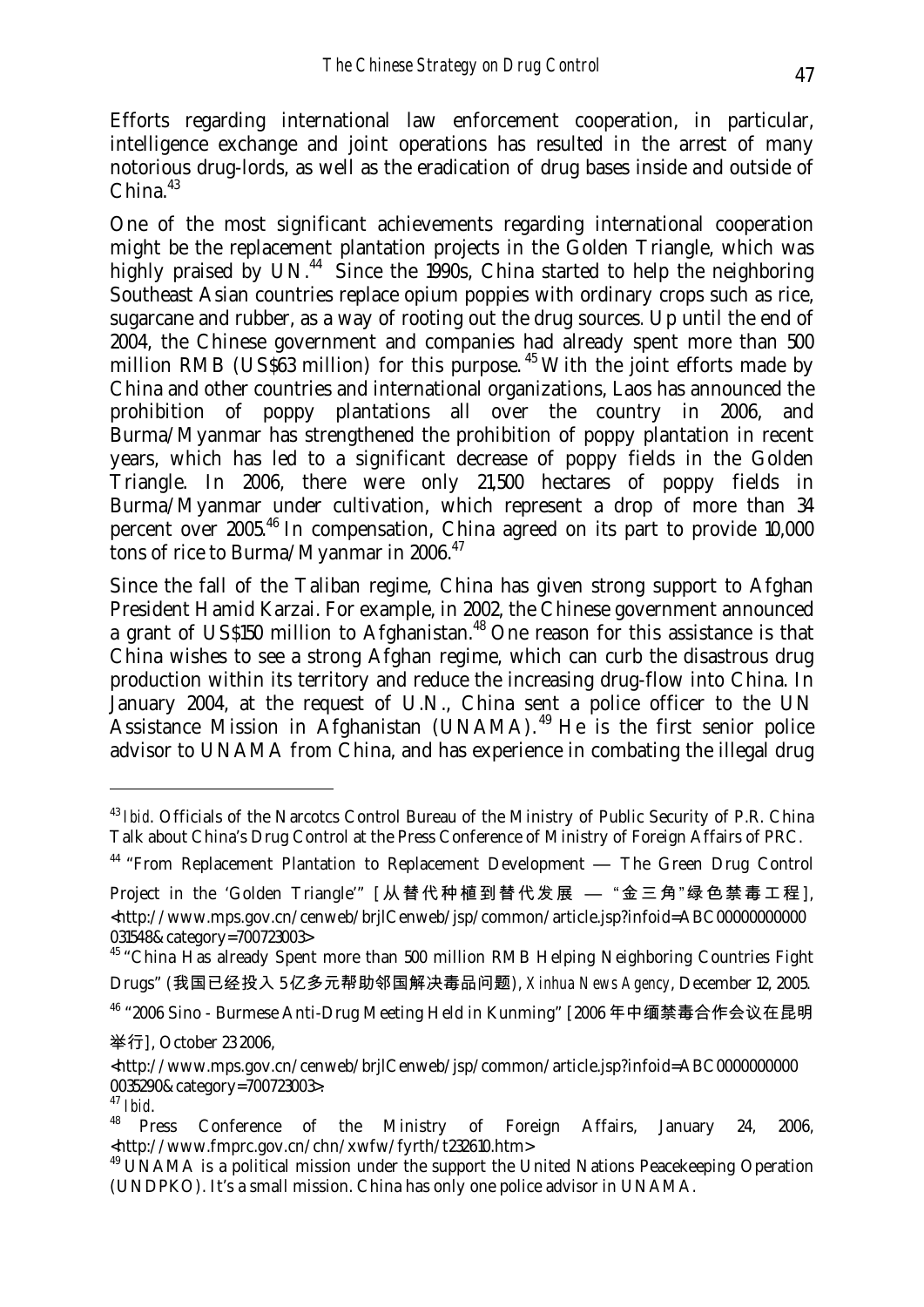trade. His presence reflects not only China's support for the UN political mission in its war-torn neighbor, but also its intent to help boost the fight against drugtrafficking. $50$ 

#### **Challenges**

Although it seems as if China has adopted a comprehensive strategy of drug control, four remaining challenges indicate that more still needs to be done to counter the illegal drug-trade and abuse.

Firstly, the counter-narcotics legislation should be strengthened as existing counter-narcotics laws can be made more effective in tackling the drug problem. $^{51}$ There have been discussions about a systematic counter-narcotics law, which can integrate the current counter-narcotics articles in the criminal laws, counternarcotics regulations, decisions and judicial explanations. Furthermore, the integrated counter-narcotics law should be able to resolve the existing controversial problems regarding counter-narcotics law enforcement and justice. For example, according to the current laws, transporting and sheltering drugs are serious crimes and those convicted are severely punished, while those convicted of dealing in 10 grams or less face a maximum three year jail term. But the small time dealers those trafficking in one or two grams - who make up the majority, serve at most a few months behind bars. Comparing this to the mandatory three years' compulsory rehabilitation and re-education program for habitual drugs users, it becomes clear that the existing law is not properly addressing the heart of the problem.<sup>52</sup> In order to effectively address drug trafficking and other related problems, some local people's congresses like those in Yunnan, Heilongjang, Guangdong, Guizhou and Inner Mongolia have issued their own counter-narcotics regulations.<sup>53</sup> However, these local regulations tend to have gaps and their strategies differ from one location to another. As a result, drug criminals are still able to operate in these areas. Therefore, the new counter-narcotics law should set integrated legal standards for drug cases including those involving new types of drugs such as "ice", "Ketamine" and ecstasy tablets. It should also try to address the management of special groups like addicts and traffickers with serious infectious diseases such as  $\text{HIV/AIDS}$  and hepatitis or those who are handicapped.<sup>54</sup> In June 2006, the draft of the mainland's first counter-narcotics law was presented to the National People's Congress for consideration. The new legislation is also expected to specify

<sup>50 &</sup>quot;China's One-man Afghan Mission", *BBC News*, January 15, 2004.

<sup>&</sup>lt;sup>51</sup> "Legislation Should Take a Lead in Drug Control" [立法统领禁毒全局工作], March 14, 2006, <http://www.mps.gov.cn/cenweb/brjlCenweb/jsp/common/article.jsp?infoid=ABC00000000000 031687&category=700723009>.

<sup>&</sup>lt;sup>52</sup> "Targeting Pawns Prove Successful in Anti-Drug Fight", *China Daily*, January 11, 2005, <http://www.chinadaily.com.cn/english/doc/2005-01/11/content\_407636.htm>.

<sup>&</sup>lt;sup>53</sup> *Ibid.*; "China Has Specialized Anti-Drug Police Force in 31 Provinces, Autonomous Regions and Municipalities with a Strength of 17,000 Personnel".

<sup>&</sup>lt;sup>54</sup> *Ibid*: "Legislation Should Take a Lead in Drug Control".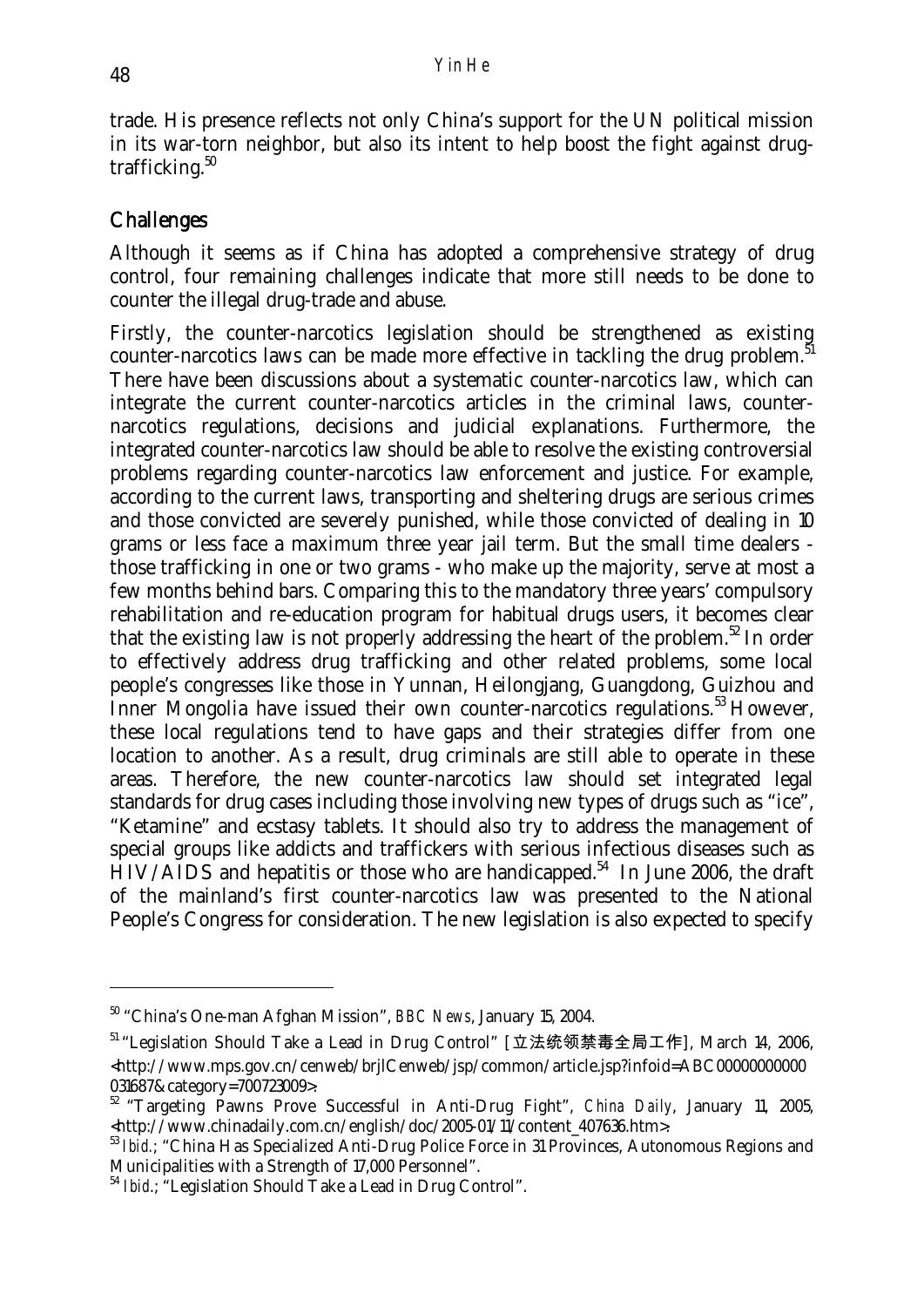whether taking banned drugs is a criminal act and what punishment should be meted out to abusers.<sup>55</sup>

The second challenge comes from new types of synthetic drugs, such as ecstasy, Ketamine and "ice" (methamphetamine). There are currently 700,000 heroin addicts in China, making up 78.3 percent of the total registered figure of drug abusers.<sup>56</sup> But more and younger people have switched to synthetic drugs in recent years, mostly for recreational purposes. In some areas like the three northeast provinces, Liaoning, Jilin and Heilongjiang, the abuse of synthetic drugs has surpassed traditional drugs such as heroin, opium and marijuana.<sup>57</sup> One major market of these synthetic drugs is entertainment venues like discos, night clubs and pubs. Sixty percent of entertainment venues across China have problems related to the new types of synthetic drugs.<sup>58</sup> In 2005, large amounts of these emerging synthetic drugs, including "ice" (5,500kg), Ketamine (2,600 kg) and ecstasy tablets  $(2.34$  million tablets) were seized.<sup>59</sup> It is also evident that in recent years, large amounts of precursor chemicals produced in the factories across the country have been illegally sold to domestic markets, or imported to overseas markets as raw materials for the production of synthetic drugs. For example, in a crackdown in 2005 on 34 "ice" factories all the precursor chemicals and other raw materials seized came from the domestic market. $60$  Although many legal regulations regarding the control of precursor chemicals have been promulgated, there are still many gaps where the illicit use and smuggling of precursor chemicals are thriving. To address these problems, China needs to effectively implement the relevant laws so that it can, on the one hand, tighten the control over its abundant stock of precursor chemicals and combat the domestic production of synthetic drugs; while on the other hand, prevent the illicit export of precursor chemicals to overseas markets, in particular, the Golden Triangle, which is likely to be transformed from a "Heroin Empire" into an "Ice Empire".<sup>61</sup>

The third challenge is related to the attitude and policy towards drug addicts. Compared with the extensive legislative measures and campaigns against drugrelated criminal activities taken, the Chinese policy in countering demand appears weak. Although China has invested great efforts to improve the treatment and rehabilitation work and introduced measures which reflect the advocated "put

<http://society.people.com.cn/GB/41158/4519407.html>.

<sup>&</sup>lt;sup>55</sup> "The Draft of Anti-Drug Law: Drug Addicts are Patient and Victims as well as Lawvolators" [ 《禁毒法》草案:吸毒者是病人、违法者和受害者 ], June 23, 2006,

<sup>56</sup> *Narcotics Control in China:* 2006

<sup>&</sup>lt;sup>58</sup> *Ibid.*; "Interview with Leader of NCB of MPS on *Regulations on the Administration of Entertainment Venues*".

<sup>59</sup> *Ibid*. 60 *Ibid*.

 $61$  Li Chenyang [李晨阳], "The Drug Problems in the Golden Triangle in the Early  $21<sup>st</sup>$  Century and Their Impact on China"[21 世纪初的金三角毒品问题及其对我国的影响], August 2, 2006, <http://big5.ynjd.gov.cn:81/pubnews/doc/read/yxwx/63634825.176206202/index.asp>.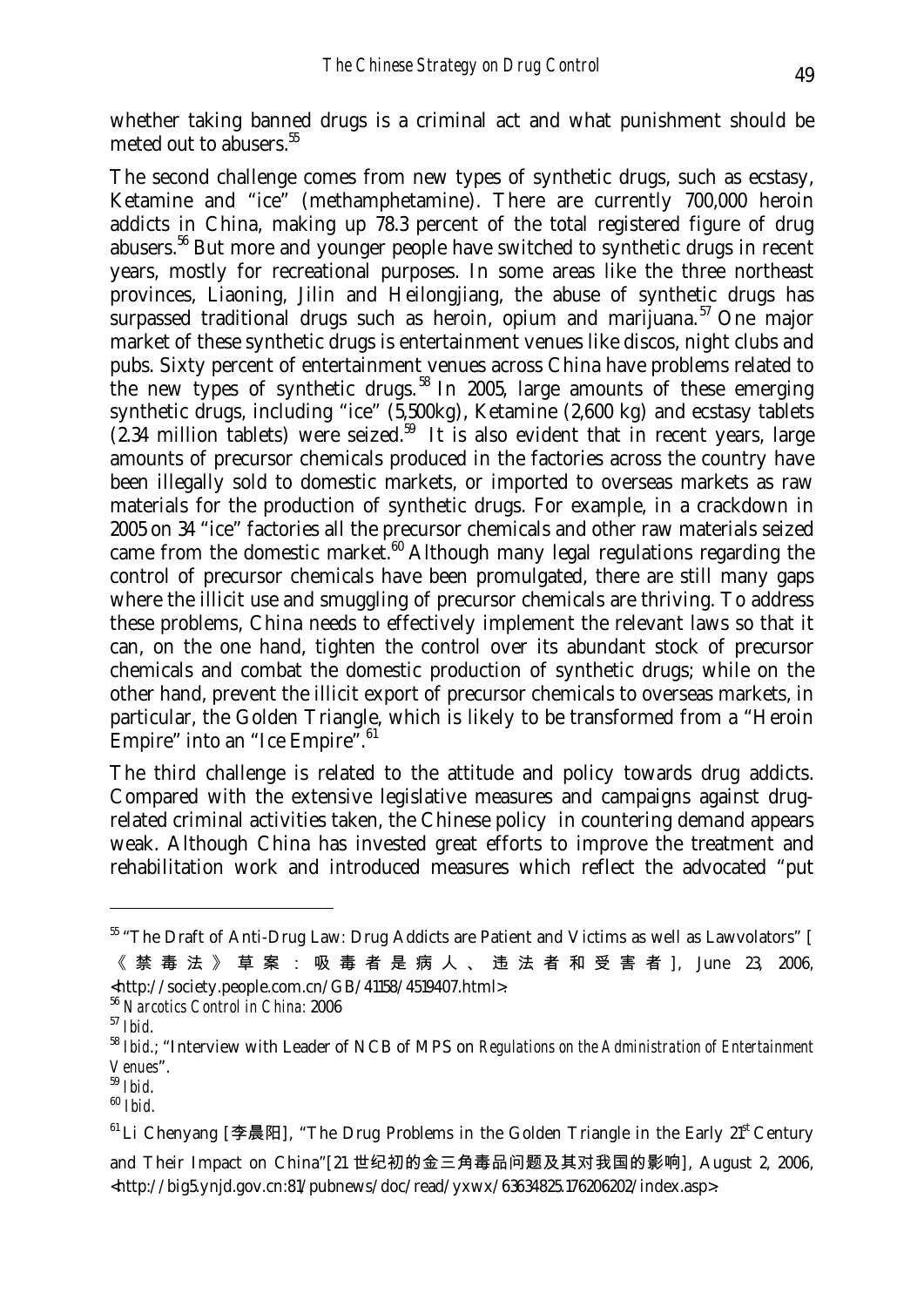people first" spirit, there are still some barriers that need to be surmounted. For example, although the government encourages private units to participate in the treatment and rehabilitation work, allowing them to run recovery institutions, most of these private-owned institutions are profit-oriented due to inadequate financial inputs from both the state and the public. Higher costs will also deter financially-drained addicts and limit the admission of these. As mentioned earlier, the local governments in some places have begun to introduce some new drug control measures, including the Methadone Maintenance Therapy Program. However, the high cost of the substitute drugs is a huge financial burden for both the government and addicts. In addition, as the public play a crucial role in counter-narcotics, their attitude towards addicts may decide success or failure. Although the government has gradually adjusted its drug control policy and changed its attitude towards addicts, considering them both as victims and patients, it is difficult to expect the public to share the same idea, at least in the near future. As long as active and former addicts are stigmatized in public, and are reluctant to assist in their recovery and reintegration back into society, China's drug control is less likely to succeed.

Finally, although some achievements in international cooperation on drug control have been made in the Golden Triangle, particularly those pertaining to replacement plantation, some<sup>62</sup> warn that China should not celebrate too early. China should be aware of the existing barriers to replacement plantation and adopt an even more strategic thinking in strengthening the achievement.<sup>63</sup> Local companies are currently playing the main role in replacement plantation, and they have invested huge amounts of resources to set up ambitious projects in countries like Burma/Myanmar and Laos. However, difficulties have been encountered because of financial barriers and export/import quota limitations.  $64$  Therefore, although the government encourages investment in northern Burma/Myanmar and Laos, more practical policies should be implemented to help the investors and protect their interest. Otherwise, once the relevant companies' business fails, the replacement plantation work in the Golden Triangle will be directly affected and people in that area will resume the drug business. However, although the production volume of heroin production in the Golden Triangle has decreased recently due to some quick impact replacement plantation projects, some drug-lords have built up a lot of factories for the production of synthetic drugs. It is estimated that in 2002 alone, more than 100 tons of synthetic drugs like amphetamine, Ketamine and "ice" were produced in the Golden Triangle.<sup>65</sup> Unfortunately, most of the precursor chemicals come from the Chinese factories while the refined products return to the Chinese drug market.

<sup>62</sup> *Ibid.*.

<sup>&</sup>lt;sup>63</sup> *Ibid.*; "From Replacement Plantation to Replacement Development — The Green Drug Control Project in the 'Golden Triangle'"<br><sup>64</sup> *Ihid* 

<sup>&</sup>lt;sup>65</sup> *Ibid*.; Li Chenyang, "The Drug Problems in the 21<sup>st</sup> Century and Their Impact on China".